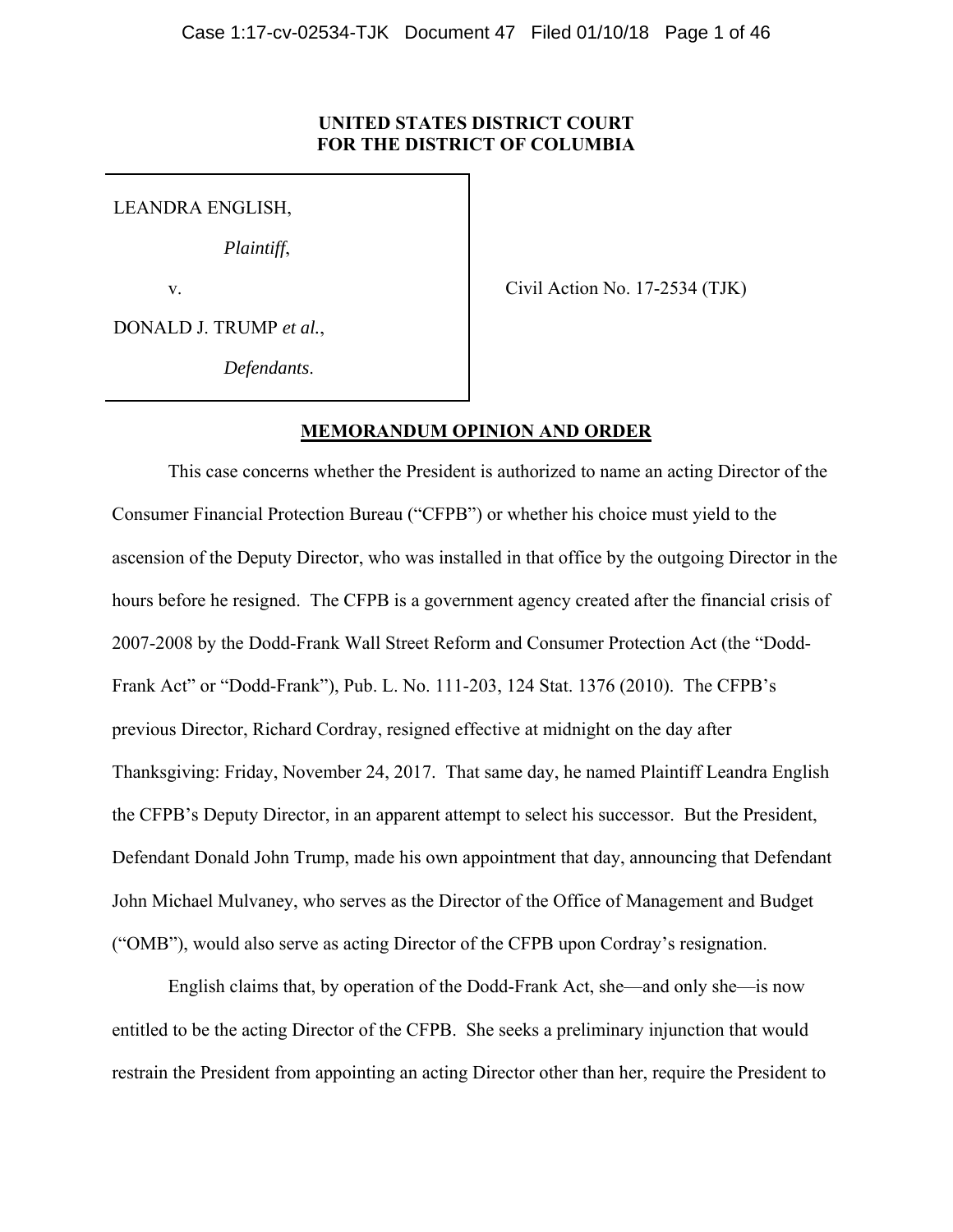#### Case 1:17-cv-02534-TJK Document 47 Filed 01/10/18 Page 2 of 46

withdraw Mulvaney's appointment, and prohibit Mulvaney from serving as acting Director. Defendants, joined by the CFPB's General Counsel, argue that the President's appointment of Mulvaney is valid under a separate statute, the Federal Vacancies Reform Act of 1998 (the "FVRA"), 5 U.S.C. § 3345 *et seq.*, which they contend provides the President an available method to fill Executive Branch vacancies such as this one. They urge the Court to deny the injunction.

The merits of this case turn on a question of statutory interpretation, where "[t]he 'role of this Court is to apply the statute[s] as [they are] written—even if . . . some other approach might accord with good policy.'" *Loving v. IRS*, 742 F.3d 1013, 1022 (D.C. Cir. 2014) (quoting *Burrage v. United States*, 134 S. Ct. 881, 892 (2014)). Thus, the particular policies or priorities that English or Mulvaney might pursue as the CFPB's acting Director are irrelevant to the Court's analysis. For the reasons explained below, including that English has not demonstrated a likelihood of success on the merits or shown that she will suffer irreparable injury absent injunctive relief, her request for a preliminary injunction is **DENIED**.

#### **I. Statutory Background**

## **A. The Federal Vacancies Reform Act of 1998**

"Article II of the Constitution requires that the President obtain 'the Advice and Consent of the Senate' before appointing 'Officers of the United States.'" *NLRB v. SW Gen., Inc.*, 137 S. Ct. 929, 934 (2017) (quoting U.S. Const. art. II, § 2, cl. 2). "Given this provision, the responsibilities of an office requiring Presidential appointment and Senate confirmation known as a 'PAS' office—may go unperformed if a vacancy arises and the President and Senate cannot promptly agree on a replacement." *Id.* "Congress has long accounted for this reality by authorizing the President to direct certain officials to temporarily carry out the duties of a vacant PAS office in an acting capacity, without Senate confirmation." *Id.*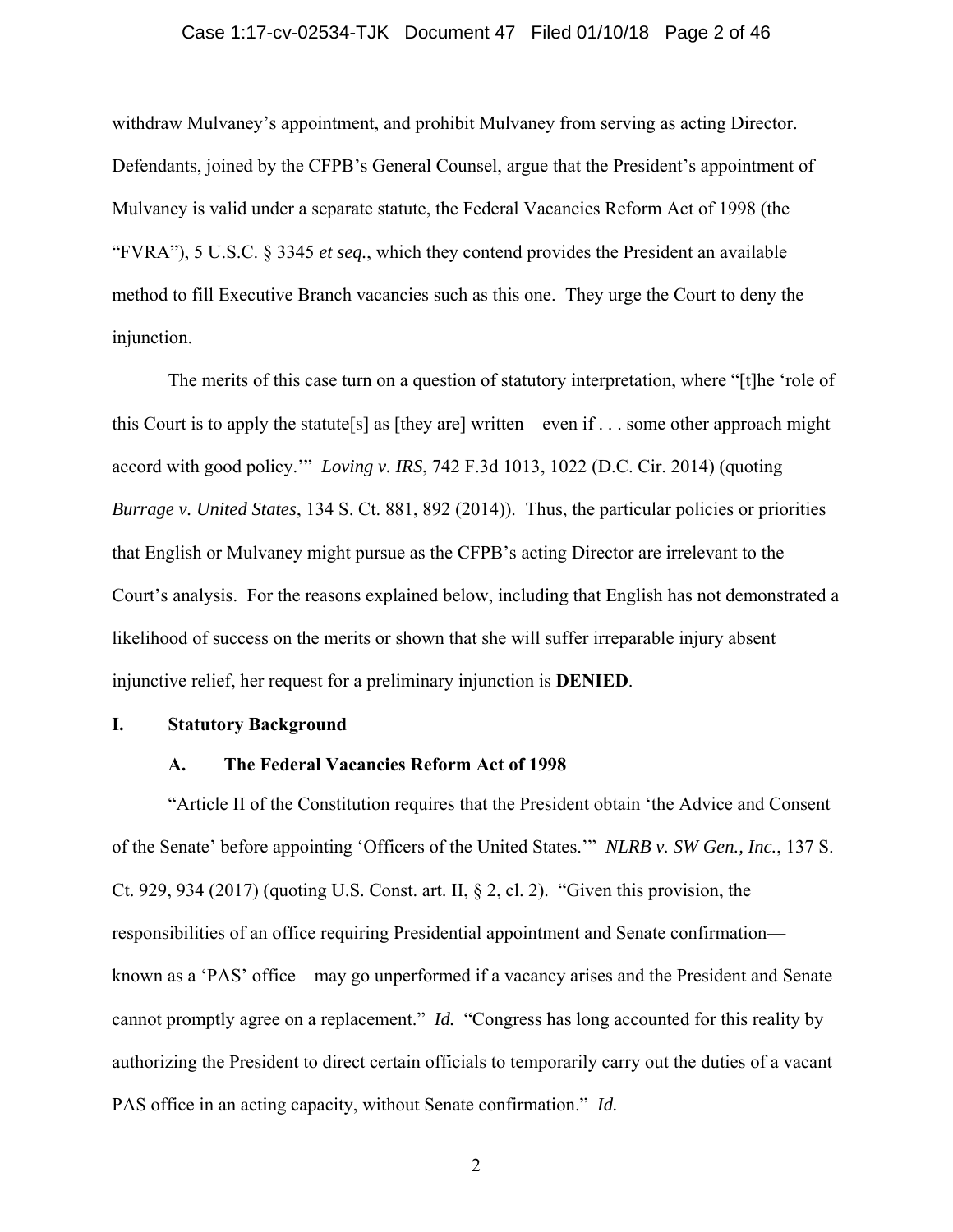#### Case 1:17-cv-02534-TJK Document 47 Filed 01/10/18 Page 3 of 46

In some cases, Congress has provided agency-specific rules for acting officers. *See, e.g.*, 12 U.S.C. § 4 (providing that the Deputy Comptrollers of the Currency shall perform the duties of the Comptroller during the latter's "vacancy," "absence," or "disability"). But since at least the 1860s, Congress has also provided general rules that apply to executive vacancies more broadly, across a wide range of government agencies. *See SW Gen.*, 137 S. Ct. at 935-36. Over the years, these authorizations have evolved, and have included default rules that allowed a PAS officer's "assistant" to take over her duties automatically, with provisions that also permitted the President to fill the vacancy with another person meeting certain qualifications, such as a person currently serving in a PAS office. *See id.*

The current iteration of Congress' general rule for acting officers is the FVRA, which was passed in part to address perceived threats to the Senate's advice and consent power that arose in the 1990s. *See id.* at 936. As such, the FVRA imposes carefully calibrated limits on who can be appointed as an acting PAS officer and how long they may serve. *See* 5 U.S.C. §§ 3345, 3346. Its default rule is that the officer's "first assistant" takes over as acting officer. *Id.* § 3345(a)(1). However, the President may override that rule by appointing a different officer or employee from within the same agency, *see id.* § 3345(a)(3), or a PAS officer from a different agency, *see id.* § 3345(a)(2). The FVRA generally forbids acting officers from serving for more than 210 days. *See id.* § 3346. In addition, with certain exceptions, a person may not serve as an acting officer if he has been nominated for the permanent position. *See id.* § 3345(b).

The FVRA generally covers any PAS office in any "Executive agency" in the event the officer "dies, resigns, or is otherwise unable to perform the functions and duties of the office." *Id.* § 3345(a). Certain offices are specifically excluded from the statute's scope, including members of any multi-member body that "governs an independent establishment or Government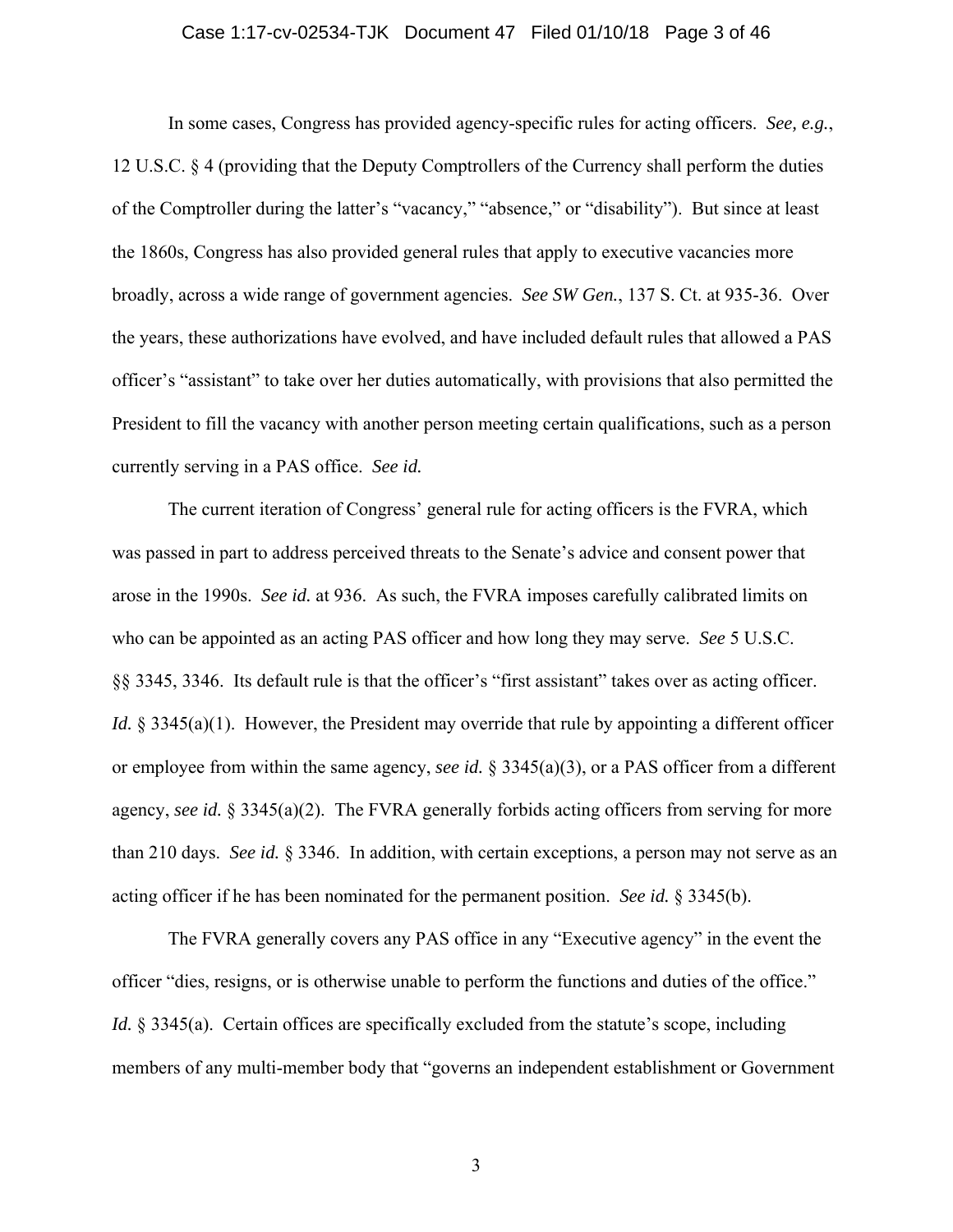corporation." *Id.* § 3349c(1)(B). In addition, unless another statute expressly addresses the appointment of an acting officer, the FVRA provides that it is the "exclusive means" for any such appointments within its scope*. Id.* § 3347(a). If no one can serve as acting officer under the FVRA, the position remains vacant*. Id.* § 3348(b).

## **B. The Dodd-Frank Wall Street Reform and Consumer Protection Act**

"In response to the financial crisis in 2008 . . . Congress passed and President Obama signed the Dodd-Frank [Act]." *State Nat'l Bank of Big Spring v. Lew*, 795 F.3d 48, 51 (D.C. Cir. 2015). Title X of Dodd-Frank established the CFPB to "regulate the offering and provision of consumer financial products or services under the Federal consumer financial laws." *CFPB v. Accrediting Council for Indep. Colls. & Schs.*, 854 F.3d 683, 687 (D.C. Cir. 2017) (quoting 12 U.S.C. § 5491(a)); *see also* 12 U.S.C. § 5492(a) (listing the CFPB's powers). The CFPB's purpose is to "implement and, where applicable, enforce Federal consumer financial law consistently for the purpose of ensuring that all consumers have access to markets for consumer financial products and services and that markets for consumer financial products and services are fair, transparent, and competitive." 12 U.S.C.  $\S$  5511(a). The "Federal consumer financial law" the CFPB is charged with enforcing "includes [Title X of Dodd-Frank] and eighteen pre-existing consumer protection statutes." *Accrediting Council,* 854 F.3d at 687 (citing 12 U.S.C. § 5481(12), (14)). Dodd-Frank vested the CFPB with "broad 'rulemaking, supervisory, investigatory, adjudicatory, and enforcement authority'" to carry out its mission. *Id.* at 688 (quoting *Morgan Drexen, Inc. v. CFPB*, 785 F.3d 684, 687 (D.C. Cir. 2015)).

The Dodd-Frank Act established the CFPB as an "independent bureau" within the Federal Reserve System. 12 U.S.C. § 5491(a). However, unlike many other independent agencies within the Executive Branch, it is led by a single Director*. Id.* § 5491(b)(1). The Director is appointed by the President with the advice and consent of the Senate, and may be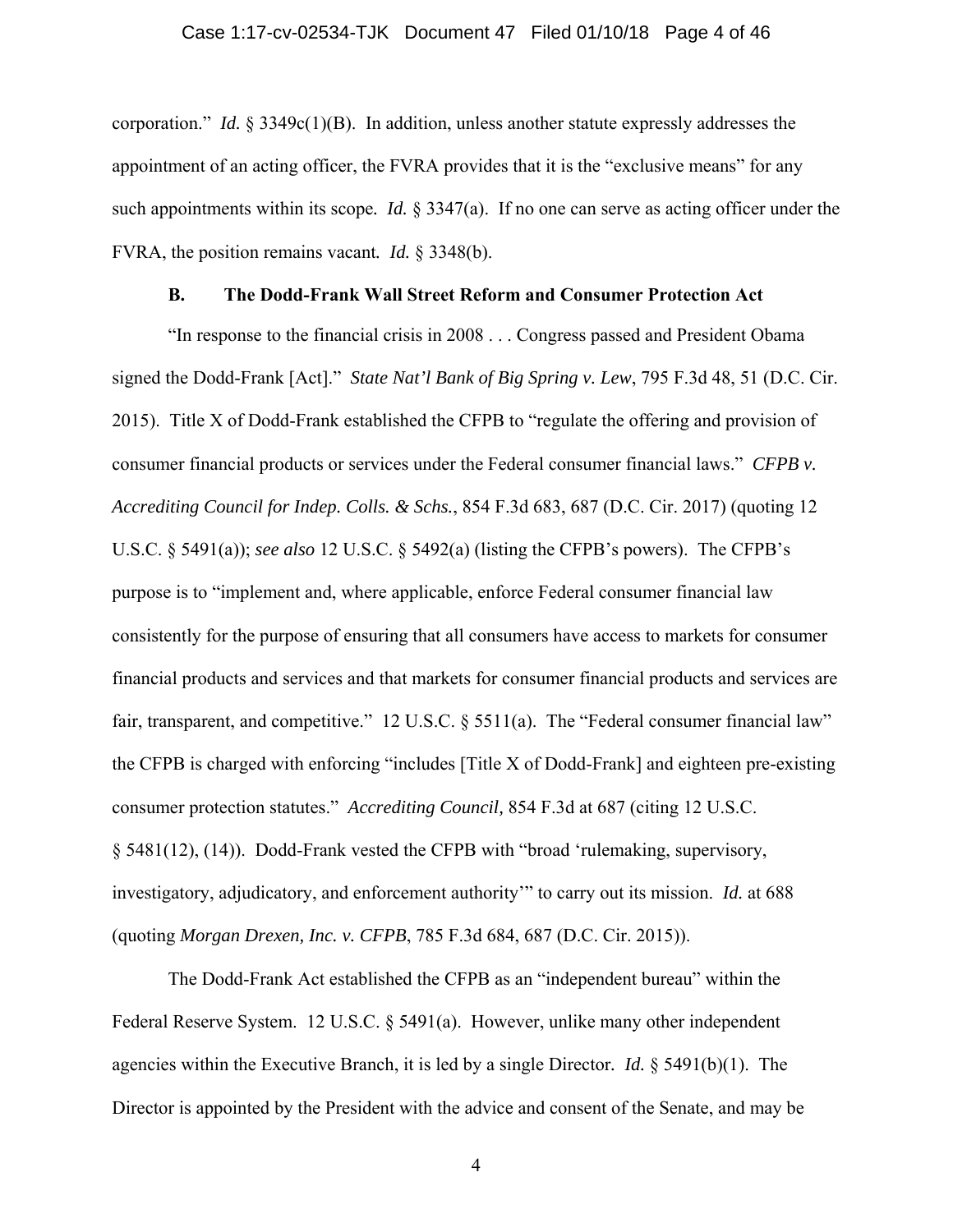#### Case 1:17-cv-02534-TJK Document 47 Filed 01/10/18 Page 5 of 46

removed only by the President for cause. *Id.*  $\S$  5491(b)(2), (c)(3).<sup>1</sup> The Dodd-Frank Act establishes a five-year term for the Director. *Id.* § 5491(c)(1). The CFPB's structure is also marked by a number of other unusual features: for example, the CFPB receives funding from the Federal Reserve, as opposed to Congress. *Id.* § 5497(a). Moreover, other Executive Branch officers may not exercise control over the CFPB's communications with Congress about potential legislation. *See id.* § 5492(c)(4). The Dodd-Frank Act also created a Deputy Director of the CFPB, who "shall— (A) be appointed by the Director, and (B) serve as acting Director in the absence or unavailability of the Director*.*" *Id.* § 5491(b)(5). In addition, Dodd-Frank provides that "[e]xcept as otherwise provided expressly by law, all Federal laws dealing with . . . officers [or] employees . . . apply to the exercise of the powers of the [CFPB]." *Id.* § 5491(a).

#### **II. Factual and Procedural Background**

 $\overline{a}$ 

## **A. Cordray's Resignation and the Dueling Appointments of English and Mulvaney**

This controversy was set in motion on the day after Thanksgiving: Friday, November 24, 2017. That day, as consumers thronged the country's shopping malls, CFPB Director Cordray resigned from his position effective as of midnight, well short of the completion of his five-year term. *See* ECF No. 22 ("Am. Compl.") ¶¶ 11-12; ECF No. 24 ("English Decl.") ¶ 6. He also named English, his Chief of Staff, to serve as the CFPB's Deputy Director—a position that apparently no one had occupied since August 2015—effective at noon. *See* English Decl. ¶ 4; ECF No. 41-2 at 2 n.1. At 2:30 p.m., Cordray publicly announced the decision, explaining that the appointment was intended "to ensure an orderly succession for this independent agency" by effectively making English the acting Director after he left office. English Decl. ¶ 5. He also

<sup>&</sup>lt;sup>1</sup> An action challenging the constitutionality of this removal restriction is currently pending before the D.C. Circuit sitting *en banc*. *See PHH Corp. v. CFPB*, 839 F.3d 1 (D.C. Cir. 2016), *vacated, reh'g en banc granted*, No. 15-1177 (D.C. Cir. Feb. 16, 2017).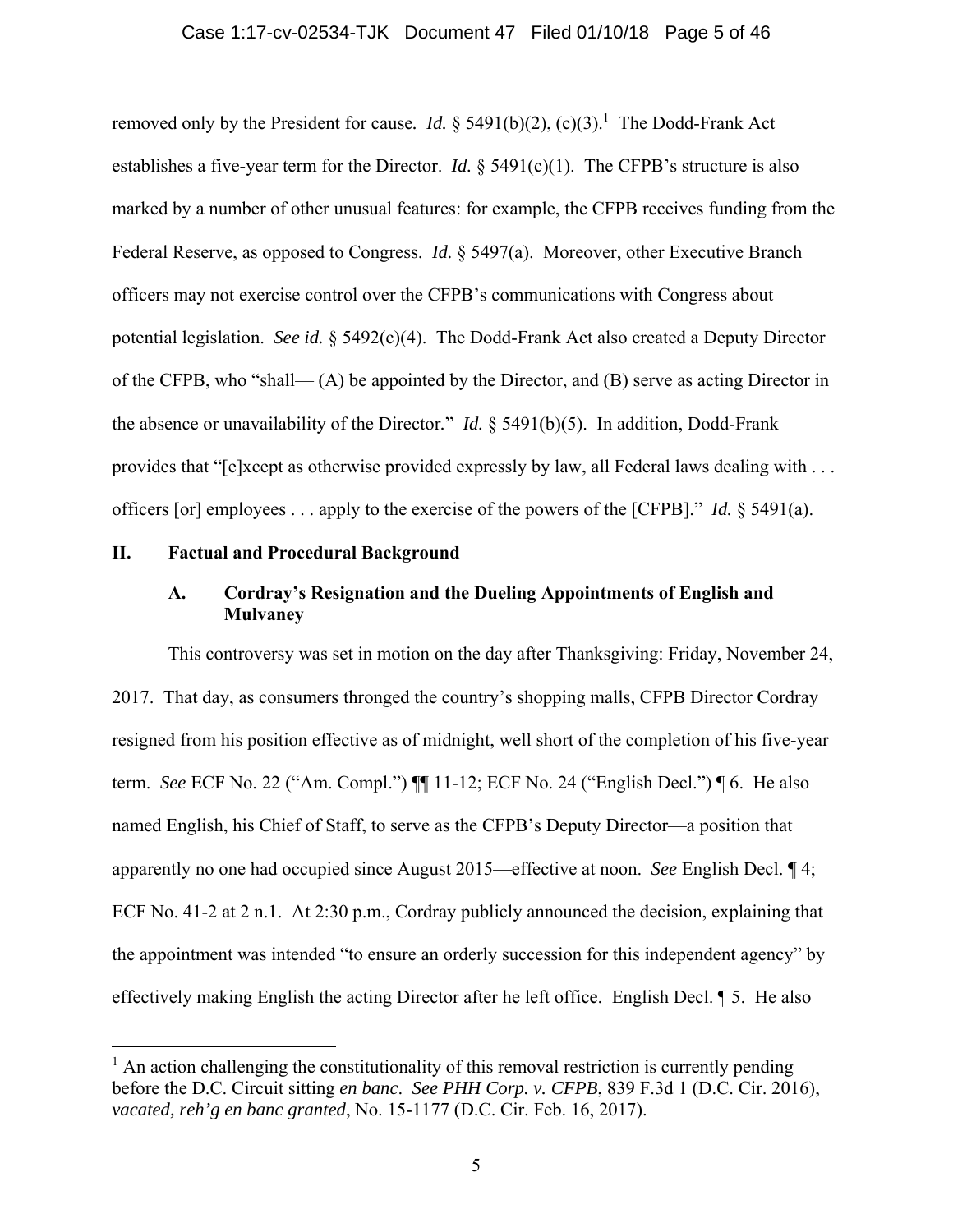#### Case 1:17-cv-02534-TJK Document 47 Filed 01/10/18 Page 6 of 46

stated that having his Chief of Staff serve as acting Director "would minimize operational disruption and provide for a smooth transition given her operational expertise." *Id.* English had previously served in a number of other roles at the CFPB, OMB, and other federal agencies. *See id.* ¶¶ 2-3.

But the President had other plans on that busy day. He issued a memorandum directing Mulvaney to "perform the functions and duties" of the CFPB Director "until the position is filled by appointment or subsequent designation, effective 12:01 a.m. eastern standard time, November 25, 2017." ECF No. 41-1. The President cited the FVRA as the basis for Mulvaney's designation as the CFPB's acting Director. *Id.* At approximately 8:50 p.m., the White House issued a statement announcing the designation. English Decl. ¶ 7.

The next day, Saturday, November 25, the Department of Justice's Office of Legal Counsel issued a memorandum confirming legal advice it had provided orally the previous day: that the President was lawfully permitted to designate an acting Director of the CFPB pursuant to the FVRA. *See* ECF No. 41-2. That same day, the CFPB's General Counsel issued a memorandum to CFPB senior management reaching the same conclusion. *See* ECF No. 41-3. Subsequently, in a conference call on Sunday, November 26, the Associate Directors of the CFPB's six divisions agreed that they would act consistently with the understanding that Mulvaney was the acting Director. *See* ECF No. 41-4 ("Fulton Decl.") ¶ 6.

On Monday, November 27, Mulvaney showed up for work at the CFPB's facilities and was provided access to the Director's office. *Id.* ¶ 7. As of early December, he was spending three days a week working there, and three days a week at OMB. *See* ECF No. 41-5 at 1. He regularly receives memoranda intended for the CFPB Director, including memoranda requesting decisions from the Director. Fulton Decl. ¶ 9. He also issues directives with which CFPB staff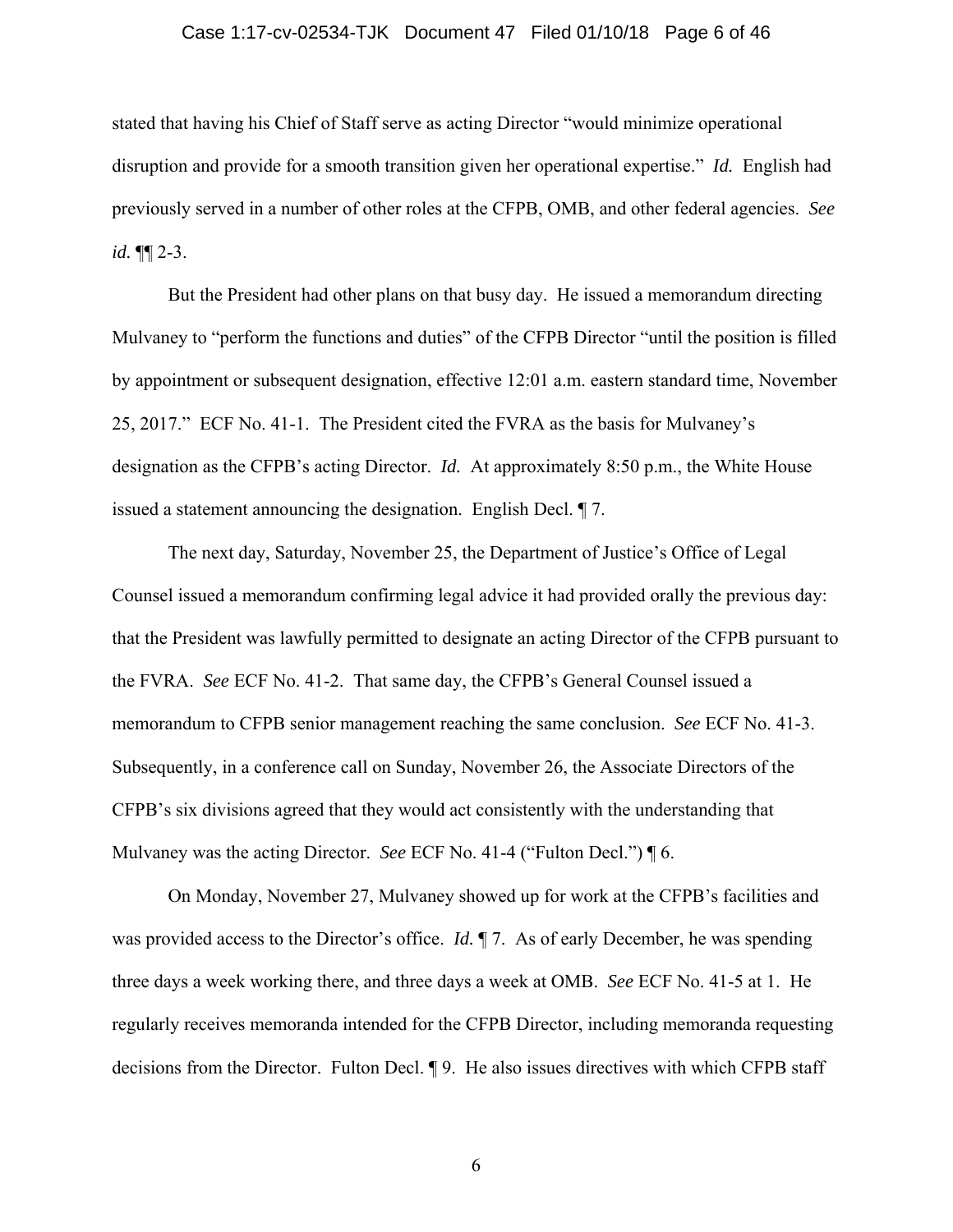#### Case 1:17-cv-02534-TJK Document 47 Filed 01/10/18 Page 7 of 46

comply. *Id.* ¶ 10. On December 4, he held a CFPB press roundtable during which he described some of the activity he had undertaken as acting Director. *See* ECF No. 41-5. Also, the CFPB's website lists him as the acting Director. *See* CFPB, https://www.consumerfinance.gov/aboutus/the-bureau/about-director/ (last accessed Jan. 10, 2018). In summary, the record evidence suggests that CFPB "operations have continued with the understanding that Mick Mulvaney is the Acting Director." Fulton Decl. ¶ 8. Indeed, it is notable that the CFPB's General Counsel and other CFPB attorneys are listed as "Of Counsel" on Defendants' opposition brief. ECF No. 41 ("Def. Opp.") at 40.

For her part, English continues to work at the CFPB, apparently at a separate facility from Mulvaney. *See* ECF No. 41-5 at 2. She has held herself out as the acting Director by sending a number of emails to CFPB staff to that effect. *See id.* at 12. She has also held herself out as the acting Director in meetings with Congressional leaders and other stakeholders. *See* ECF No. 16 at 11:19-24. In response, Mulvaney has sent her a number of emails asking her to stop holding herself out as acting Director. *See* ECF No. 41-5 at 4, 12. He has also sent her emails asking her to perform certain customary duties of the Deputy Director. *See id.* at 4-5, 12. As of December 4, he had not received a response. *Id.* at 4. However, during the press roundtable held on that same day, Mulvaney unequivocally stated that he was not considering terminating her. *Id.* at 5. As of late December, all parties agreed that these basic facts remained unchanged. ECF No. 46 ("PI Hr'g Tr.") at 4:3-10, 6:3-10.

#### **B. Procedural History**

On November 26, 2017, English filed this lawsuit against the President and Mulvaney, requesting declaratory and injunctive relief. ECF No. 1. Also on November 26, she filed an emergency motion for a temporary restraining order ("TRO") restraining the President from appointing any acting Director other than her, requiring the President to withdraw Mulvaney's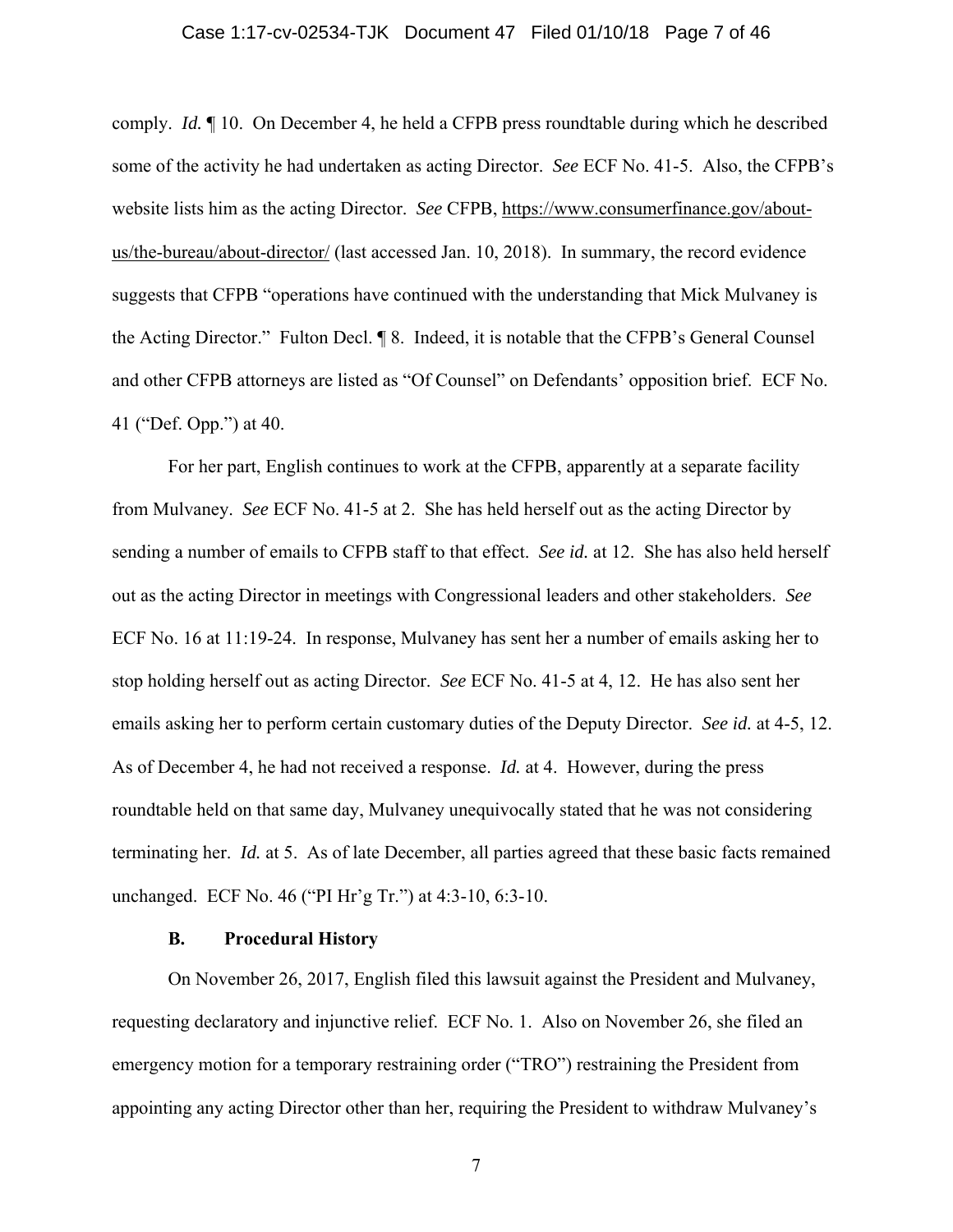#### Case 1:17-cv-02534-TJK Document 47 Filed 01/10/18 Page 8 of 46

appointment, and prohibiting Mulvaney from serving as acting Director. ECF No. 2. On November 27, the Court held a hearing on the motion. ECF No. 15. That same day, Defendants filed their opposition to English's motion. ECF No. 9. The next day, November 28, the Court held another hearing and denied the TRO motion, finding that English had not shown a likelihood of success on the merits and had otherwise failed to meet the prerequisites for emergency relief. ECF No. 16. On December 6, English filed an amended complaint, Am. Compl., and moved for a preliminary injunction seeking substantially the same relief, ECF No. 23. On December 7, English filed a corrected version of her brief in support. ECF No. 26 ("Mot."). On December 18, Defendants filed their opposition to English's motion. Def. Opp. On December 20, English filed her reply. ECF No. 44 ("Reply to Def. Opp."). On December 22, the Court held a hearing on the motion for a preliminary injunction. PI Hr'g Tr.

#### **III. Legal Standard**

A preliminary injunction is "an extraordinary remedy that may only be awarded upon a clear showing that the plaintiff is entitled to such relief." *Winter v. Nat. Res. Def. Council, Inc.*, 555 U.S. 7, 22 (2008). To warrant a preliminary injunction, a plaintiff must establish that (1) she "is likely to succeed on the merits"; (2) she "is likely to suffer irreparable harm in the absence of preliminary relief"; (3) the "balance of equities" tips in her favor; and (4) "an injunction is in the public interest." *Id.* at 20; *accord Aamer v. Obama*, 742 F.3d 1023, 1038 (D.C. Cir. 2014). The last two factors "merge when the Government is the opposing party." *Nken v. Holder*, 556 U.S. 418, 435 (2009). The plaintiff "bear[s] the burdens of production and persuasion" when moving for a preliminary injunction. *Qualls v. Rumsfeld*, 357 F. Supp. 2d 274, 281 (D.D.C. 2005) (citing *Cobell v. Norton*, 391 F.3d 251, 258 (D.C. Cir. 2004)).

"Before the Supreme Court's decision in *Winter*, courts weighed the preliminaryinjunction factors on a sliding scale, allowing a weak showing on one factor to be overcome by a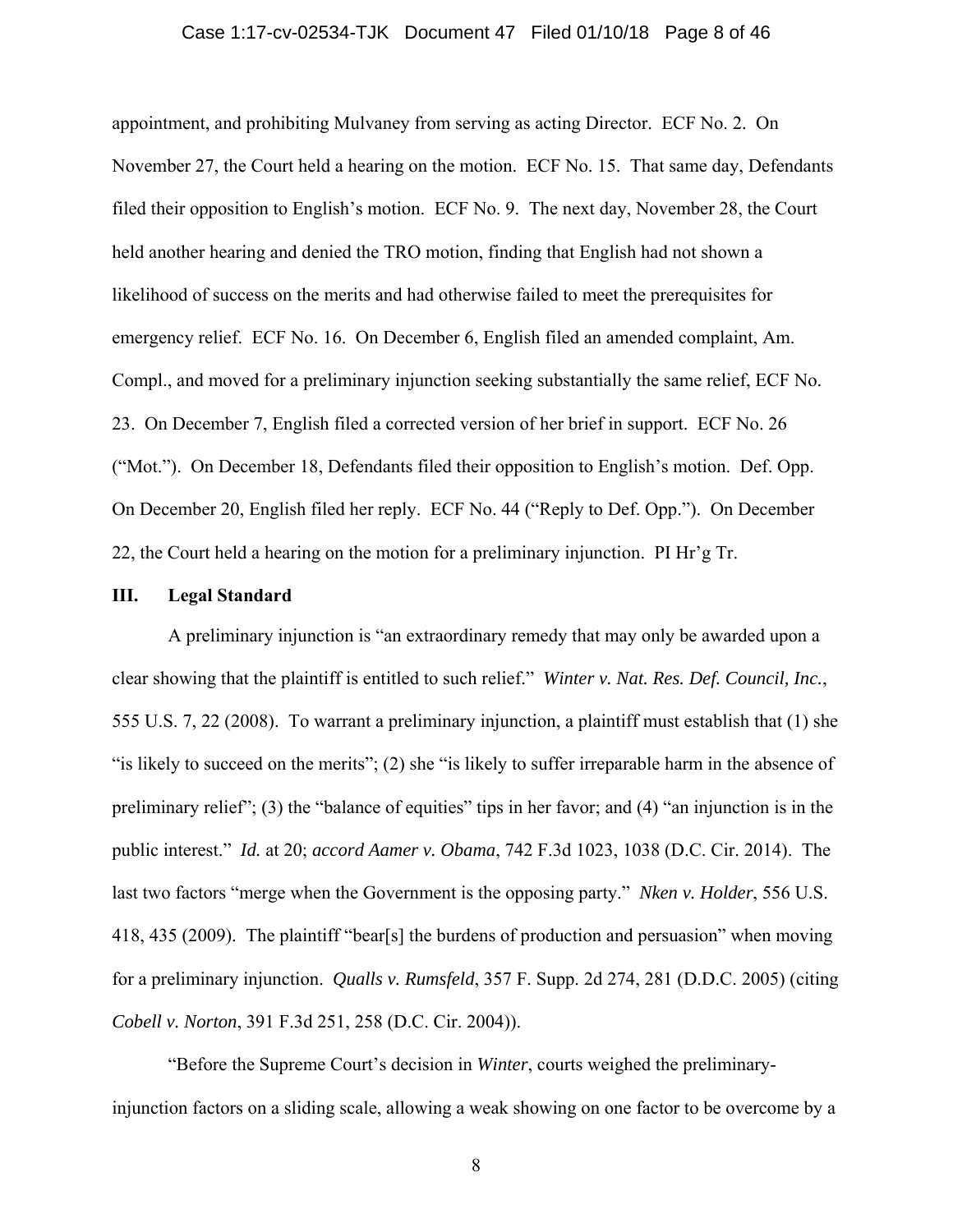#### Case 1:17-cv-02534-TJK Document 47 Filed 01/10/18 Page 9 of 46

strong showing on another factor." *Standing Rock Sioux Tribe v. U.S. Army Corps of Eng'rs*, 205 F. Supp. 3d 4, 26 (D.D.C. 2016) (citing *Davenport v. Int'l Bhd. of Teamsters*, 166 F.3d 356, 360-61 (D.C. Cir. 1999)). However, the D.C. Circuit has "suggested, without deciding, that *Winter* should be read to abandon the sliding-scale analysis in favor of a 'more demanding burden' requiring a plaintiff to independently demonstrate both a likelihood of success on the merits and irreparable harm." *Id.* (quoting *Sherley v. Sebelius*, 644 F.3d 388, 392-93 (D.C. Cir. 2011)); *see also Davis v. Pension Benefit Guar. Corp*., 571 F.3d 1288, 1292 (D.C. Cir. 2009).

Regardless of whether the sliding-scale analysis survives *Winter* in this Circuit, it is clear that a plaintiff's failure to show a likelihood of success on the merits is, standing alone, sufficient to defeat the motion. *Standing Rock*, 205 F. Supp. 3d at 26 (citing *Ark. Dairy Co-op Ass'n, Inc. v. USDA*, 573 F.3d 815, 832 (D.C. Cir. 2009)). In addition, "the basis of injunctive relief in the federal courts has always been irreparable harm." *Chaplaincy of Full Gospel Churches v. England*, 454 F.3d 290, 297 (D.C. Cir. 2006) (quoting *Sampson v. Murray*, 415 U.S. 61, 88 (1974)). As such, a plaintiff must show that at least some "irreparable injury is *likely* in the absence of an injunction," regardless of whether she satisfies the other three factors. *Winter*, 555 U.S. at 21-22 (emphasis in original); *see Chaplaincy*, 454 F.3d at 297.

Finally, the purpose of a preliminary injunction "is merely to preserve the relative positions of the parties until a trial on the merits can be held." *Univ. of Tex. v. Camenisch*, 451 U.S. 390, 395 (1981). When a plaintiff seeks an injunction that would alter the status quo rather than merely preserve it (*i.e.*, a mandatory injunction), some district courts in this Circuit have applied an even higher standard. *See, e.g.*, *Elec. Privacy Info. Ctr. v. DOJ*, 15 F. Supp. 3d 32, 39 (D.D.C. 2014) (collecting cases); *Columbia Hosp. for Women Found., Inc. v. Bank of Tokyo-Mitsubishi Ltd*., 15 F. Supp. 2d 1, 4 (D.D.C. 1997) ("[W]here an injunction is mandatory—that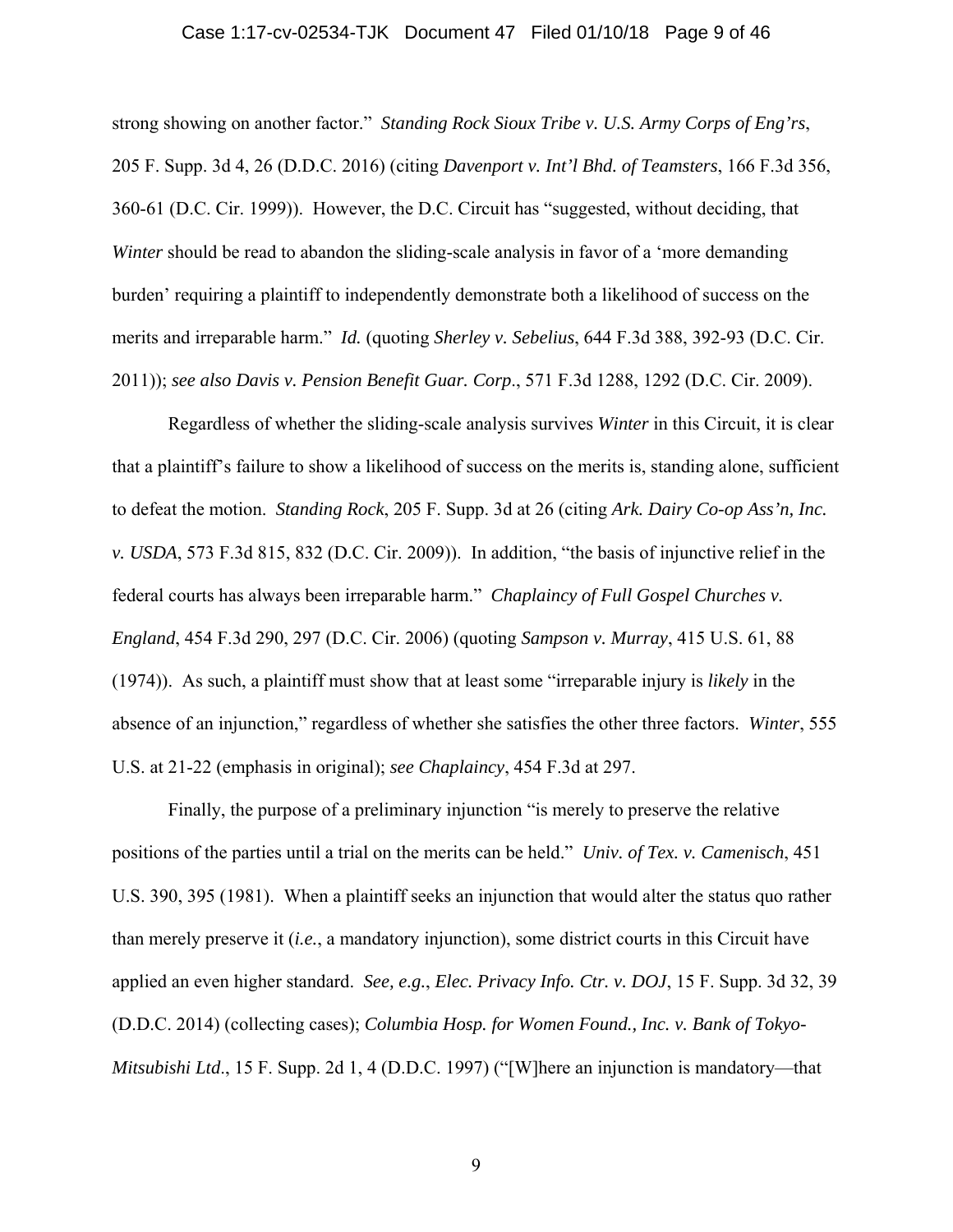#### Case 1:17-cv-02534-TJK Document 47 Filed 01/10/18 Page 10 of 46

is, where its terms would alter, rather than preserve, the status quo by commanding some positive act—the moving party must meet a higher standard than in the ordinary case by showing clearly that he or she is entitled to relief or that extreme or very serious damage will result from the denial of the injunction." (internal quotation marks omitted) (quoting *Phillip v. Fairfield Univ*., 118 F.3d 131, 133 (2d Cir. 1997))), *aff'd*, 159 F.3d 636 (D.C. Cir. 1998). "The D.C. Circuit has not opined on the issue, but application of a heightened standard of review to requests for mandatory preliminary injunctive relief has been adopted in other Circuits." *Singh v. Carter*, 185 F. Supp. 3d 11, 17 n.3 (D.D.C. 2016) (collecting cases).

The Court need not resolve the question of whether the sliding scale test is viable after *Winter*. As explained in more detail below, because English "cannot meet the less demanding 'sliding scale' standard, [she] cannot satisfy the more stringent standard alluded to by the Court of Appeals." *Kingman Park Civic Ass'n v. Gray*, 956 F. Supp. 2d 230, 241 (D.D.C. 2013). Similarly, the Court need not determine the nature of the injunction sought by English, because even under the standard governing prohibitive injunctions, she cannot meet her burden. *See, e.g.*, *Sataki v. Broad. Bd. of Governors*, 733 F. Supp. 2d 1, 11 n.12 (D.D.C. 2010) (declining to determine whether to apply a higher standard for a mandatory injunction because plaintiff could not meet the traditional standard).

#### **IV. Analysis**

The Court finds that English is not likely to succeed on the merits of her claims, nor is she likely to suffer irreparable harm absent the injunctive relief sought. Moreover, the balance of the equities and the public interest also weigh against granting the relief. Therefore, English has not met the exacting standard to obtain a preliminary injunction.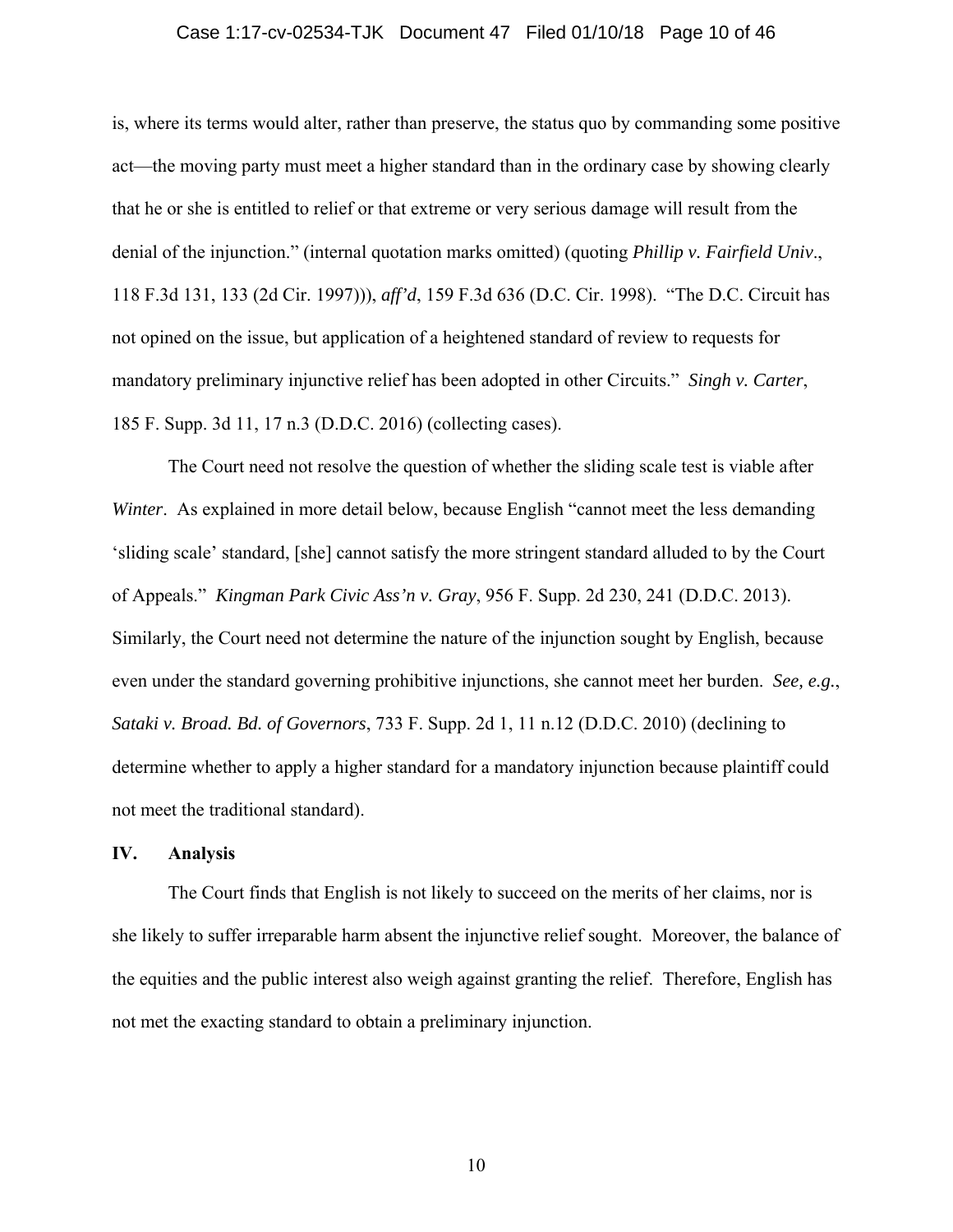#### **A. Likelihood of Success on the Merits**

English asserts several different causes of action in her Amended Complaint, but all of them—including her claim that Mulvaney's appointment is invalid because it violates the Constitution's Appointments Clause—turn on her argument that the President is not statutorily authorized to appoint Mulvaney as the CFPB's acting Director. Am. Compl. ¶¶ 19-28; PI Hr'g Tr. at 16:20-19:25. Accordingly, the Court organizes its analysis of the merits around two issues: (1) whether the President is authorized by statute to appoint an acting Director of the CFPB; and (2) if he is so authorized, whether he may appoint Mulvaney to that position.

#### **The President's Authority to Appoint the CFPB's Acting Director** 1.

English argues that she acceded to the CFPB's acting Director position by operation of the Dodd-Frank Act, and that the President lacks the authority under the FVRA to designate an acting Director. Mot. at 6-17. She asserts that the Dodd-Frank Act's provision that its Deputy Director "shall . . . be appointed by the Director [and] serve as acting Director in the absence or unavailability of the Director" displaces the President's authority under the FVRA to designate an acting CFPB Director. *Id.* at 7-8. According to English, Dodd-Frank and the FVRA are in "unavoidable conflict," *id.* at 9, which "must be resolved against application of the FVRA" because "Dodd-Frank was enacted later in time, and speaks with greater specificity to the question at hand," *id.* at 7. Defendants argue that the FVRA is not displaced by Dodd-Frank's Deputy Director provision, and remains available as an option for the President to fill the CFPB's acting Director position. Def. Opp. at 12.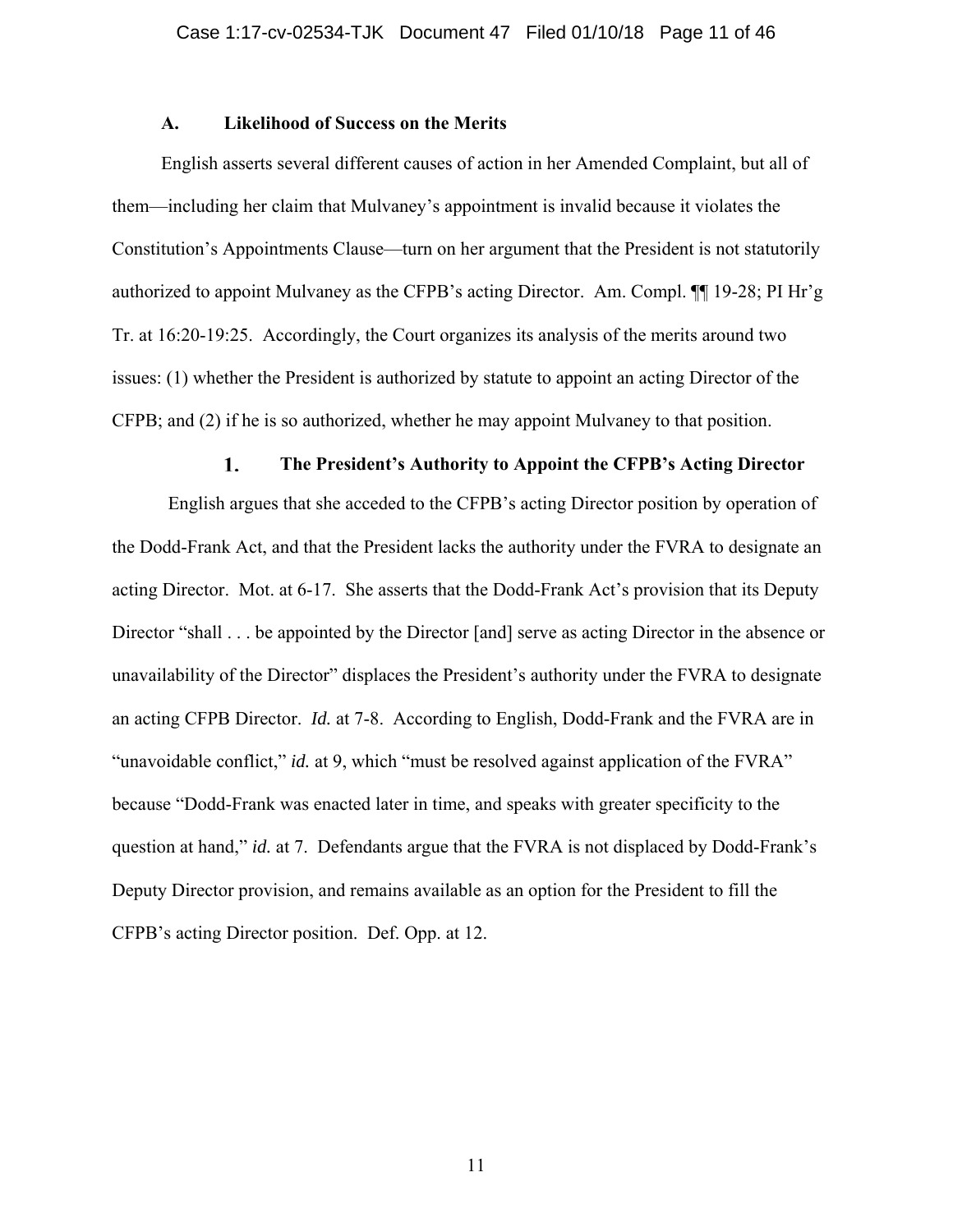#### **a. The FVRA's Applicability**

As an initial matter, the Court must determine whether the FVRA—independent of whether it is displaced by the Deputy Director provision of the Dodd-Frank Act—authorizes the President's appointment of the CFPB's acting Director on its own terms. It clearly does.

The FVRA applies if "an officer of an Executive agency . . . whose appointment to office is required to be made by the President, by and with the advice and consent of the Senate, dies, resigns, or is otherwise unable to perform the functions and duties of the office." 5 U.S.C. § 3345(a). Under those conditions, the FVRA provides that "the President (and only the President) may direct a person who serves in an office for which appointment is required to be made by the President, by and with the advice and consent of the Senate, to perform the functions and duties of the vacant office temporarily in an acting capacity." *Id.* § 3345(a)(2).

The CFPB is "an Executive Agency." 12 U.S.C. § 5491(a). The Director of the CFPB is "appointed by the President, by and with the advice and consent of the Senate." *Id.* § 5491(b)(2). Director Cordray resigned effective at midnight on November 24, 2017. English Decl.  $\sqrt{\ }$  6. Therefore, a plain reading of the FVRA's text allows the President to direct a person who serves in a PAS office to "perform the functions and duties of the [CFPB Director] temporarily in an acting capacity."  $5 \text{ U.S.C.} \$   $3345(a)(2)$ .

 English argues that the FVRA is inapplicable because the CFPB Director is excluded from its coverage. *See* Mot. at 16-17. She cites an FVRA provision that excludes certain officers, including "any member who is appointed by the President, by and with the advice of the Senate to any board, commission, or similar entity that— (A) is composed of multiple members; and (B) governs an independent establishment or Government corporation." 5 U.S.C. § 3349c(1). Of course, this exception does not directly apply to the CFPB Director, because the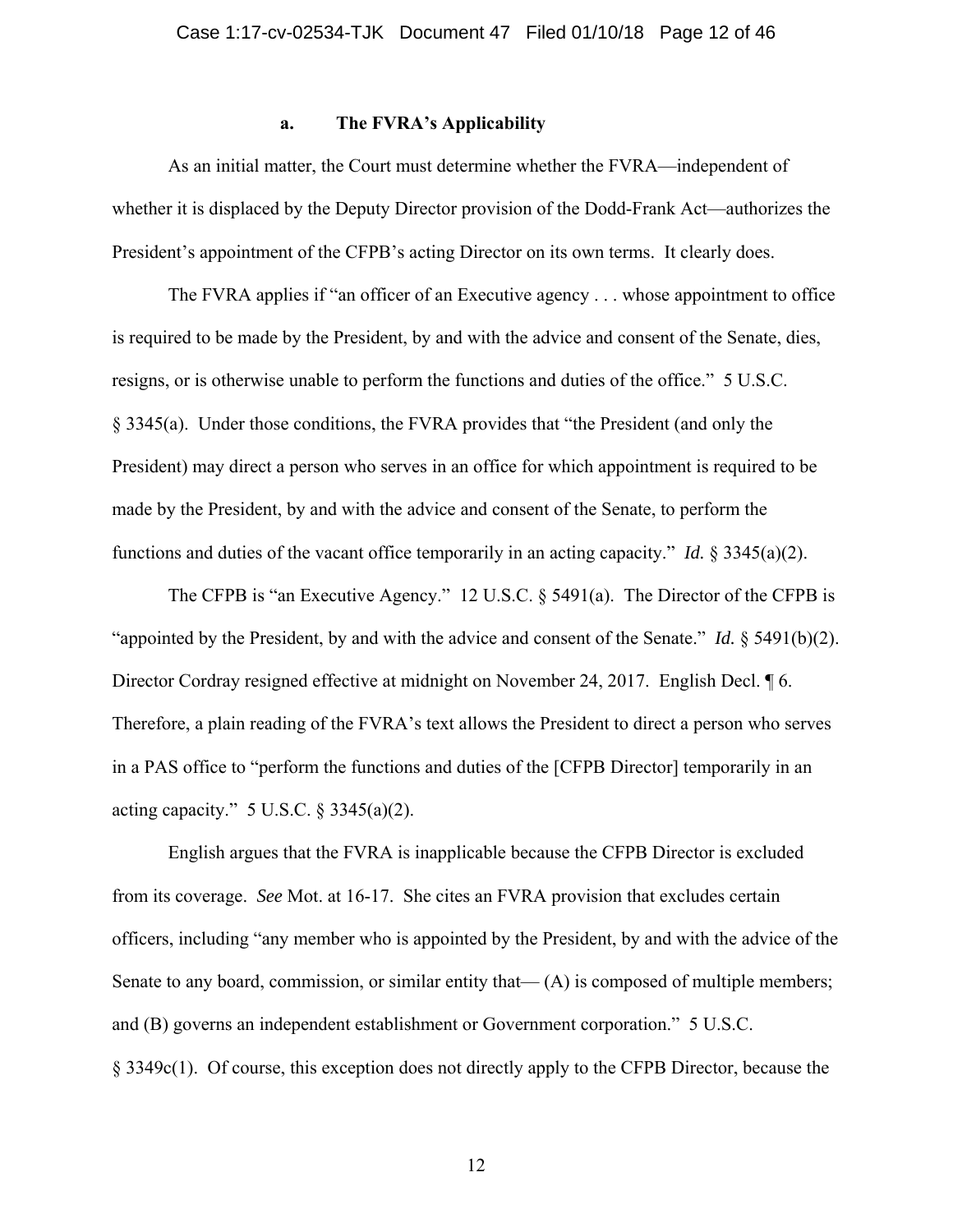#### Case 1:17-cv-02534-TJK Document 47 Filed 01/10/18 Page 13 of 46

CFPB is not a multi-member body. 12 U.S.C.  $\S$  5491(a), (b)(1). English argues, however, that the exception indirectly applies, because the CFPB Director (whether permanent or acting) also serves on the Board of Directors of the Federal Deposit Insurance Corporation ("FDIC"), which is such a multi-member body. Mot. at 16-17; *see* 12 U.S.C. § 1812(a)(1)(B), (d)(2). Therefore, she concludes,  $\S 3349c(1)$  of the FVRA prohibits the President from using it to name an acting Director of the CFPB.

English misconstrues this statutory exception. By its terms, it applies only to FDIC board members if they are "appointed by the President, by and with the advice and consent of the Senate to" the board. 5 U.S.C. § 3349c(1). The CFPB Director is not appointed to the FDIC board in that manner, but rather serves in that position *ex officio* by operation of statute. *See* 12 U.S.C. § 1812(a)(1)(B). In fact, the FDIC's organic statute explicitly distinguishes between the two *ex officio* members of its board and the three "appointed members," *id.* § 1812(b)(1), (b)(2),  $(c)(1)$ ,  $(c)(3)$ , each of whom is in fact appointed to the board "by the President, by and with the advice of and consent of the Senate," *id.* §  $1812(a)(1)(C)$ .<sup>2</sup> The CFPB Director is not "appointed . . . to" the FDIC board by the President with the advice and consent of the Senate. 5 U.S.C. § 3349c(1). Therefore, the statutory exception does not cover the acting CFPB Director or his *ex officio* membership on the FDIC board.

The D.C. Circuit's decision in *Symons v. Chrysler Corp. Loan Guar. Bd.*, 670 F.2d 238 (D.C. Cir. 1981), confirms the Court's interpretation of this statutory exception. In that case, the Circuit considered the scope of the Government in the Sunshine Act (the "Sunshine Act"), which applies to any agency "headed by a collegial body composed of two or more individual

 $\overline{a}$ 

<sup>2</sup> The *ex officio* members are the Director of the CFPB and the Comptroller of the Currency. *See* 12 U.S.C. § 1812(a)(1)(B)-(C). When there are vacancies, these seats are automatically filled by the acting Director or acting Comptroller, respectively. *See id.* § 1812(d)(2).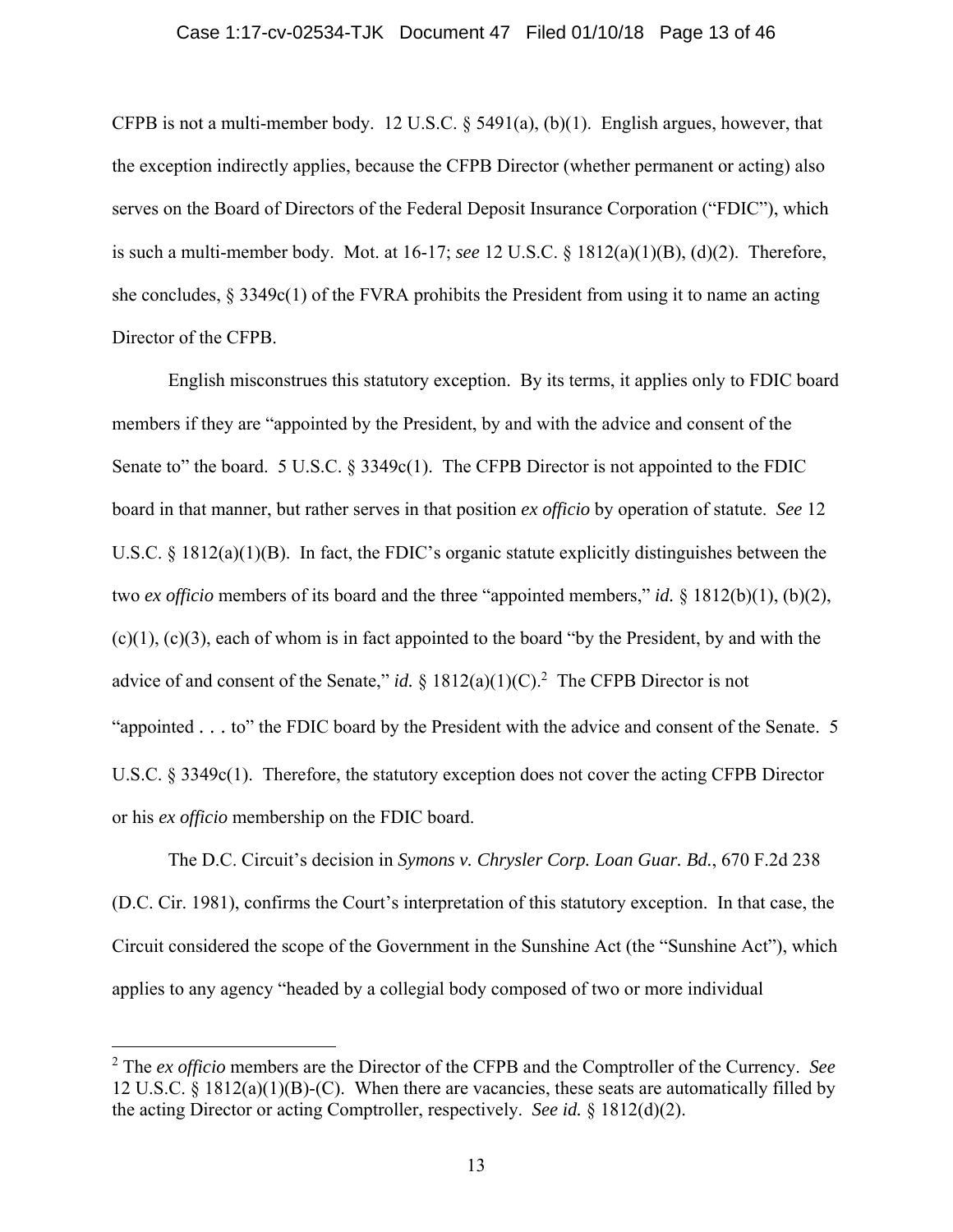#### Case 1:17-cv-02534-TJK Document 47 Filed 01/10/18 Page 14 of 46

members, a majority of whom are appointed to such position by the President with the advice and consent of the Senate."  $5 \text{ U.S.C.}$  §  $552b(a)(1)$ . The Circuit held that the Sunshine Act does not apply to a multi-member body composed only of *ex officio* members who hold other PAS offices in the Executive Branch, because they are not appointed to that multi-member body by the President with the advice and consent of the Senate. *See Symons*, 670 F.2d at 241. The court rejected arguments that this reading would undermine the intent of the Sunshine Act, reasoning "that when Congress wishes to extend Sunshine coverage to *ex officio* agencies, it will do so." *Id.* at 244-45. Similarly, if Congress wished to exclude *ex officio* members of the FDIC board from the FVRA, it would have done so.

English also suggests that, because 5 U.S.C. § 3349c(1) was intended to reach all agencies with "hallmarks of independence," it should be interpreted to cover the CFPB. Reply to Def. Opp. at 9. Indeed, English suggests that Congress would have included the CFPB in § 3349c had the CFPB existed at the time. *Id.* at 9 n.5. But such speculation cannot justify rewriting the statute. And in any event, when Congress passed Dodd-Frank, it could have amended § 3349c to include the CFPB Director—but it did not. "Where a statute contains explicit exceptions, the courts are reluctant to find other implicit exceptions." *In re England*, 375 F.3d 1169, 1178 (D.C. Cir. 2004) (quoting *Detweiler v. Pena*, 38 F.3d 591, 594 (D.C. Cir. 1994)). The Court declines English's invitation to do so here.

As a result, the Court concludes that by its own terms, the FVRA authorizes the President to appoint an acting Director of the CFPB pursuant to 5 U.S.C. § 3345(a)(2). It now turns to the question of whether the Deputy Director provision of the Dodd-Frank Act displaces it.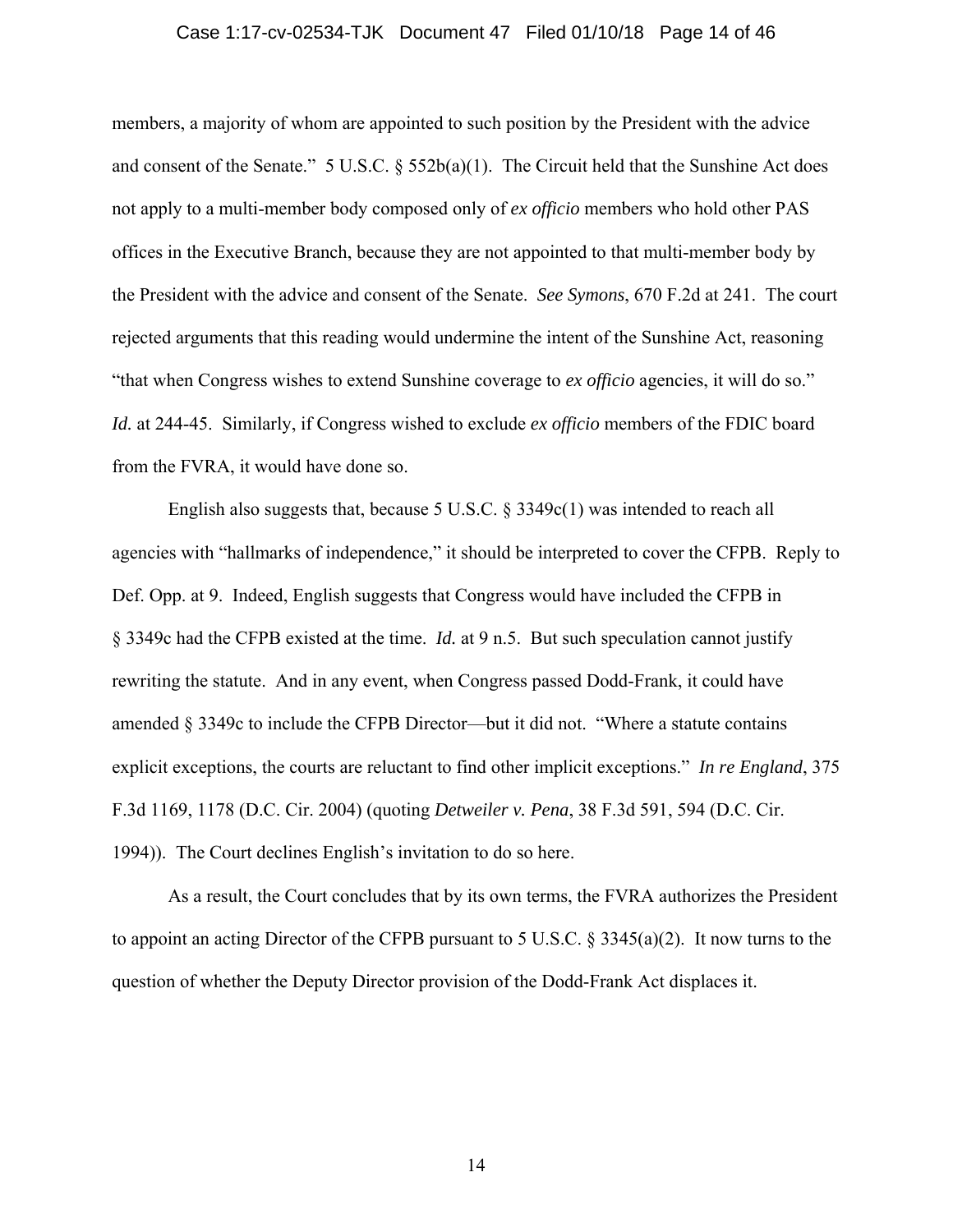## **b. Potential Displacement of the FVRA by the Dodd-Frank Act's Deputy Director Provision**

English argues that Dodd-Frank—by providing that the Deputy Director "shall— (A) be appointed by the Director, and (B) serve as acting Director in the absence or unavailability of the Director," 12 U.S.C. § 5491(b)(5)(B)—creates an unavoidable conflict with the FVRA and therefore displaces it. Mot. at 7. Defendants counter that the two statutes can be read harmoniously and the FVRA remains available as an option for the President. "In ascertaining the plain meaning of [a] statute, the [C]ourt must look to the particular statutory language at issue, as well as the language and design of the statute as a whole." *United States v. Sunia*, 643 F. Supp. 2d 51, 62 (D.D.C. 2009) (quoting *K Mart Corp. v. Cartier, Inc.*, 486 U.S. 281, 291 (1988)).

The Court concludes that a fair reading of the entirety of these statutes, in light of relevant principles of statutory construction, does not result in an unavoidable conflict. Instead, the two statutes can, and therefore must, be read harmoniously. The best reading of the two statutes is that Dodd-Frank requires that the Deputy Director "shall" serve as acting Director, but that under the FVRA the President "may" override that default rule. This reading is compelled by several considerations: the text of the FVRA, including its exclusivity provision, the text of Dodd-Frank, including its express-statement requirement and Deputy Director provision, and traditional principles of statutory construction.

## **The FVRA's Exclusivity Provision**

It is a "familiar principle that Congress legislates with a full understanding of existing law." *Am. Fed'n of Gov't Emps*., *Local 3295 v. FLRA*, 46 F.3d 73, 78 (D.C. Cir. 1995) (citing *Miles v. Apex Marine Corp.,* 498 U.S. 19, 32 (1990)). Therefore, when passing Dodd-Frank, Congress was aware of how the FVRA typically interacts with other statutes. And the FVRA's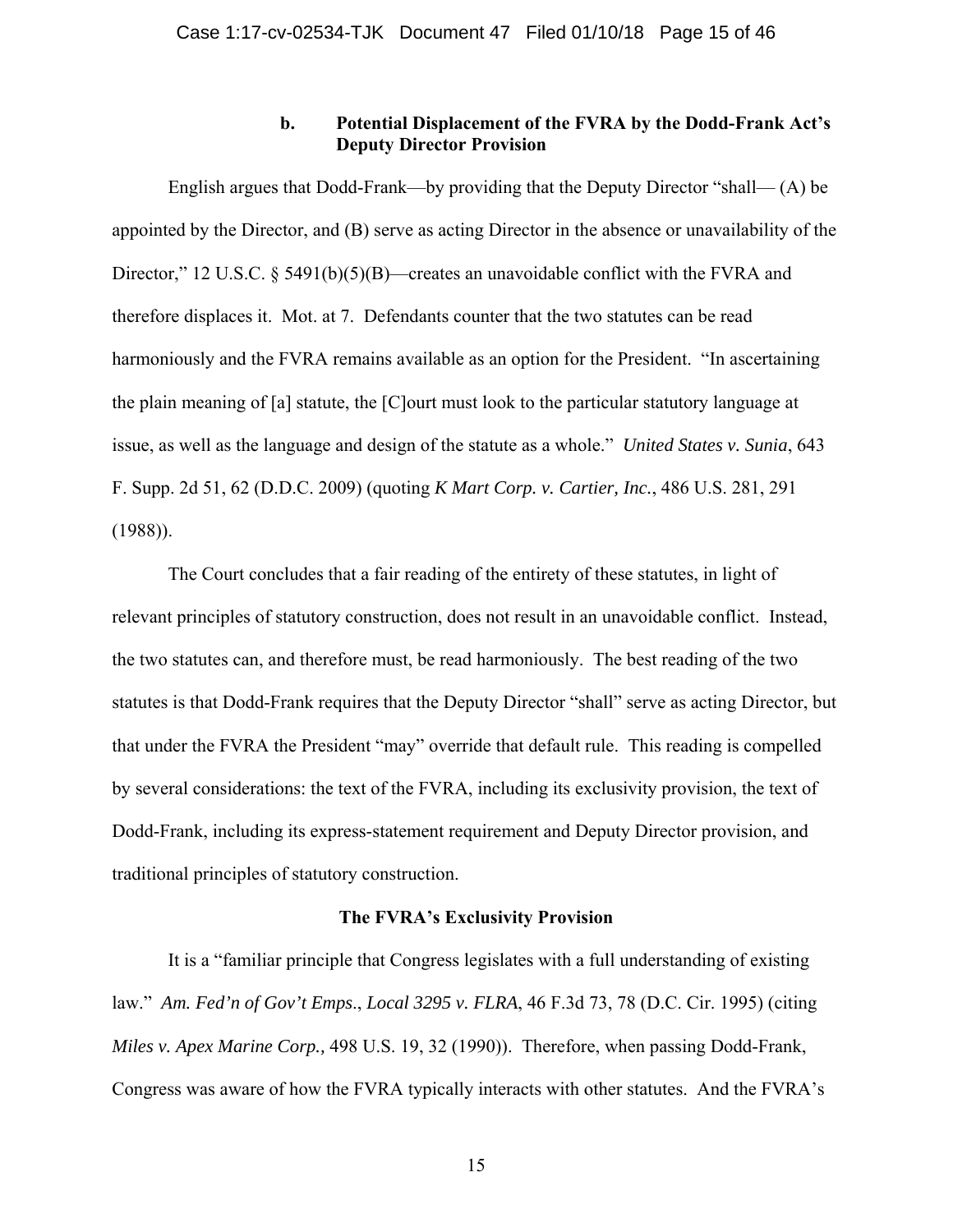#### Case 1:17-cv-02534-TJK Document 47 Filed 01/10/18 Page 16 of 46

exclusivity provision makes clear that it was generally intended to apply alongside agencyspecific statutes, rather than be displaced by them.

As discussed above, § 3345 of the FVRA applies broadly to any PAS office in any "Executive agency," such as the CFPB. 5 U.S.C. § 3345. It sets out a series of methods for filling vacancies, including designating a PAS officer under  $\S 3345(a)(2)$ . Section 3347 of the FVRA, titled "Exclusivity," further provides that the FVRA is the "exclusive means" for authorizing acting service in the event of a vacancy "unless" the President makes a recess appointment or another statutory provision expressly: "(A) authorizes the President, a court, or the head of an Executive department, to designate an officer or employee to perform the functions and duties of a specified office temporarily in an acting capacity;" or "(B) designates an officer or employee to perform the functions and duties of a specified office temporarily in an acting capacity." 5 U.S.C. § 3347(a)(1). Where such a statutory provision exists and § 3345 of the FVRA applies, that can only mean that  $\S 3345$ —while not the "exclusive means"—is a nonexclusive means for appointing officers.

Here, there is no question that Dodd-Frank's Deputy Director provision "designates an officer or employee to perform the functions and duties of a specified office temporarily in an acting capacity." *Id.* § 3347(a)(1); *see* 12 U.S.C. § 5491(b)(5)(B). As such, by its own terms, the FVRA is not the "excusive means" for filling the vacancy, and remains a nonexclusive means to do so. 5 U.S.C. § 3347(a)(1).

The Ninth Circuit's holding in *Hooks v. Kitsap Tenant Support Servs., Inc.*, 816 F.3d 550 (9th Cir. 2016), is instructive. In that case, the plaintiff argued that the President could not invoke the FVRA to designate an acting General Counsel for the National Labor Relations Board during a vacancy, because the National Labor Relations Act ("NLRA") also authorized the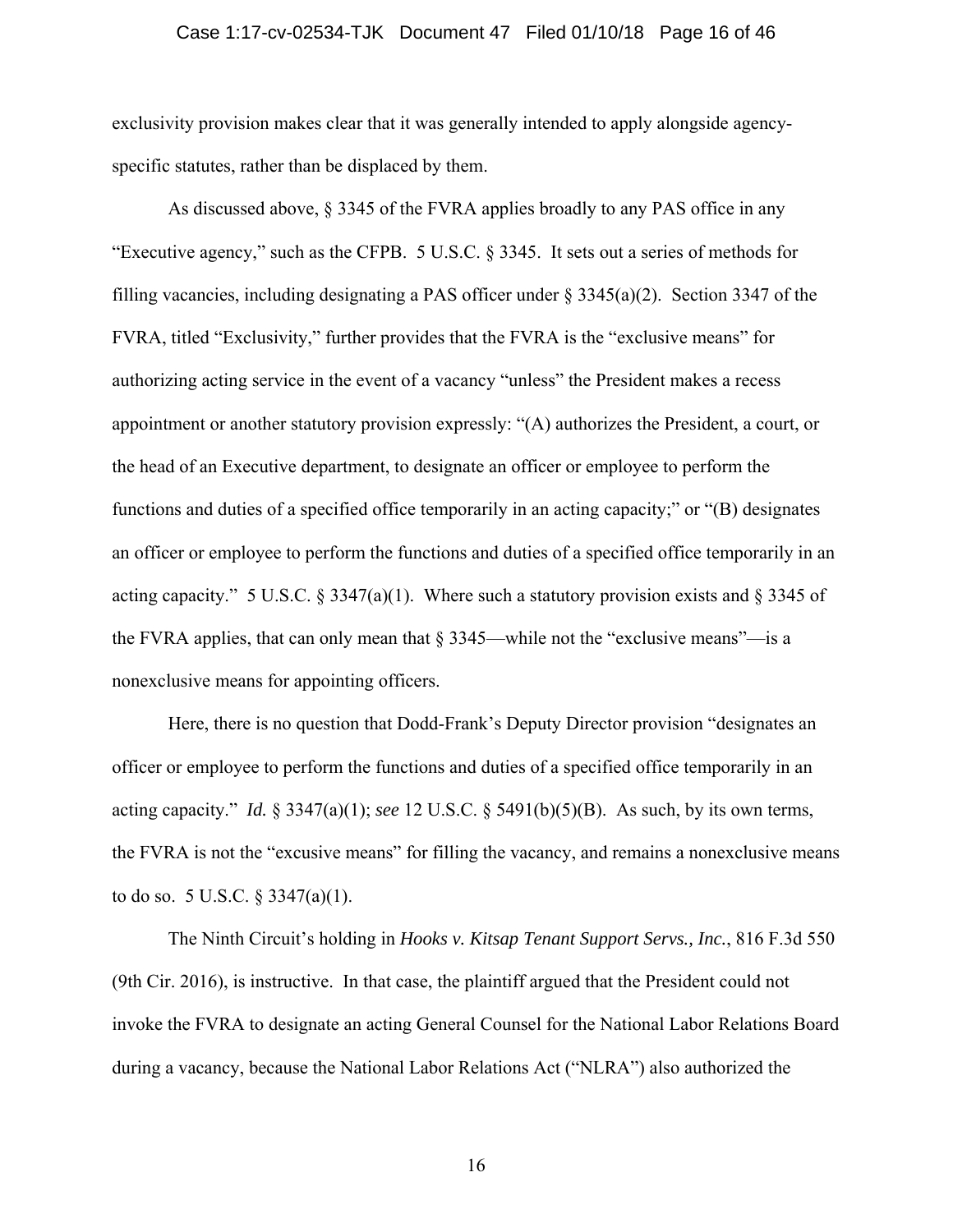#### Case 1:17-cv-02534-TJK Document 47 Filed 01/10/18 Page 17 of 46

President "to designate the officer or employee who shall act as General Counsel during such vacancy." *Id.* at 555 n.5 (quoting 29 U.S.C. § 153(d)); *see id.* at 555-56. Rejecting that argument, the court held that the FVRA remained available as an additional option. The presence of an agency-specific statute, the court held, merely meant that "neither the FVRA nor the NLRA is the *exclusive* means of appointing an Acting General Counsel," and thus, "the President is permitted to elect between two statutory alternatives." *Id.* at 556 (emphasis in original).

Admittedly, *Hooks* did not squarely address the question before the Court: whether the specific language in Dodd-Frank displaces the FVRA. Unlike Dodd-Frank, the NLRA does not require that any particular person "shall" serve as acting General Counsel, but merely authorizes the President to appoint an acting General Counsel. *See* 29 U.S.C. § 153(d). Moreover, that section of the NLRA predates the FVRA, leaving no room for an argument that it was intended to displace the FVRA. *Hooks* nonetheless supports the general proposition that where the appointment mechanisms of § 3345 of the FVRA are available but are not, under § 3347, *the* "exclusive means" of appointing acting officials, they nonetheless typically remain *a* means of doing so alongside the agency-specific statute. And when Congress passed the Dodd-Frank Act, it did so with the understanding that the FVRA often co-exists with other acting-official provisions—such as the one at issue here.

English attempts to distinguish *Hooks* on the grounds that the NLRA provides authority to appoint an acting official to the very same person authorized to make a temporary appointment under the FVRA: the President. *See* Mot. at 14. That is not the case here, where the Deputy Director automatically becomes acting Director upon an "absence" or "unavailability." 12 U.S.C. § 5491(b)(5)(B). But there is nothing in *Hooks* to suggest that the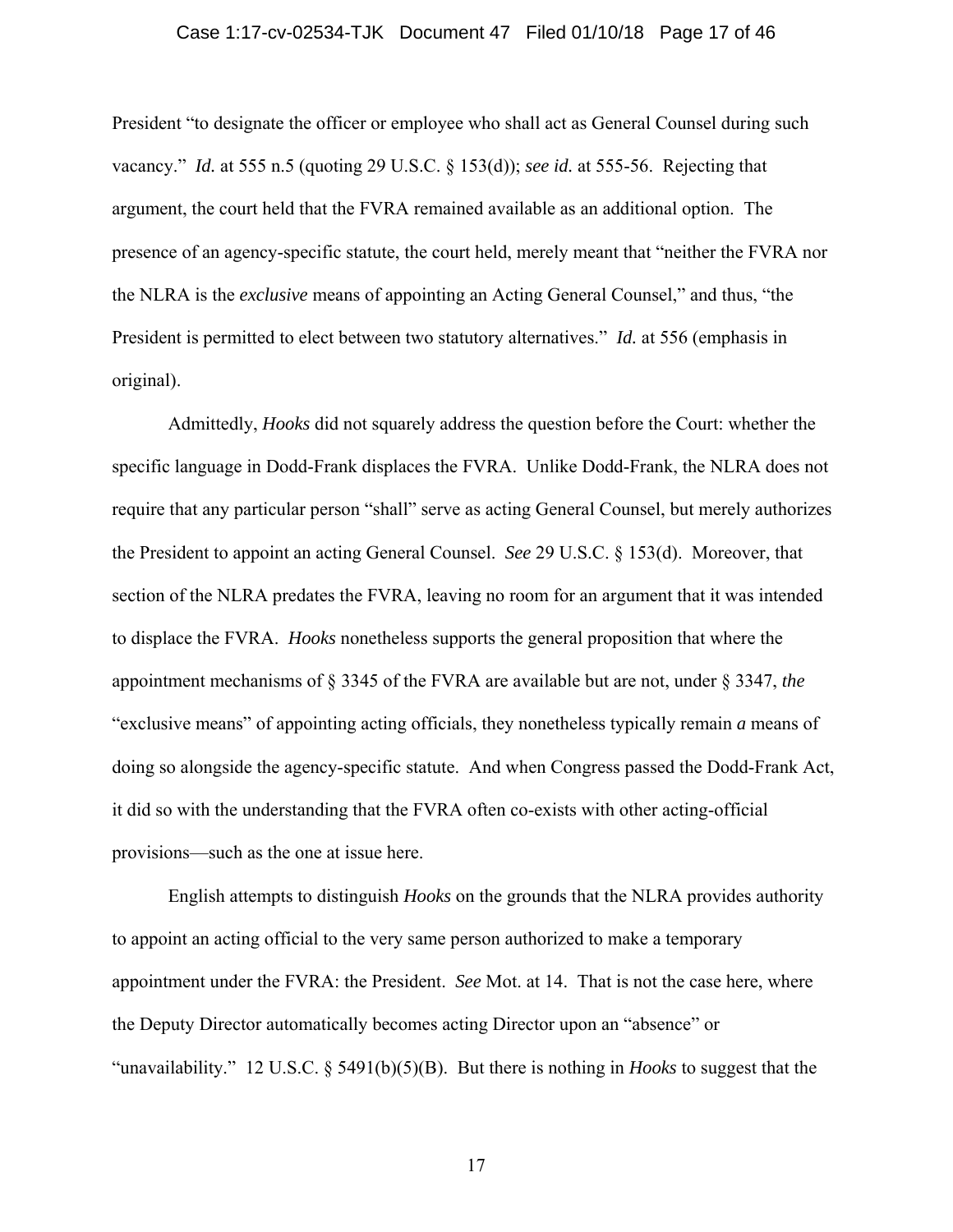#### Case 1:17-cv-02534-TJK Document 47 Filed 01/10/18 Page 18 of 46

court's interpretation of the FVRA would turn on this distinction, nor does the text of the FVRA provide any reason to think so. *See Hooks*, 816 F.3d at 555-56.

#### **Dodd-Frank's Express-Statement Requirement**

Dodd-Frank also explains how it interacts with other statutes, by providing an expressstatement requirement that is important in evaluating whether the FVRA applies to the CFPB's acting Director in this case. Dodd-Frank specifies that, "[e]xcept as otherwise provided expressly by law, all Federal laws dealing with public or Federal . . . officers [or] employees . . . shall apply to the exercise of the powers of the [CFPB]." 12 U.S.C. § 5491(a). The FVRA is a "Federal law[] dealing with . . . Federal . . . officers." *Id.*; *see* 5 U.S.C. § 3345 (entitled "Acting officer"). It is located in Part III—"Employees"—of Title 5 of the U.S. Code. *See* 5 U.S.C. § 3345 *et seq.* English has not disputed the conclusion that follows: that the FVRA applies to the CFPB unless Dodd-Frank "expressly" displaces it. *See* Mot. at 12-13; Reply to Def. Opp. at 3 n.4. In fact, she has conceded that the express-statement requirement applies, and has sought to meet that burden. *See* PI Hr'g Tr. at 38:12-39:21; Mot. at 13.

English argues, however, that this express-statement clause should be read narrowly, and she relies on cases holding that such clauses do not require "magical passwords" to signal a conflict between two statutes. Mot. at 13 (citing *Marcello v. Bonds*, 349 U.S. 302, 310 (1955)); *see id.* (citing *Dorsey v. United States*, 567 U.S. 260, 273-74 (2012), and *Lockhart v. United States*, 546 U.S. 142, 149 (2005) (Scalia, J., concurring)). But those cases are distinguishable. They concern the effect of certain express-statement provisions that cabin the efforts of future legislatures. In contrast, Dodd-Frank's express-statement requirement operates here simply to clarify the circumstances under which the FVRA, which Congress had previously passed, applies to the CFPB.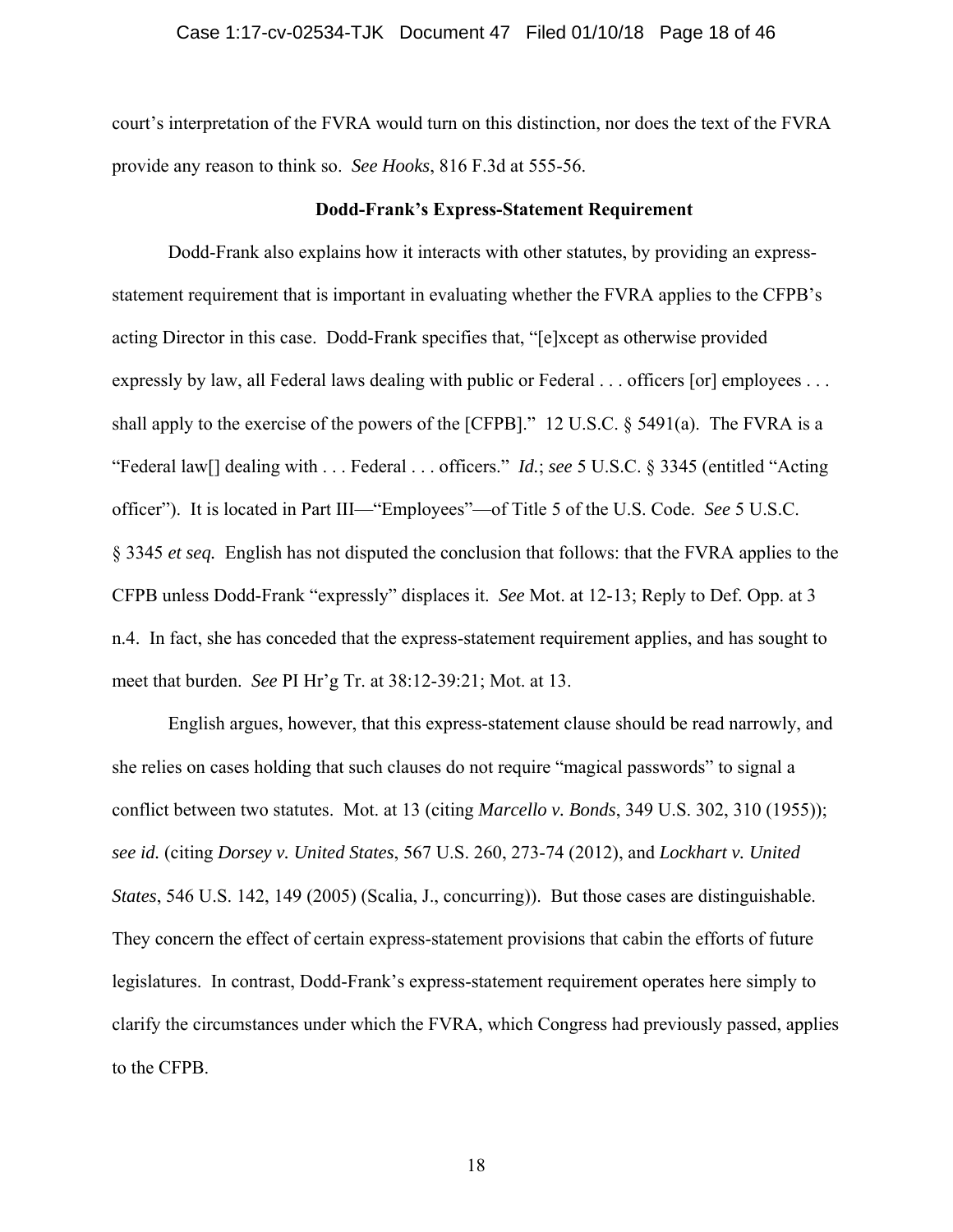#### Case 1:17-cv-02534-TJK Document 47 Filed 01/10/18 Page 19 of 46

For example, in *Marcello*, the Supreme Court considered an express-statement provision in the Administrative Procedure Act, which lays out general rules governing the conduct of federal agencies and provides that later-enacted statutes may supersede those rules only if they do so expressly. *See* 349 U.S. at 310; 5 U.S.C. § 559. The Supreme Court has expressed doubts about such future-limiting rules "because statutes enacted by one Congress cannot bind a later Congress, which remains free to repeal the earlier statute, to exempt the current statute from the earlier statute, to modify the earlier statute, or to apply the earlier statute but as modified." *Dorsey*, 567 U.S. at 274. Indeed, under those circumstances, a "subsequent Congress . . . may exempt itself . . . by 'fair implication'—that is, without an express statement." *Lockhart*, 546 U.S. at 148 (Scalia, J., concurring) (emphasis omitted) (citing *Warden v. Marrero*, 417 U.S. 653, 659-60, n.10 (1974)). Put differently, in those contexts, "express" does not really mean "express."

The reasoning of those cases does not apply here. In this case, the only issue is whether the CFPB's Deputy Director provision displaces a prior statute, the FVRA. The 111th Congress, when passing Dodd-Frank Act, included guidance on that question, explaining that certain laws, including the FVRA, apply to the CFPB unless the law "expressly" provides otherwise. *See* 12 U.S.C. § 5491(a). Here, then, this express-statement provision does not operate to restrict future Congresses; it merely clarifies the circumstances under which FVRA, which was already on the books, applies to the CFPB. Therefore, "expressly" should not be read narrowly, but given its normal meaning: "Clearly and unmistakably communicated; stated with directness and clarity." *Express*, Black's Law Dictionary 701 (10th ed. 2014); *see also Magone v. Heller*, 150 U.S. 70, 74 (1893) ("[T]he adverb 'expressly,' in its primary meaning, denotes precision of statement, as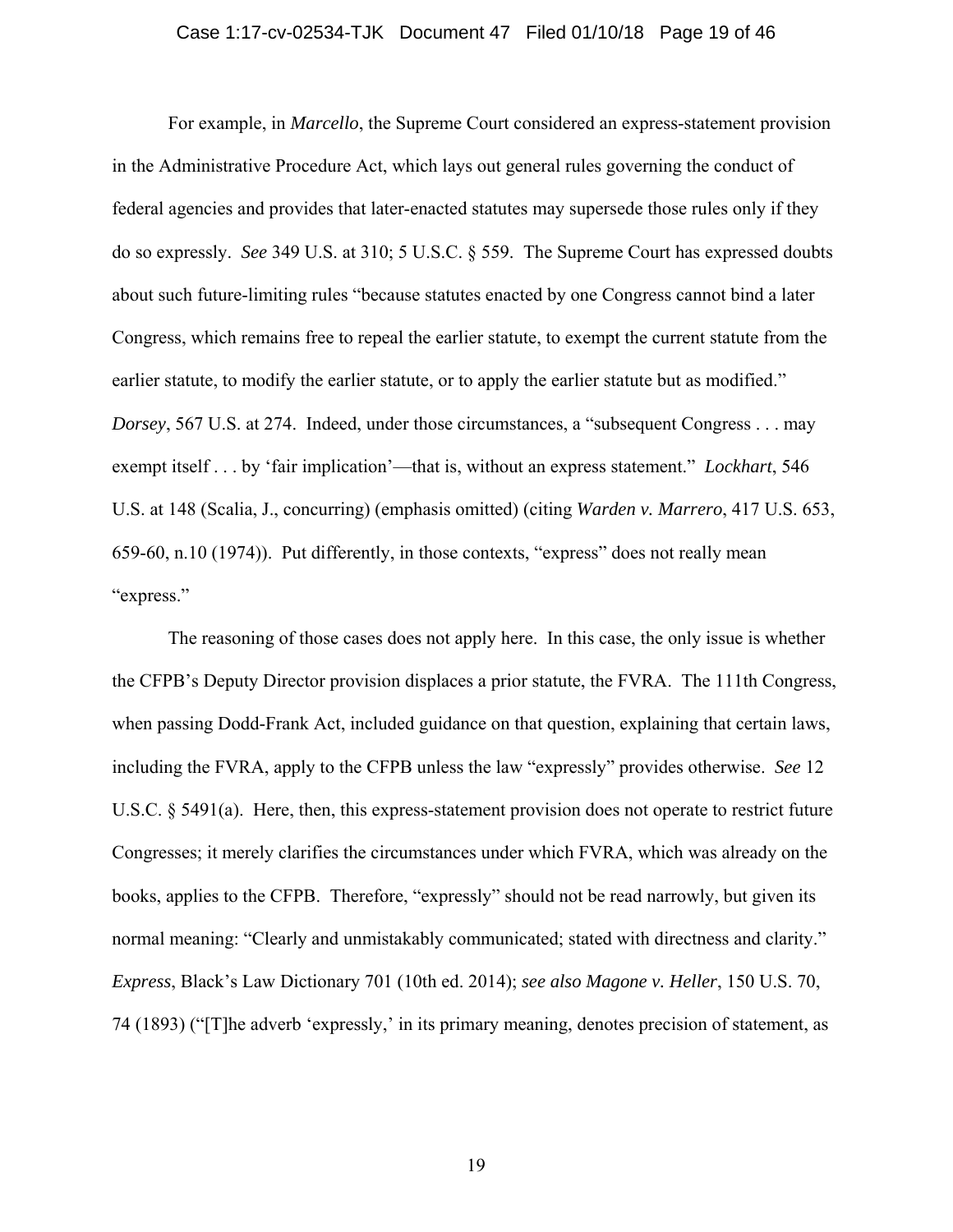opposed to ambiguity, implication, or inference, and is equivalent to 'in an express manner' or  $'$ in direct terms'  $\dots$ .").

## **Dodd-Frank's Deputy Director Provision**

With that textual background in mind, the Court now turns to the specific provision that English asserts displaces the FVRA. Under Dodd-Frank, the Deputy Director "shall— (A) be appointed by the Director, and (B) serve as acting Director in the absence or unavailability of the Director." 12 U.S.C. § 5491(b)(5). In contrast, the FVRA provides that the President "may" appoint an acting officer, 5 U.S.C. § 3345(a)(2), if an officer "dies, resigns, or is otherwise unable to perform the functions and duties of the office," *id.* at 3345(a). As explained below, on its face, Dodd-Frank's Deputy Director provision does not *expressly* displace the FVRA.

As a threshold matter, there is reason to doubt whether the Deputy Director provision even covers a vacancy created by a resignation like Cordray's. Significantly, the provision does not use the word "vacancy." If Congress intended to displace the FVRA, it could have explicitly referred to "vacancies," as the title of the FVRA does. Certainly, it has done so in numerous other agency-specific statutes. *See, e.g.*, 20 U.S.C. § 3412(a)(1) (Secretary of Education); 28 U.S.C. § 508 (Attorney General); 29 U.S.C. § 153(d) (NLRB General Counsel); 38 U.S.C. § 304 (Secretary of Veterans Affairs); 40 U.S.C. § 302(b) (GSA Administrator); 42 U.S.C. § 902(b)(4) (Commissioner of Social Security). Congress could alternatively have mimicked the language used in the FVRA, which is applicable when an officer "dies, resigns, or is otherwise unable to perform the functions and duties of the office." 5 U.S.C. § 3345(a). It could also have simply referred to resignations. But Congress did none of those things. This is all the more telling in light of the fact that Congress *did* use the term "vacancy" elsewhere in Dodd-Frank. 12 U.S.C.  $§ 5321(c)(3).$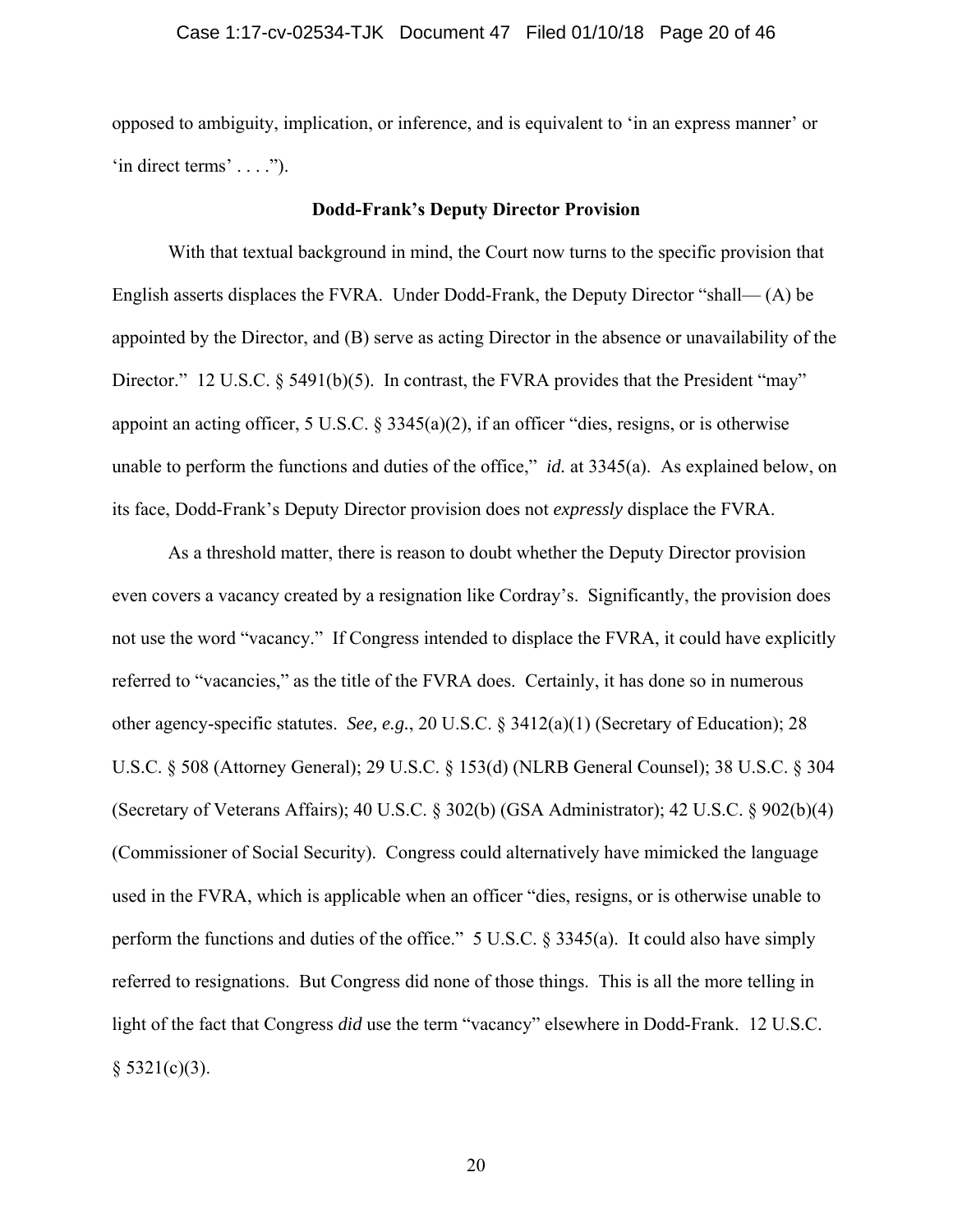#### Case 1:17-cv-02534-TJK Document 47 Filed 01/10/18 Page 21 of 46

Instead, under Dodd-Frank, the Deputy Director assumes the acting Director post "in the absence or unavailability of the Director." 12 U.S.C. § 5491(b)(5). Black's Law Dictionary defines "absence" as a "failure to appear, or to be available and reachable, when expected." *Absence*, Black's Law Dictionary 8 (10th ed. 2014). "Available" is commonly defined as "immediately utilizable" or "capable of use for the accomplishment of a purpose." *Available*, Webster's Third New International Dictionary 150 (1993). To be sure, these words might reasonably be read to include the vacancy created by Cordray's resignation, a conclusion that the Defendants have not squarely disputed. On the other hand, Defendants argue, with some force, that both words are commonly understood to reflect a temporary condition, such as not being reachable due to illness or travel. Def. Opp. at 17-18. Students, for example, are "absent" from school, and a traveler may be "unavailable" when on a long flight. Obviously, these are not the circumstances here, given that Cordray's resignation is permanent. In any event, even assuming that a vacancy created by a resignation is an "absence or availability" under Dodd-Frank, this is hardly language that Congress would have used to expressly displace the FVRA.

But perhaps most tellingly, the Deputy Director provision—and the entirety of Dodd-Frank—is silent regarding the *President's* ability to appoint an acting Director. Dodd-Frank certainly does not expressly prohibit the President from doing so. Nor does it affirmatively require the President to appoint a particular person. *Cf.* 12 U.S.C. § 4512(f) (providing that the President "shall designate" one of a number of Federal Housing Finance Agency ("FHFA") officers "to serve as acting Director" in the "event of the death, resignation, sickness, or absence of the Director"). This silence makes it impossible to conclude that Dodd-Frank "expressly" makes the FVRA's appointment mechanisms unavailable. *Cf. Lindsay v. Gov't Emps. Ins. Co*., 448 F.3d 416, 422 (D.C. Cir. 2006) (holding that a statute did not "expressly" prohibit the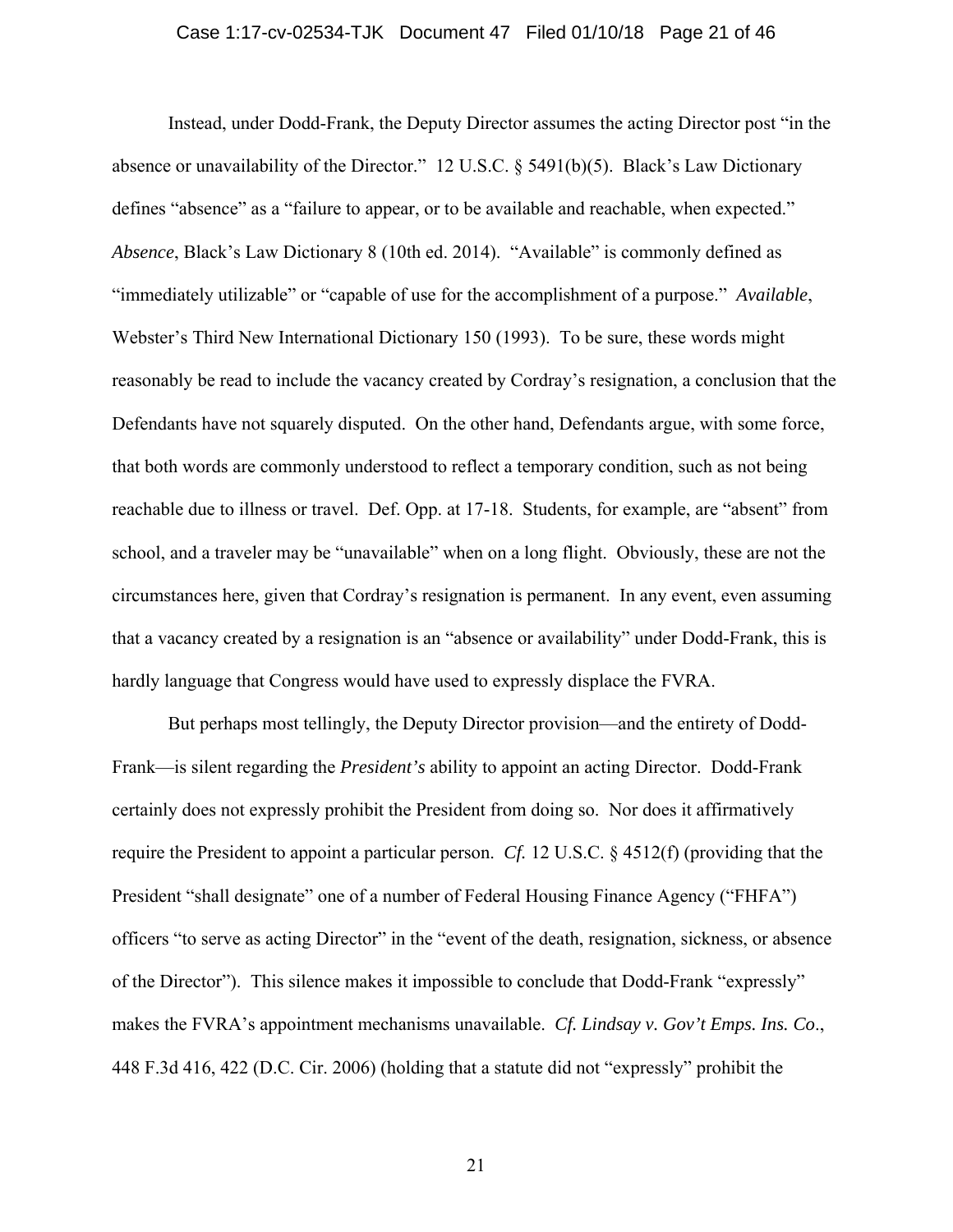#### Case 1:17-cv-02534-TJK Document 47 Filed 01/10/18 Page 22 of 46

exercise of supplemental jurisdiction where it "include[d] no mention of supplemental jurisdiction at all"). Ultimately, if the Dodd-Frank Act's Deputy Director provision served to displace the FVRA here, its express-statement requirement "would call for nothing more than a 'provision,' pure and simple, leaving the word 'expressly' without any consequence whatever." *Breuer v. Jim's Concrete of Brevard*, 538 U.S. 691, 691-92 (2003).

English's displacement argument relies heavily on Dodd-Frank's use of the word "shall." She argues that this word is both "mandatory" and "unqualified," and creates an unavoidable conflict between Dodd-Frank and the FVRA that must be resolved in favor of Dodd-Frank. Mot. at 9. She and her *amici* rely on cases holding that "'shall' . . . 'normally creates an obligation impervious to judicial discretion.'" *Kingdomware Techs., Inc. v. United States*, 136 S. Ct. 1969, 1977 (2016) (quoting *Lexecon Inc. v. Milberg Weiss Bershad Hynes & Lerach*, 523 U.S. 26, 35 (1998)); *see* Reply to Def. Opp. at 2; ECF No. 34 at 8-9. No doubt this is often the case. *See Shall*, Black's Law Dictionary 1585 (10th ed. 2014) (listing "has a duty to; more broadly, is required to" as its first definition). But although "shall" is usually understood as mandatory, these authorities do not suggest that "shall" is always understood to be *unqualified*.

"*Shall* is, in short, a semantic mess. *Black's Law Dictionary* records five meanings for the word." A. Scalia & B. Garner, *Reading Law: The Interpretation of Legal Texts* § 11, at 113 (2012) (emphasis in original); *see also Gutierrez de Martinez v. Lamagno*, 515 U.S. 417, 432 n.9 (1995) ("Though 'shall' generally means 'must,' legal writers sometimes use, or misuse, 'shall' to mean 'should,' 'will,' or even 'may.'"). That is why courts look to the entire statutory context to determine how to construe it. *See, e.g.*, *Gutierrez,* 515 U.S. at 439 (Souter, J., dissenting) (conceding that courts should not "read 'shall' as . . . uncompromising" when there is another provision in the law that requires a different result).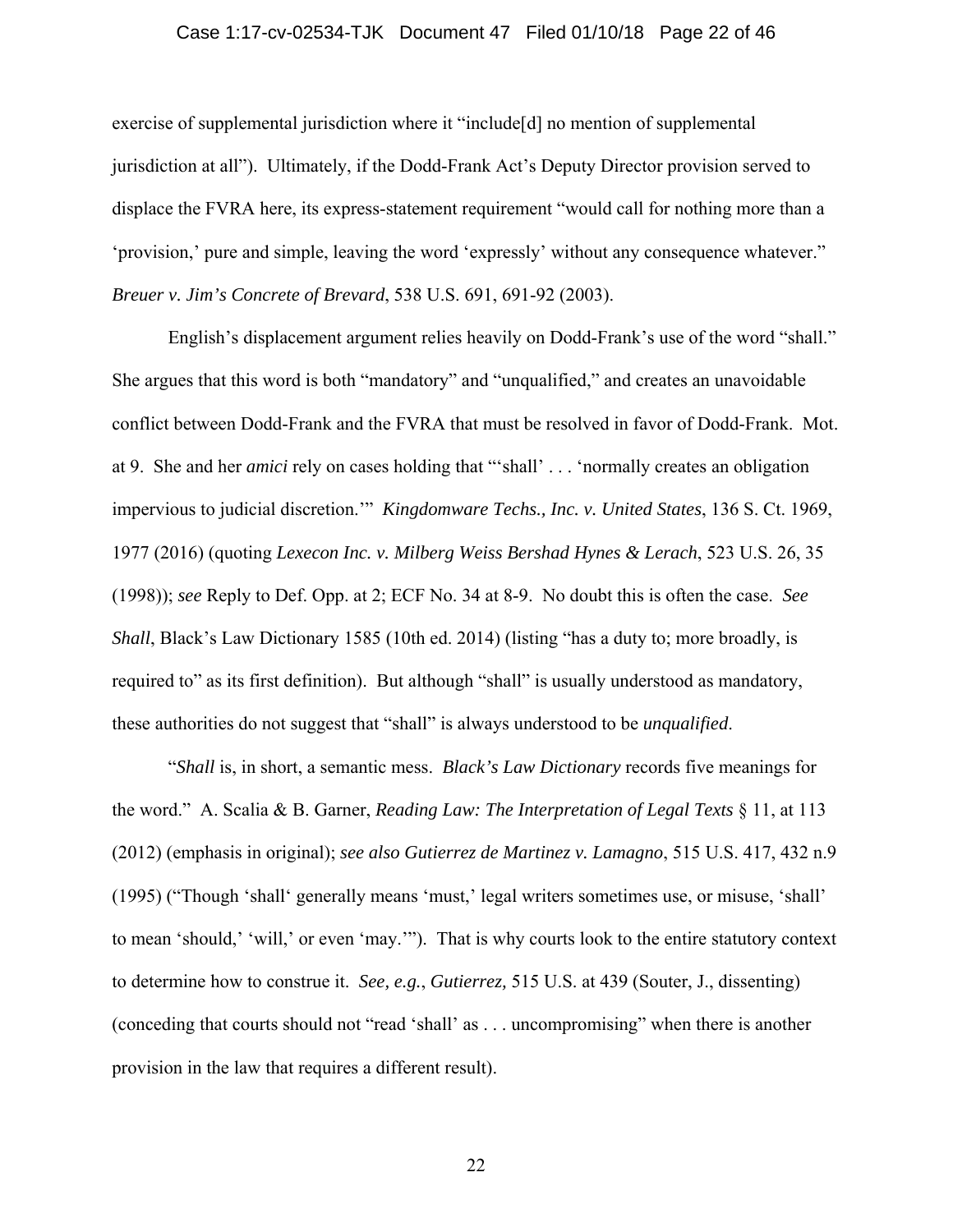#### Case 1:17-cv-02534-TJK Document 47 Filed 01/10/18 Page 23 of 46

Viewed in light of the entirety of the text of both the FVRA and Dodd-Frank, as set forth above, it becomes clear that Dodd-Frank's "shall" is implicitly qualified by the FVRA's "may." In fact, the structure of similar statutes often reflects that some official "shall" serve, only to elsewhere qualify that apparently mandatory service in some way. For example, Dodd-Frank provides that the Director "shall serve as the head of the [CFPB]." 12 U.S.C. § 5491(b)(1). At the same time, the President "may remove" the Director for cause*. Id.* § 5491(c)(3). And obviously, an official may always resign, as Cordray did here, despite the apparently mandatory length of his term. *See id.* § 5491(c)(1) ("The Director shall serve for a term of five years."). Similarly, the FVRA provides that the first assistant "shall perform" the duties of the vacant PAS office. 5 U.S.C. § 3345(a)(1). But "notwithstanding" this requirement, the President "may" appoint another PAS officer to perform those duties. *Id.* § 3345(a)(2). To take another example, "[e]ach member [of the Nuclear Regulatory Commission] shall serve for a term of five years." 42 U.S.C. § 5841(c). But those members "may be removed by the President for inefficiency, neglect of duty, or malfeasance in office." *Id.* § 5841(e). No one could reasonably dispute how to resolve these apparent conflicts: the seemingly mandatory language requiring an official to serve is implicitly qualified by other statutory provisions.<sup>3</sup> It does not wholly displace such provisions, let alone do so expressly. The same holds true here.

 $\overline{a}$ 

<sup>&</sup>lt;sup>3</sup> In the case of the FVRA, Congress explicitly clarified this apparent conflict by including a "notwithstanding" clause. 5 U.S.C. § 3345(a)(2). But such "notwithstanding" clauses do not necessarily mean that the conflict is a difficult one to resolve—the clause's existence might merely "suggest that Congress thought the conflict was . . . quite likely to arise." *SW Gen.*, 137 S. Ct. at 940. Indeed, the Supreme Court has held that such clauses typically do no more than resolve a particular conflict, and that courts should generally draw no further inference from the presence or absence of such clauses. *See id.* In the FVRA, the "notwithstanding" clause in § 3345(a)(2) merely makes explicit what is already implicit. Even absent that clause, it would have been obvious that the President "may" appoint certain acting officials under the FVRA notwithstanding "mandatory" language providing that the first assistant "shall perform" those same duties.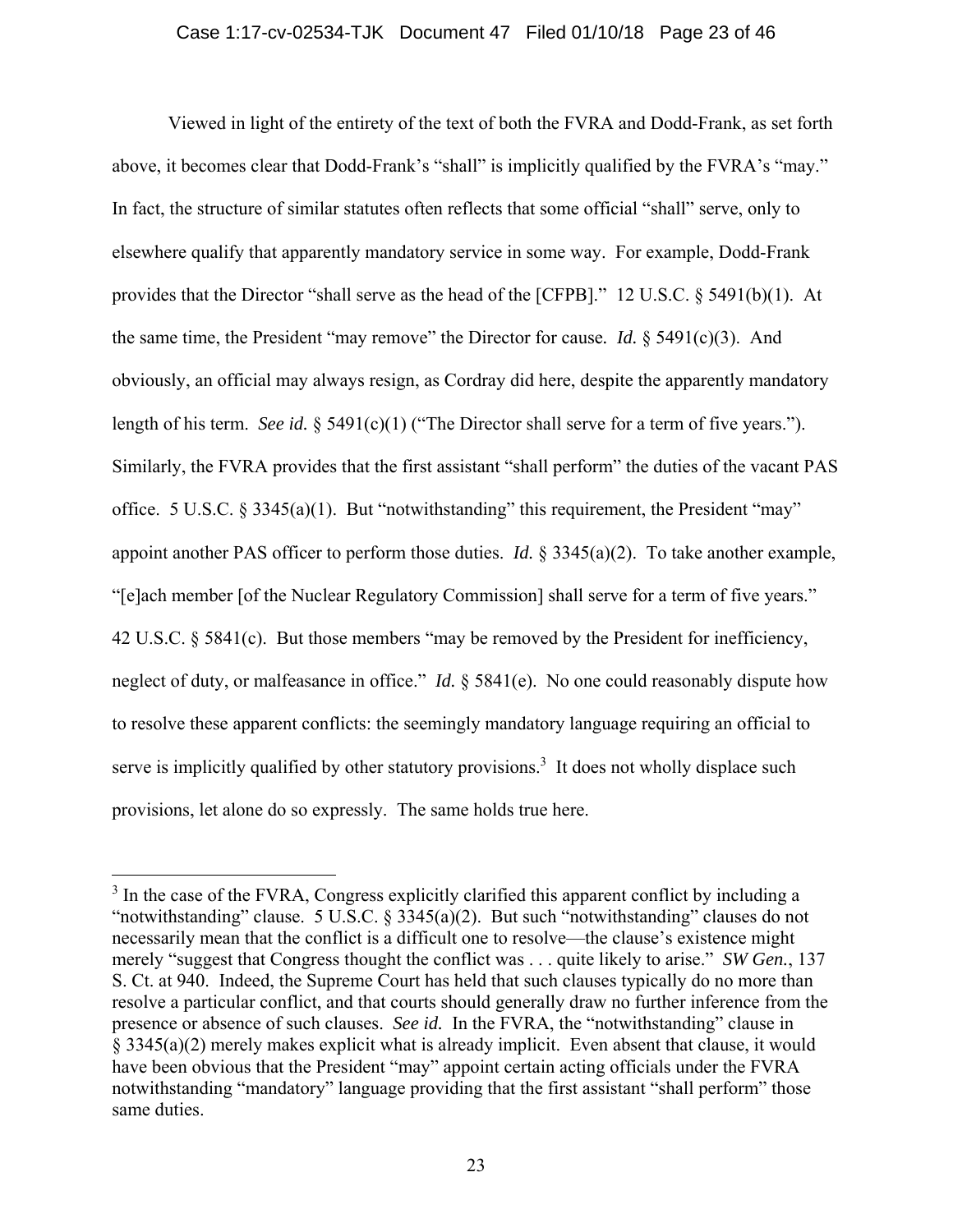## **Principles of Statutory Construction**

The Court is also guided by the operation of two principles of statutory construction in reaching its conclusion. The first is the harmonious-reading canon. "[I]f by any fair course of reasoning the two [statutes] can be reconciled, both shall stand." *PLIVA, Inc. v. Mensing*, 564 U.S. 604, 622 (2011) (alterations in original) (quoting *Ludlow's Heirs v. Johnston*, 3 Ohio 553, 564 (1828)). Indeed, "when two statutes are capable of coexistence, it is the duty of the courts, absent a clearly expressed congressional intention to the contrary, to regard each as effective." *Howard v. Pritzker*, 775 F.3d 430, 437 (D.C. Cir. 2015) (quoting *J.E.M. Ag Supply, Inc. v. Pioneer Hi-Bred Int'l, Inc.*, 534 U.S. 124, 143-44 (2001) (internal quotation marks omitted)); *see also Ill. Nat'l Guard v. FLRA*, 854 F.2d 1396, 1405 (D.C. Cir. 1988) ("Faced, as we are, with two conflicting statutes, we must do our best to harmonize them."). As described above, these statutes are capable of co-existence, and the Court's interpretation renders each of them effective. Moreover, there is no clearly expressed congressional intent for Dodd-Frank to displace the President's authority under the FVRA. In fact, both the FVRA's exclusivity provision and Dodd-Frank's express-statement requirement strongly suggest the opposite.

The second, related principle is the presumption against implied repeals. English effectively seeks a partial repeal of the FVRA, which by its own terms authorizes the President to appoint an acting Director of the CFPB. Such "'repeals by implication are not favored' and will not be presumed unless the 'intention of the legislature to repeal [is] clear and manifest."" *Nat'l Ass'n of Home Builders v. Defs. of Wildlife*, 551 U.S. 644, 662 (2007) (alteration in original) (quoting *Watt v. Alaska*, 451 U.S. 259, 267 (1981)). They are not to be implied unless the later-enacted statute "expressly contradict[s] the original act" or such an inference "is absolutely necessary . . . in order that [the] words [of the later statute] shall have any meaning at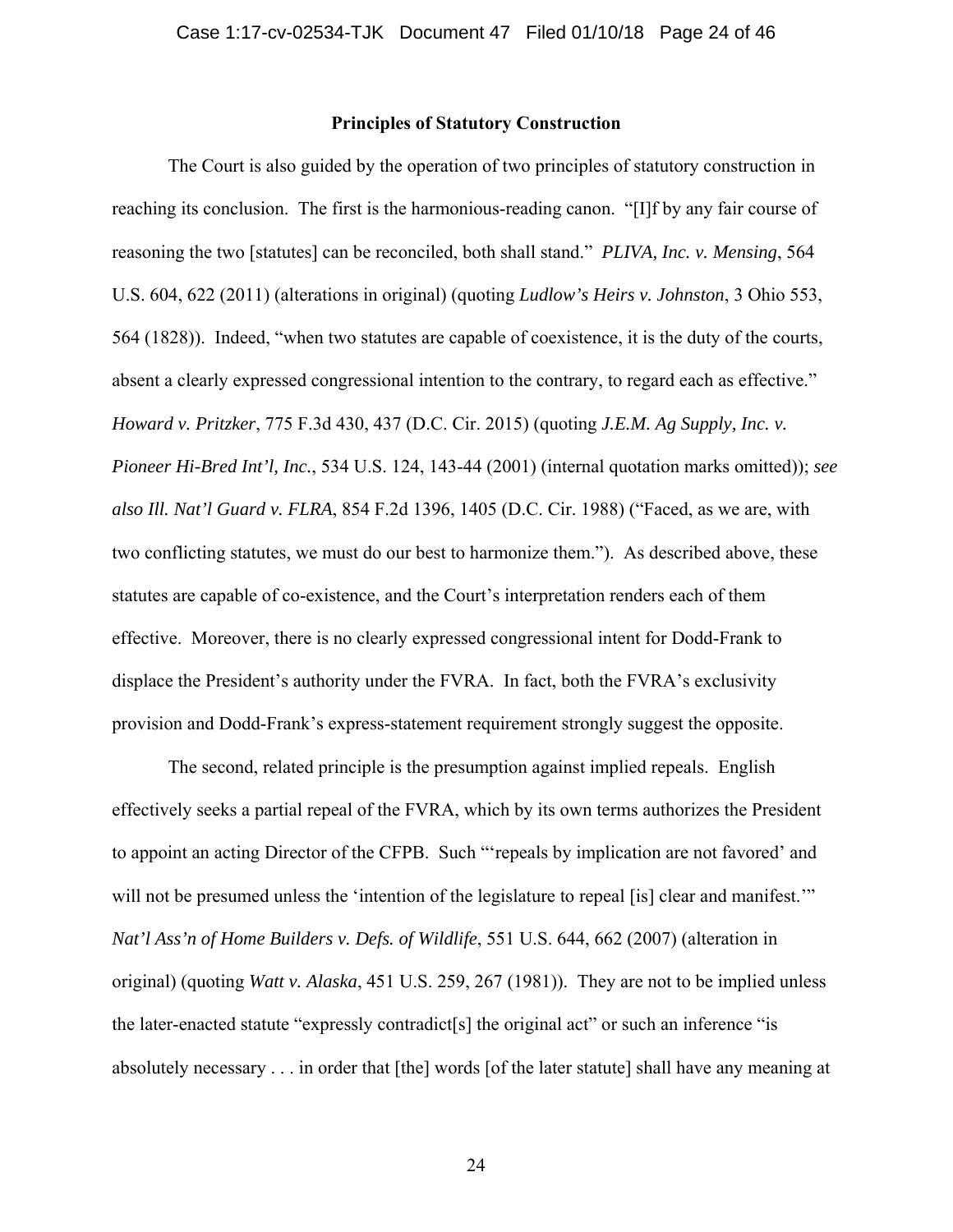#### Case 1:17-cv-02534-TJK Document 47 Filed 01/10/18 Page 25 of 46

all." *Id.* (alterations in original) (quoting *Traynor v. Turnage*, 485 U.S. 535, 548 (1988)). "An implied repeal will only be found where provisions in two statutes are in irreconcilable conflict, or where the latter Act covers the whole subject of the earlier one and is clearly intended as a substitute." *Id.* at 663 (internal quotation marks omitted) (quoting *Branch v. Smith*, 538 U.S. 254, 273 (2003) (plurality opinion)). Again, as described above, the two statutes at issue are not irreconcilable, and the text of Dodd-Frank is devoid of any "clear and manifest" intention on the part of Congress to partially repeal the President's authority under the FVRA. Indeed, the FVRA's exclusivity provision and Dodd-Frank's express-statement requirement strongly suggest the opposite.

English argues that merely adding the CFPB Director as a specific exception to the FVRA's general rule does not constitute an implied repeal. Reply to Def. Opp. at 3. But as the Supreme Court has explained, she cannot avoid the presumption against implied repeals by relabeling a partial repeal in this manner. "It does not matter whether this alteration is characterized as an amendment or a partial repeal. Every amendment of a statute effects a partial repeal to the extent that the new statutory command displaces earlier, inconsistent commands, and we have repeatedly recognized that implied amendments are no more favored than implied repeals." *Nat'l Ass'n of Home Builders*, 551 U.S. at 664 n.8. "A new statute will not be read as wholly *or even partially* amending a prior one unless there exists a positive repugnancy between the provisions of the new and those of the old that cannot be reconciled." *Id.* (emphasis added) (quoting *Reg'l Rail Reorg. Act Cases*, 419 U.S. 102, 134 (1974)).

English advances additional arguments, based on other principles of statutory interpretation, why "shall" should be read as without qualification in this context. But they are all unpersuasive. She contends that this case is distinguished by the fact that the "shall" is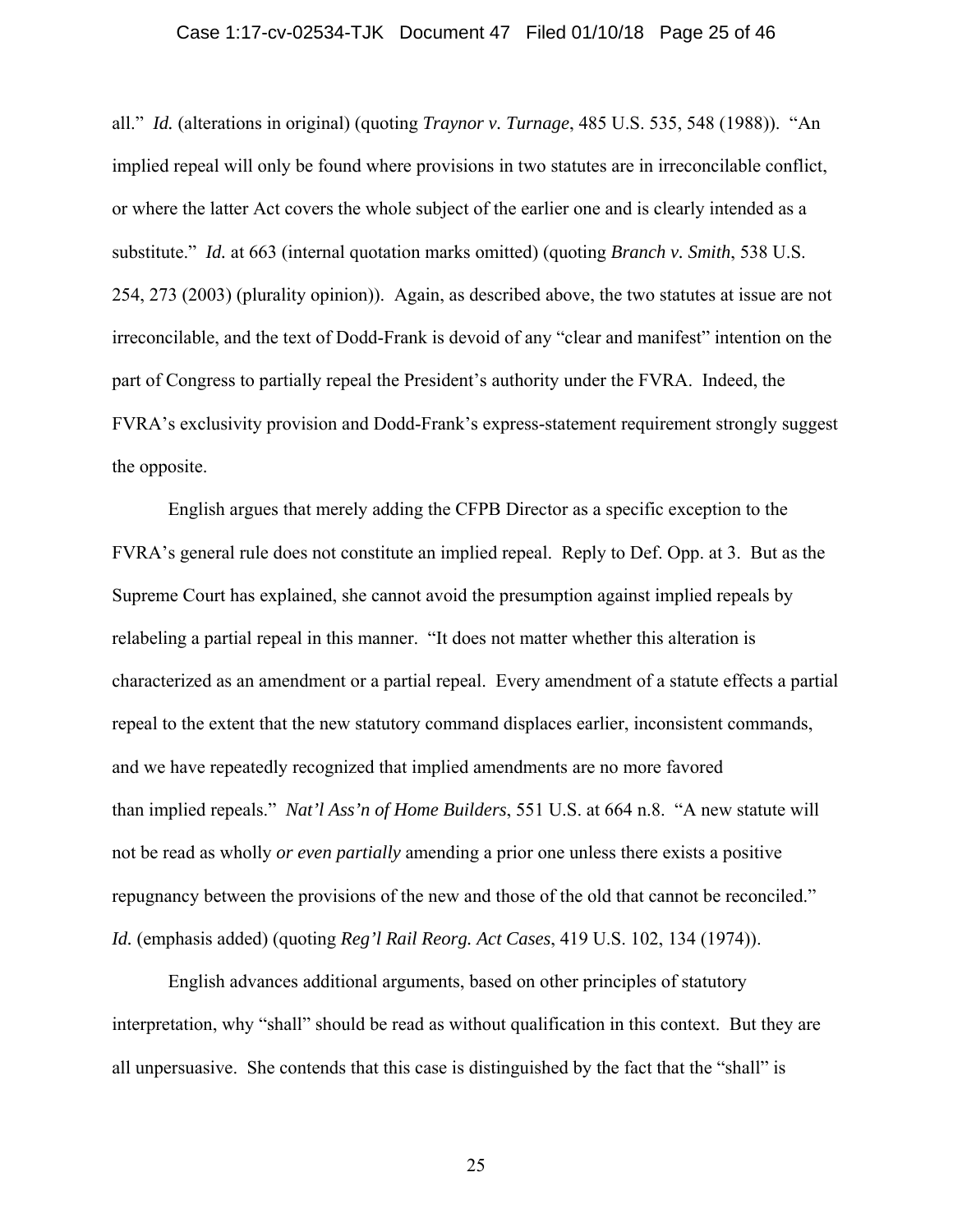#### Case 1:17-cv-02534-TJK Document 47 Filed 01/10/18 Page 26 of 46

contained in one act of Congress and the "may" is contained in a separate law that is older and more general. *See* Mot. at 9-10. In support of this contention, she invokes two well-established canons of statutory construction: "recent enactments should be favored over older ones; and specific statutory provisions should prevail over general ones." *Detweiler*, 38 F.3d at 594; *see*  Mot. at 9-10. The problem for English is that "[t]hese canons, whatever their combative power against a statute's plain meaning, are not appropriately invoked in this case; they apply only in the face of 'irreconcilably conflicting statutes.'" *Detweiler*, 38 F.3d at 594 (quoting *Watt*, 451 U.S. at 266). Statutes are "irreconcilably conflicting where 'there is a positive repugnancy between them' or 'they cannot mutually coexist.'" *Howard*, 775 F.3d at 437 (quoting *Radzanower v. Touche Ross & Co.,* 426 U.S. 148, 155 (1976)). But, as explained above, the Dodd-Frank Act and the FVRA *can* be reconciled.

Moreover, even if there were an irreconcilable conflict, it is not clear that Dodd-Frank is more "specific" than the FVRA as applied to these facts. Notwithstanding its application to a broad array of Executive agencies, the FVRA explicitly applies where a PAS office becomes "vacant" because the officer "resigns," 5 U.S.C. § 3345(a)—the precise scenario at issue here. Thus, the FVRA is arguably more "specific" than Dodd-Frank with respect to the President's authority to appoint an acting official in the event of a vacancy due to resignation, even though Dodd-Frank is specific to the position of the CFPB's Deputy Director.

English also tries to draw a distinction between Dodd-Frank and other acting-official statutes with mandatory, but expressly qualified, language providing that one official "shall" serve "unless the President designates another officer" to do so. Mot. at 11; *see, e.g.*, 42 U.S.C. § 902(b)(4) (Commissioner of Social Security). She claims that the lack of such an express proviso in Dodd-Frank means the Court should not infer one. Mot. at 11. In support of this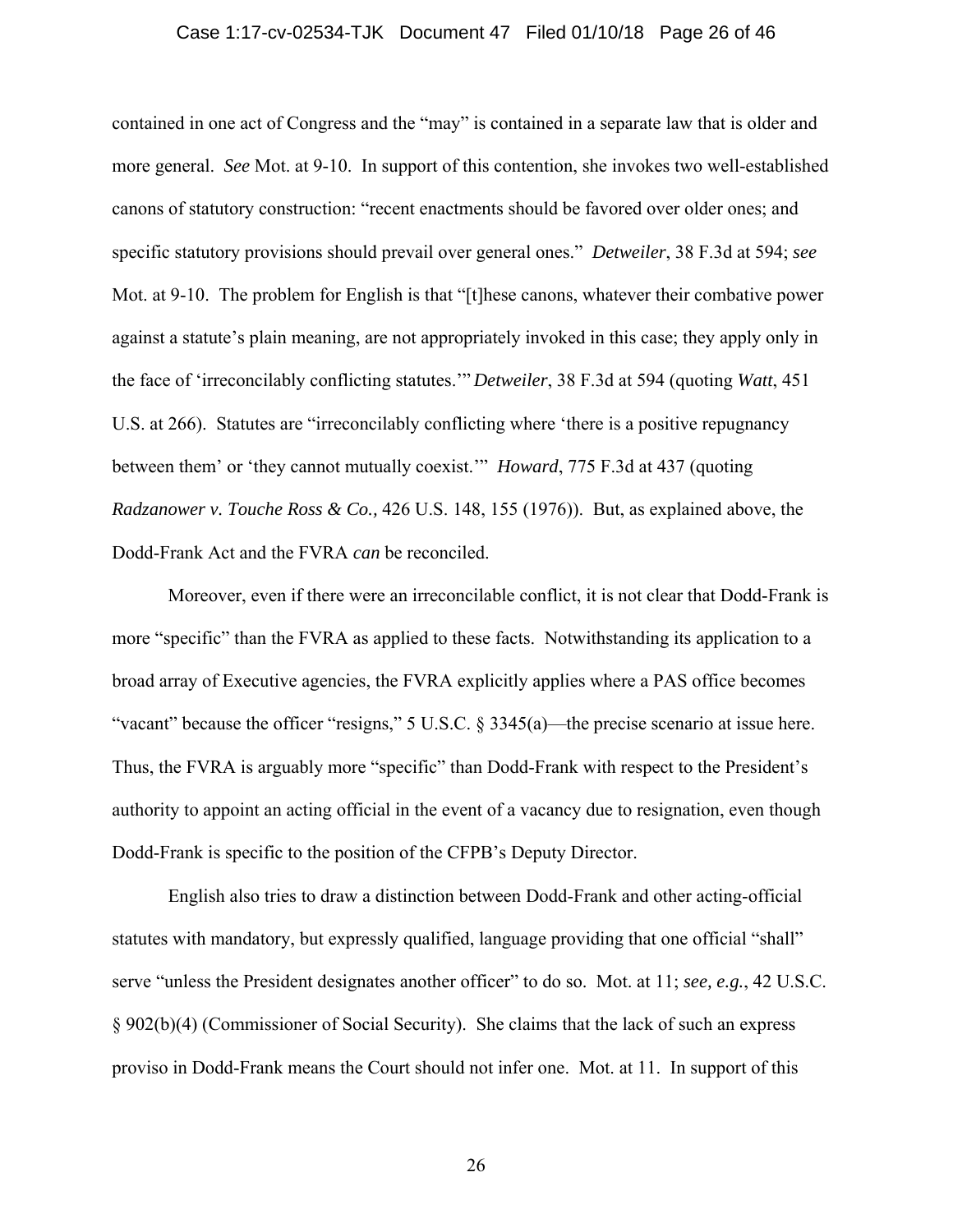#### Case 1:17-cv-02534-TJK Document 47 Filed 01/10/18 Page 27 of 46

claim, she relies on a plurality opinion stating that the presence of an express exception in one statute "tends to refute rather than support" the existence of such exceptions in other statutes. *Lukhard v. Reed*, 481 U.S. 368, 376 (1987) (plurality opinion). A careful examination of that case shows the infirmity of her argument.

The plaintiffs in *Lukhard* argued that personal-injury awards should not constitute "income" under a federal benefits statute, and pointed out that certain tax statutes expressly exclude such awards when defining income. *See id.* at 374-77. But as the plurality observed, the fact that Congress had found it necessary to exclude personal-injury awards from "income" in these tax statutes arguably implied that "income" in the federal benefits statute, which did not have such an exclusion, might include such awards. *Id.* at 376-77. The plurality, however, did not affirmatively rely on that point because, as its language ("tends to refute") suggests, any such inference would be a weak one. Rather, the plurality largely rested its analysis on the plain language of the federal benefits statute itself, and considered the tax statutes only when addressing plaintiffs' arguments. *See id.* at 375-76.

Concededly, the Deputy Director provision does not expressly authorize the President to appoint an acting Director. But it need not, because of the presumption against implied repeals. Unlike in *Lukhard*, the issue in this case is not whether to import an exception from one, inapplicable statute into another statute that does apply. Instead, the issue is whether Dodd-Frank displaces the FVRA's plain language. Only a "clear and manifest" legislative intent would suffice to do so. *Nat'l Ass'n of Home Builders*, 551 U.S. at 662 (quoting *Watt*, 451 U.S. at 267). And simply put, the inference that English advances by citing *Lukhard* is far too weak to meet that standard. Finally, turning from Dodd-Frank to the FVRA, the holding of *Lukhard* affirmatively works against English. *Lukhard* suggests that courts should hesitate to infer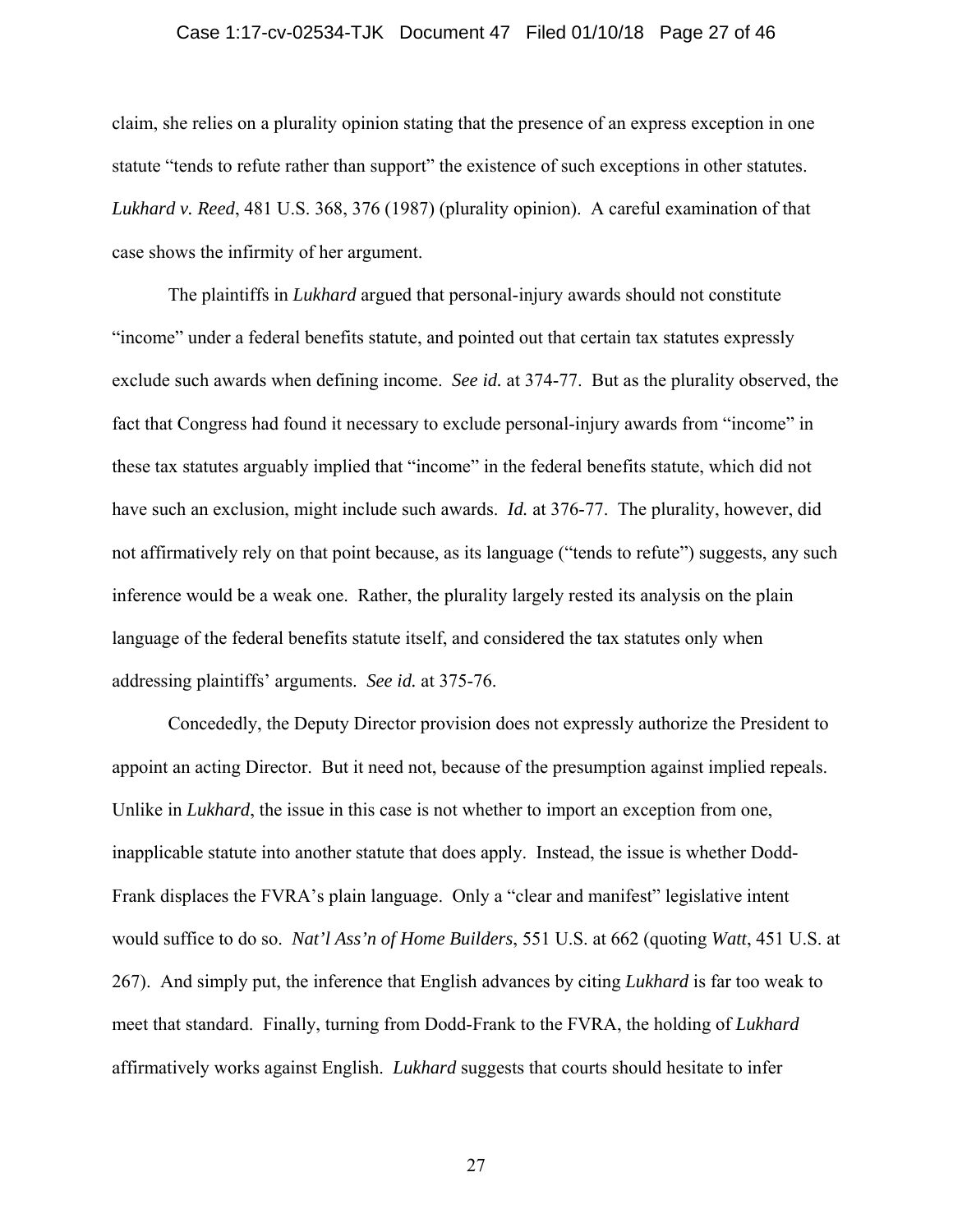#### Case 1:17-cv-02534-TJK Document 47 Filed 01/10/18 Page 28 of 46

unwritten exceptions. But English seeks to find such an unwritten exception in the FVRA (*i.e.*, that it does not apply to the CFPB Director), even though it already contains several express exclusions that remove certain officers from its coverage. *See* 5 U.S.C. § 3349c. Congress could easily have added the CFPB's Director to that list of exclusions, but it did not do so.

English also invokes the canon against superfluity, which provides that, "if possible, effect shall be given to every clause and part of a statute." *RadLAX Gateway Hotel, LLC v. Amalg. Bank*, 566 U.S. 639, 645 (2012) (quoting *D. Ginsberg & Sons, Inc. v. Popkin*, 285 U.S. 204, 208 (1932)); *see* Mot. at 9-10, 15. More specifically, English argues that the Deputy Director provision would be a "near nullity" if the FVRA applies, PI Hr'g Tr. at 26:21-27:3, because the FVRA already provides that the Deputy Director—as "first assistant" to the Director—automatically steps into his shoes, 5 U.S.C. § 3345(a)(1). But this canon does not help her here.

There are numerous functional differences between the CFPB's Deputy Director provision and the FVRA. For example, Dodd-Frank allows the Deputy Director to serve as acting Director in situations where the FVRA itself would not authorize such service. The FVRA imposes time limits on the service of the "first assistant," *see id.* § 3346, whereas Dodd-Frank does not expressly contain such time limits, *see* 12 U.S.C. § 5491(b)(5). Moreover, Dodd-Frank's use of the phrase "absence or unavailability," *id.*, permits the Deputy Director to serve as acting Director during temporary absences of the Director that the FVRA does not appear to cover. *See* 5 U.S.C. § 3345(a) (requiring that the official to be replaced be "unable to perform the functions and duties of the office"). Lastly, under the FVRA, a Deputy Director that holds that position for less than ninety days prior to a vacancy in the directorship, and who is then nominated by the President to that permanent post, cannot not accede to acting Director. 5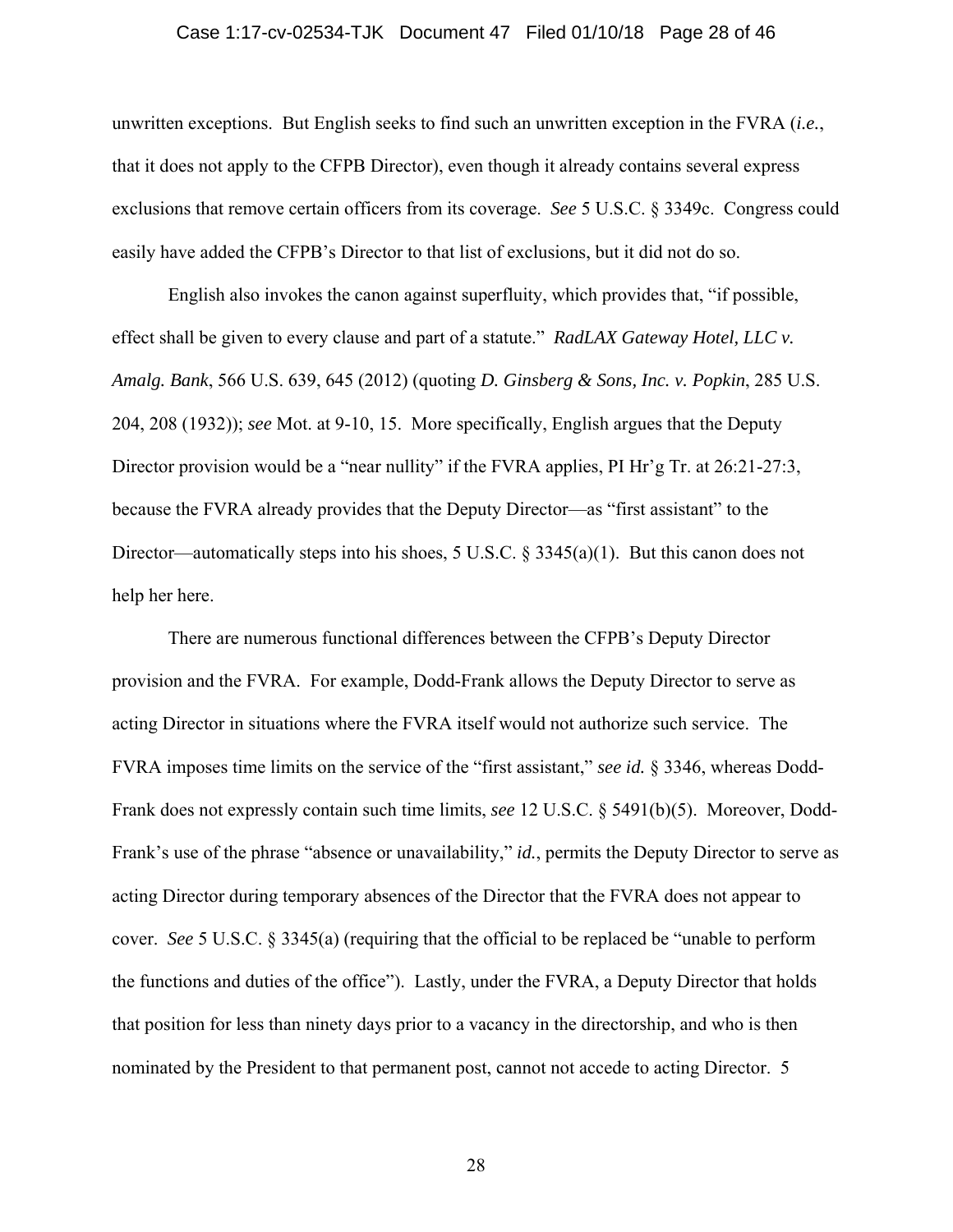#### Case 1:17-cv-02534-TJK Document 47 Filed 01/10/18 Page 29 of 46

U.S.C. § 3345(b)(1). There is no express bar to such service under the Deputy Director provision in Dodd-Frank. For all these reasons, even if the FVRA is available to the President here, the Deputy Director provision is hardly a nullity.

Although the Court's analysis does not hinge on it, a final principle of statutory construction—the canon of constitutional avoidance— further confirms the conclusion that English's preferred construction of these statutes is not likely to succeed. "[T]he canon of constitutional avoidance requires that if one of two linguistically permissible interpretations raises 'serious constitutional problems' and the other does not, we are to choose the second unless it is 'plainly contrary to the intent of Congress.'" *United States v. Cano-Flores*, 796 F.3d 83, 94 (D.C. Cir. 2015) (quoting *Solid Waste Agency of N. Cook Cty. v. U.S. Army Corps of Eng'rs*, 531 U.S. 159, 173 (2001)).

Under the Constitution, the President must "take care that the laws be faithfully executed," U.S. Const. art. II, § 3, across the entire Executive Branch—including "independent" agencies. *See Free Enter. Fund v. PCAOB*, 561 U.S. 477, 496-97 (2010). A "key means" of doing so is "the power of appointing, overseeing, and controlling those who execute the laws." *Id.* at 501 (quoting 1 Annals of Cong. 463 (1789) (J. Madison)).

But English's interpretation of Dodd-Frank potentially impairs the President's ability to fulfill his obligations under the Take Care Clause. Under English's theory, because Cordray installed her as Deputy Director, she must remain acting Director—no matter whom the President would prefer in that role—until a new permanent Director is appointed. As a practical matter, her claim to the position of acting Director assumes that the President may only remove the acting Director for cause. *See* PI Hr'g Tr. at 49:22-50:10. Thus, under English's reading, the CFPB's Director has unchecked authority to decide who will inherit the potent regulatory and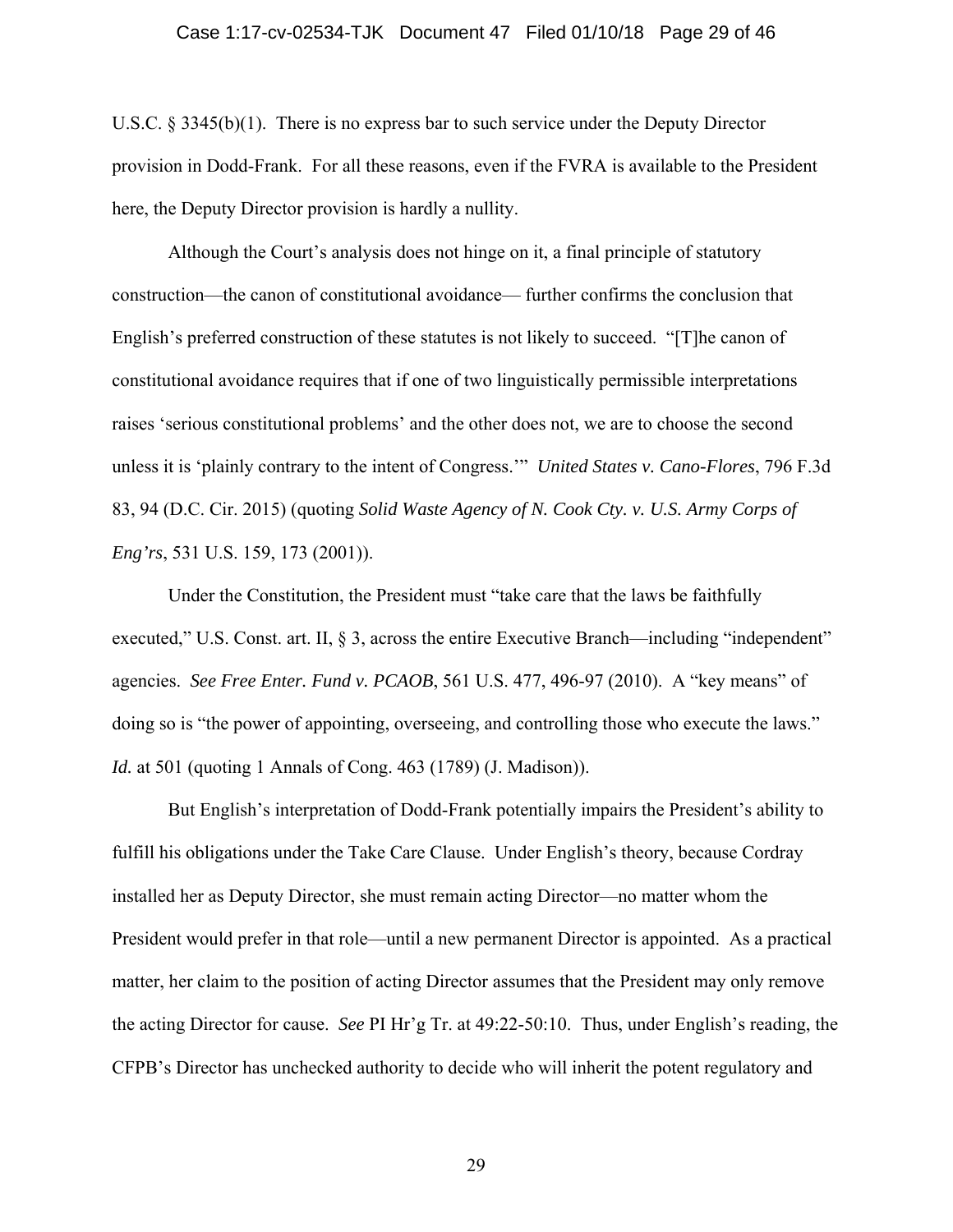## Case 1:17-cv-02534-TJK Document 47 Filed 01/10/18 Page 30 of 46

enforcement powers of that office, as well as the privilege of insulation from direct presidential control, in the event he resigns. Such authority appears to lack any precedent, even among other independent agencies. Indeed, at oral argument, English acknowledged that members of the Securities and Exchange Commission, for example, cannot name their successors in this fashion. *See* PI Hr'g Tr. at 53:9-11.<sup>4</sup>

The Supreme Court has, of course, allowed Congress to limit the President's ability to remove—and thus to control—the Executive Branch officials who lead independent agencies. *See Free Enter. Fund*, 561 U.S. at 483. But the Court has blessed that practice in cases where the President had some say in appointing these officials to ensure that they are qualified to faithfully execute the laws of the United States. *See id.*<sup>5</sup> And in *Free Enterprise Fund*, the Supreme Court held that two layers of "for-cause" removal protection cannot stand between the President and other Executive Branch officers. *See* 561 U.S. at 492. Thus, in general, it appears

 $\overline{a}$ 

<sup>&</sup>lt;sup>4</sup> English has asserted only one precedent for a position with such authority: the Director of the FHFA, which was established by the Housing and Economic Recovery Act of 2008, Pub. L. No. 110-289, 122 Stat. 2654 (2008). *See* PI Hr'g Tr. at 53:1-21. But that example is inapposite. The FHFA statute—unlike Dodd-Frank's Deputy Director provision—gives the *President* the power to choose an acting Director from among the FHFA's three Deputy Directors (even if that choice is far more cabined than under the FVRA). *See* 12 U.S.C. § 4512(f). And a single example only two years older than Dodd-Frank does not provide meaningful comfort about any constitutional problems. *Cf. Noel Canning v. NLRB*, 134 S. Ct. 2550, 2567 (2014) ("[W]hen considered against 200 years of settled practice, we regard these few scattered examples as anomalies."). To the extent courts have considered the constitutionality of the FHFA provision, they have not had the occasion to examine its compatibility with the Take Care Clause. *See, e.g.*, *FHFA v. UBS Americas Inc.*, 712 F.3d 136, 144 (2d Cir. 2013).

<sup>&</sup>lt;sup>5</sup> One potential exception involves inferior officers appointed by "courts of law" pursuant to a grant of congressional authority. *See Morrison v. Olson*, 487 U.S. 654, 673-77 (1988). But *Morrison* suggested that such appointments would be inappropriate if made to independent agencies, like the CFPB, with subject-area expertise outside the realm of judicial experience. *See id.* at 676 n.13. In any event, that exception has no relevance here, because Congress has not authorized a court of law to appoint the acting Director. And it is very doubtful that the CFPB Director is an inferior officer. *See Edmond v. United States*, 520 U.S. 651, 662-63 (1997); *Ass'n of Am. Railroads v. U.S. Dep't of Transp.*, 821 F.3d 19, 38-39 (D.C. Cir. 2016).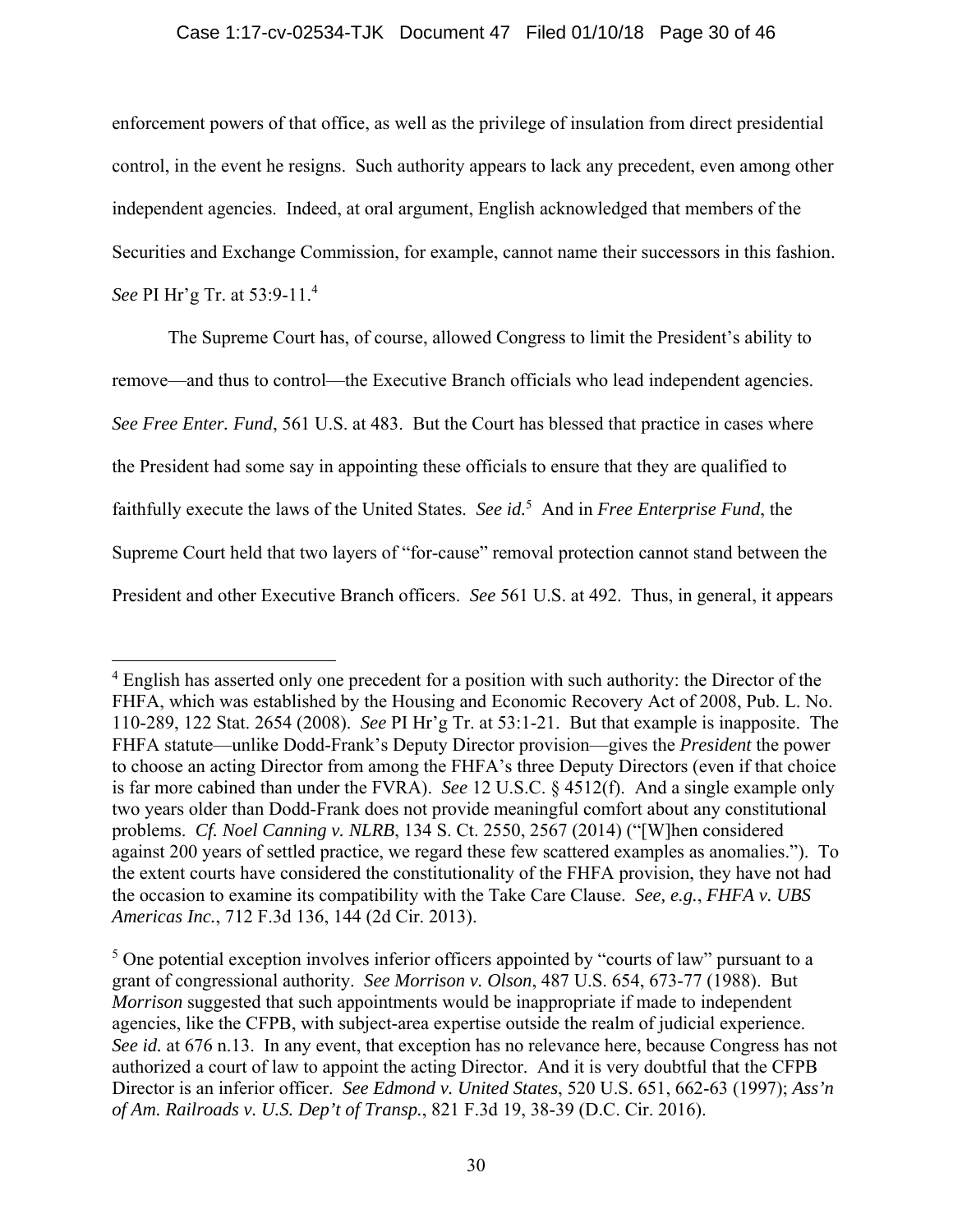#### Case 1:17-cv-02534-TJK Document 47 Filed 01/10/18 Page 31 of 46

that officers who lead independent enforcement agencies and enjoy such removal protections cannot be appointed without the consent of either the President or another official who lacks those protections—and is therefore directly accountable to the President.

Under English's interpretation, however, Cordray could have named *anyone* the CFPB's Deputy Director, and the President would be virtually powerless to replace that person upon ascension to acting Director—no matter how unqualified that person might be. That alone threatens to undermine the President's ability to fulfill his Take Care Clause obligations. And this problem is compounded by another unique feature of the directorship of the CFPB: it is vested with unilateral, unchecked control over the CFPB's substantial regulatory and enforcement power. *See* 12 U.S.C. §§ 5491(b)(1), 5492(a); *PHH Corp. v. CFPB*, 839 F.3d 1, 12- 17 (D.C. Cir. 2016), *vacated, reh'g en banc granted*, No. 15-1177 (D.C. Cir. Feb. 16, 2017). Almost all "independent" agencies with broad enforcement power are multi-member boards, where no single officer has such unchecked authority. *See PHH Corp.*, 839 F.3d at 17-22.

This potential imposition on the President's Take Care Clause responsibilities matters. The Constitution's separation of powers is not a mere abstract principle, but a practical measure that is "critical to preserving liberty." *Free Enter. Fund*, 561 U.S. at 501 (quoting *Bowsher v. Synar*, 478 U.S. 714, 730 (1986)). As the Supreme Court explained in *Free Enterprise Fund*, "the people do not vote for the 'Officers of the United States.'" *Id.* at 497-98 (quoting U.S. Const. art. II, § 2, cl. 2). They vote for the President. And the public must be able to hold the President accountable for his Take Care Clause responsibilities across the entire Executive Branch. *See id.* (citing The Federalist No. 70 (A. Hamilton)). This is especially true regarding an office like the CFPB Director's, which is vested with unilateral, unchecked authority to bring enforcement actions—a core executive power with direct implications for individual liberty.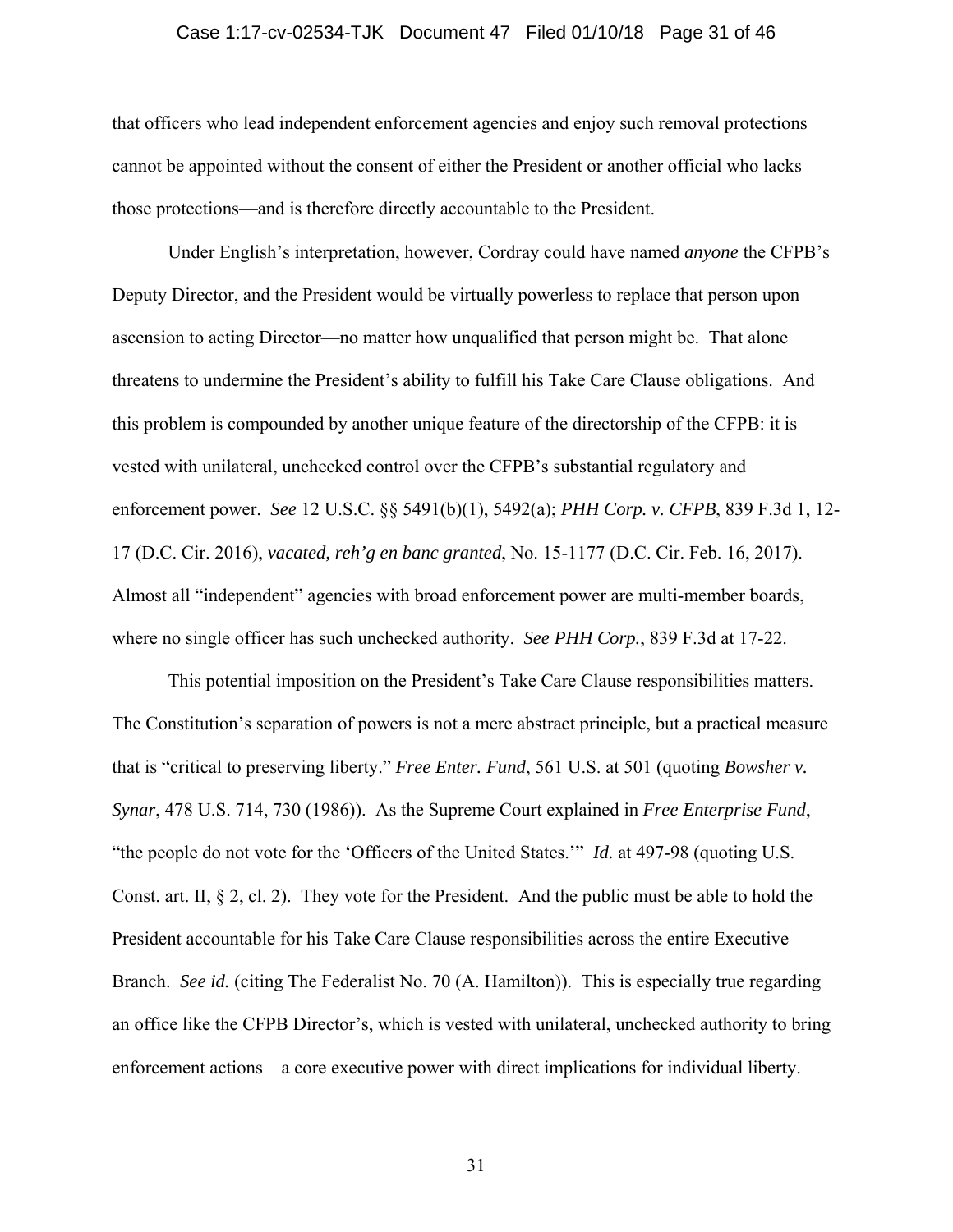#### Case 1:17-cv-02534-TJK Document 47 Filed 01/10/18 Page 32 of 46

Ultimately, the Court need not decide whether English's interpretation of Dodd-Frank comports with the Constitution. The Court notes only that it poses a serious constitutional problem, and that the canon of constitutional avoidance operates to confirm a conclusion—that the FVRA is available to the President—that would have otherwise been commanded by the text of the statutes and other principles of statutory construction.

## **The Dodd-Frank Act's Structure**

English also argues that the statutory scheme of Dodd-Frank, which undeniably created the CFPB as "an independent" bureau, requires that her interpretation of these statutes controls. Mot. at 12 (citing 12 U.S.C. § 5491(a)). But "[v]ague notions of a statute's 'basic purpose' are . . . inadequate to overcome the words of its text regarding the specific issue under consideration." *Montanile v. Bd. of Trs. of Nat'l Elevator Indus. Health Benefit Plan*, 136 S. Ct. 651, 661 (2016) (quoting *Mertens v. Hewitt Assocs.*, 508 U.S. 248, 261 (1993)). Thus, hosannas to the CFPB's independence cannot override the force of the statute's text, interpreted in light of the principles of statutory construction. *See United States ex rel. Totten v. Bombardier Corp.*, 380 F.3d 488, 495 (D.C. Cir. 2004) ("The task of statutory interpretation cannot be reduced to a mechanical choice in which the interpretation that would advance the statute's general purposes to a greater extent must always prevail . . . ."). Moreover, the very same statutory provision she cites goes on to state that "all Federal laws dealing with . . . officers . . . shall apply to the exercise of the powers of the Bureau." 12 U.S.C. § 5491(a). As discussed above, the FVRA is a federal law dealing with officers. *See* 5 U.S.C. § 3345 (entitled "Acting officer"). Thus, even the specific provision on which English relies does not work in her favor.

In any event, the CFPB's independence hardly turns on English's preferred statutory construction of the Deputy Director provision in Dodd-Frank. Whether English or Mulvaney is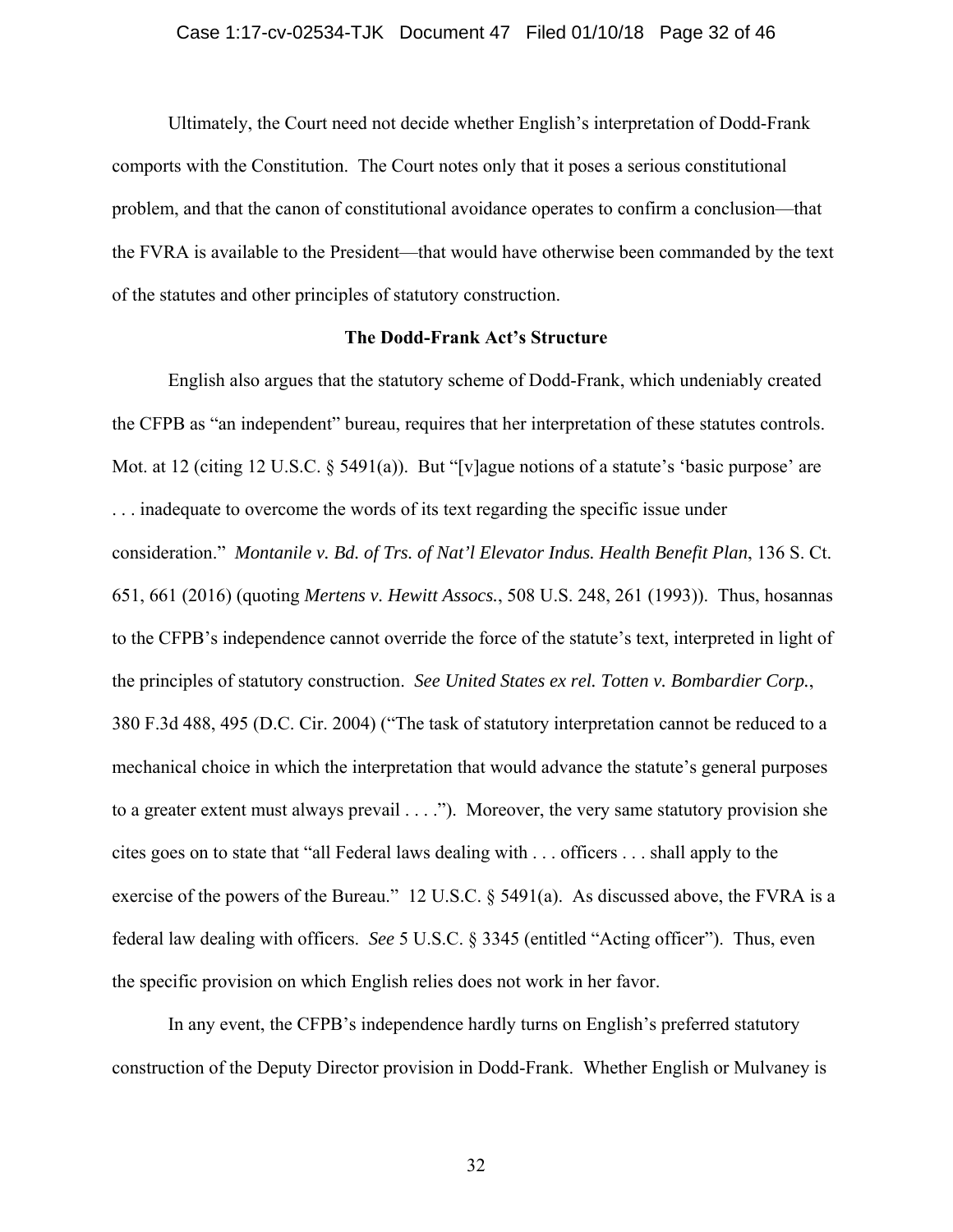#### Case 1:17-cv-02534-TJK Document 47 Filed 01/10/18 Page 33 of 46

entitled to be acting Director, the CFPB remains part of the Federal Reserve System. 12 U.S.C. § 5491(a). Its new Director, once appointed by the President and confirmed by the Senate, will have for-cause removal protections (subject to the outcome of pending litigation about the constitutionality of those protections). *See id.* § 5491(b)(2); *supra* note 1. The CFPB will continue to receive funding from the Federal Reserve, instead of Congress. *See id.* § 5497(a). And the bar on other Executive Branch officers exercising control over the CFPB's communications with Congress about potential legislation will remain in place. *See id.*  $§$  5492(c)(4). Finally, it is worth noting that, to the extent that Mulvaney's appointment as acting Director under the FVRA impacts the CFPB's independence, the duration of his appointment unlike English's under Dodd-Frank—is time-limited. *See* 5 U.S.C. § 3346.

English also contends that her independent-structure argument "is reinforced by the Senate's advice and consent power." Mot. at 12. According to English, if the President can appoint an acting Director through the FVRA, then the CFPB could be headed "by an Acting Director hand-picked by the President without the check of Senate confirmation." *Id.* Of course, there is nothing unusual about this—it is precisely what happens whenever a President chooses to name an acting officer under the FVRA. More importantly, free-standing principles about the Senate's advice and consent power say nothing about the Dodd-Frank Act's specific statutory scheme. In fact, it is the FVRA that vindicates the Senate's advice and consent power here, at least to some extent, by limiting the pool of candidates from which the President may select an acting Director under  $\S 3345(a)(2)$  to those who have already been confirmed to a PAS office. Mulvaney has been confirmed by the Senate to such an office: Director of OMB. 163 Cong. Rec. S1313 (daily ed. Feb. 16, 2017). In contrast, the appointment mechanism in the CFPB's Deputy Director provision involves no role for the Senate in the selection of the acting Director.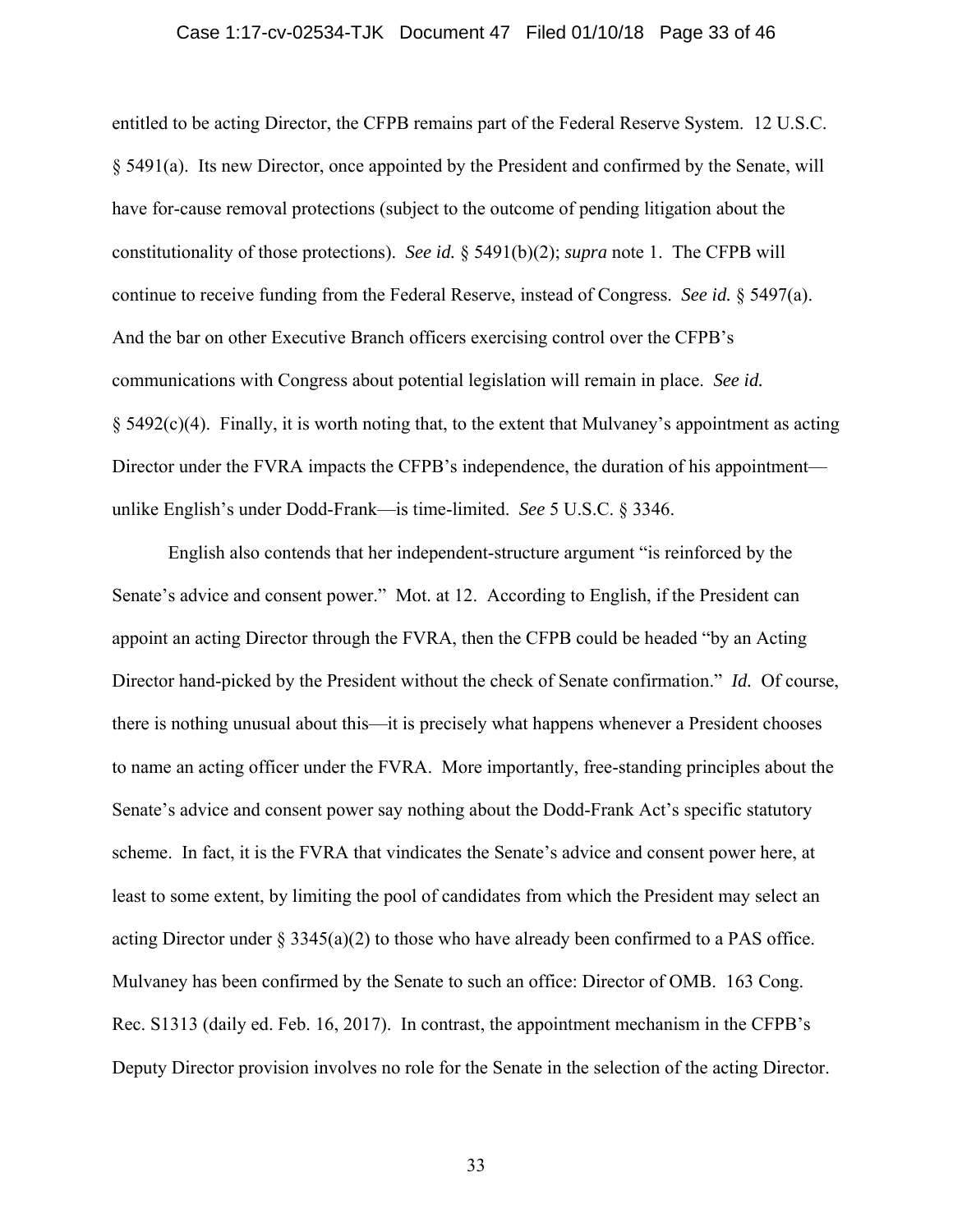## **Legislative History**

English also attempts to enlist the scant legislative history to her cause, but it is of little use. "[L]egislative history is . . . often murky, ambiguous, and contradictory." *Exxon Mobil Corp. v. Allapattah Servs., Inc.*, 545 U.S. 546, 568 (2005). In fact, "[j]udicial investigation of legislative history has a tendency to become, to borrow Judge Leventhal's memorable phrase, an exercise in 'looking over a crowd and picking out your friends.'" *Id.* (citation omitted). "[T]he authoritative statement is the statutory text, not the legislative history or any other extrinsic material. Extrinsic materials have a role in statutory interpretation only to the extent they shed a reliable light on the enacting Legislature's understanding of otherwise ambiguous terms." *Id.*  Legislative history must be "anchored" to the statutory text in order to shed light on it. *Shannon v. United States*, 512 U.S. 573, 583 (1994).

English cites a Senate Committee Report that discusses an earlier version of the FVRA, as well as a Senator's floor statement, to suggest that the purpose of the FVRA is to preserve the Senate's advice and consent power. Mot. at 8-9; *see* S. Rep. No. 105-250, 1998 WL 404532, at \*5 (1998); 144 Cong. Rec. 12,431-32 (1998) (statement of Sen. Thompson). As a result, she argues, it "must be strictly construed," so as not to apply to the circumstances here. Mot. at 8.

Putting aside the question of the value of these forms of legislative history generally, the point for which English cites them is a banal one that does not help her cause. It seems clear that the purpose of the FVRA was to protect the Senate's interests in the confirmation process. *See SW Gen.*, 137 S. Ct. at 936. But English offers no logic or precedent to explain why it follows that the FVRA must be "strictly construed." Mot. at 8. In fact, as noted above, interpreting the FVRA as available to the President under these circumstances, where his choice for acting Director is a PAS officer, at least somewhat fortifies the role of the Senate. Reading it as displaced by Dodd-Frank leaves the Senate with no role whatsoever in approving an acting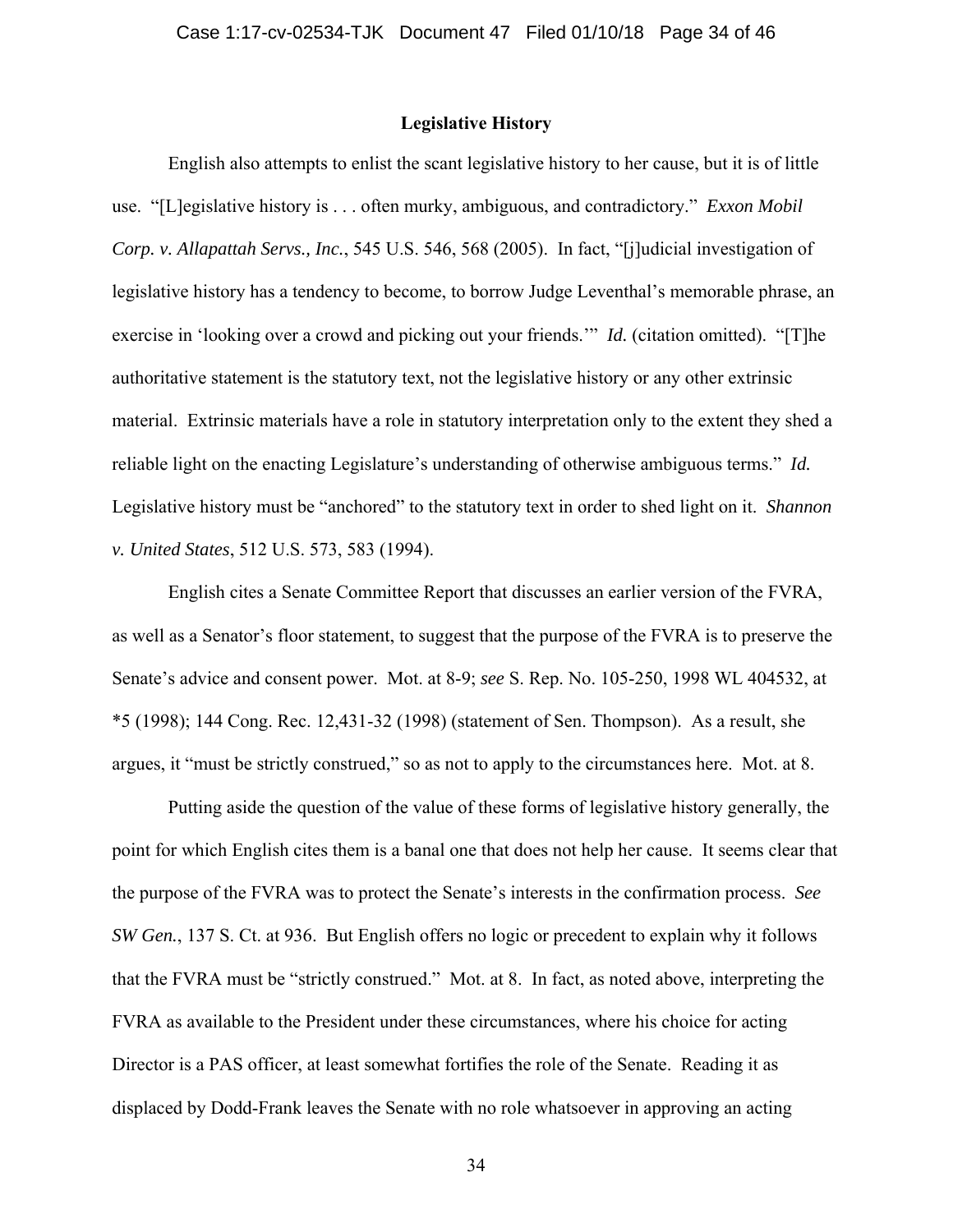# Case 1:17-cv-02534-TJK Document 47 Filed 01/10/18 Page 35 of 46

Director. Such a construction would hardly seem to "reinforce Congress's constitutional prerogatives." Mot. at 9 (citing *SW Gen.*, 137 S. Ct. at 935-36).

English also argues that the legislative history of the Dodd-Frank Act supports her view. Mot. at 11-12. She points out that an earlier version of Dodd-Frank provided only for a Director position (and not a Deputy Director), and stated that in the event of a "[v]acancy or during the absence of the Director" an acting Director "shall be appointed in the manner provided" by the FVRA. *See* H.R. 4173, 111th Cong. § 4102(b)(6)(B)(i) (engrossed version, Dec. 11, 2009). In contrast, the enacted law creates a Deputy Director position and provides that he or she "shall . . . serve as acting Director in the absence or unavailability of the Director." 12 U.S.C.

 $§$  5491(b)(5).

English argues that the omission of a reference to the FVRA in the enacted version of Dodd-Frank suggests that Congress considered—and rejected—its continued availability to the President here. But this omission, without any explanation, is insufficient evidence to establish that Congress intended to supplant, not supplement, the FVRA. *See Cheney R.R. Co. v. ICC*, 902 F.2d 66, 69 (D.C. Cir. 1990) (concluding that the omission of a legislative provision that "dropped out, without explanation, in the final version" of a bill had no interpretive value); *see also Trailmobile Co. v. Whirls*, 331 U.S. 40, 61 (1947) ("[T]he most important committee changes relied upon were made without explanation. The interpretation of statutes cannot safely be made to rest upon mute intermediate legislative maneuvers." (footnote omitted)).

In fact, Congress may have decided to create a Deputy Director position in the final bill for any number of reasons. The fact that an earlier draft bill contained language explicitly referring to a "vacancy" to be filled by the FVRA that was removed in the final version demonstrates that this legislative history does not clearly cut in English's favor. It could show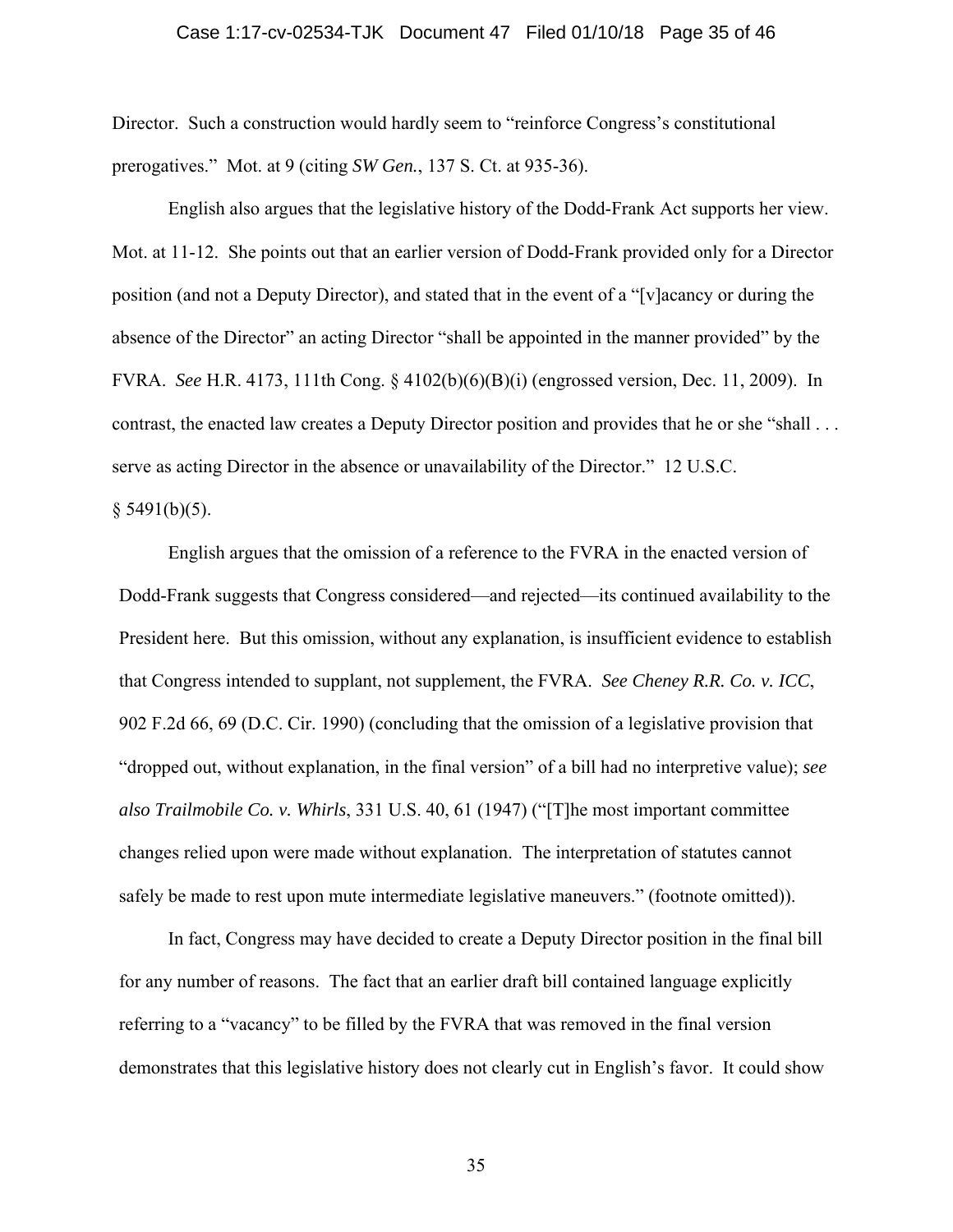#### Case 1:17-cv-02534-TJK Document 47 Filed 01/10/18 Page 36 of 46

that Congress understood Dodd-Frank's express-statement requirement as sufficient to invoke the FVRA in this context, chose not to exempt the CFPB from the FVRA, and chose not to have the Deputy Director serve in the event of a vacancy resulting from a resignation except as provided in the FVRA. Ultimately, "[e]ven if [the Court] were inclined to look to legislative history for guidance in this case, there is little that is useful here." *Pub. Citizen, Inc. v. Rubber Mfrs. Ass'n*, 533 F.3d 810, 818 (D.C. Cir. 2008).

In light of all of the above, the Court concludes that English is not likely to succeed on the merits of her claim that Dodd-Frank's Deputy Director provision displaces the President's ability to name an acting Director of the CFPB pursuant to the FVRA. Based on the entire text of both statutes and relevant principles of statutory construction, their best reading is that the FVRA remains available to the President here.

#### 2. **The President's Ability to Appoint Mulvaney as the CFPB's Acting Director**

In the alternative, English argues that even if the FVRA generally permits the President to appoint an acting Director of the CFPB, the appointment of Mulvaney in particular is unlawful because the Dodd-Frank Act established an "independent" CFPB, and Mulvaney is a "White House staffer" who continues to serve as the Director of OMB. Mot. at 19-22. This argument is completely without support in the text of Dodd-Frank, and the Court declines to create such a restriction out of whole cloth. Simply put, Dodd-Frank does not prohibit the Director of OMB from also serving as the acting Director of the CFPB.

Dodd-Frank states that "[t]here is established in the Federal Reserve System, an independent bureau to be known as the [CFPB], which shall regulate the offering and provision of consumer financial products or services under the Federal consumer financial laws." 12 U.S.C. § 5491(a). English argues that appointing "a still-serving White House staffer to lead the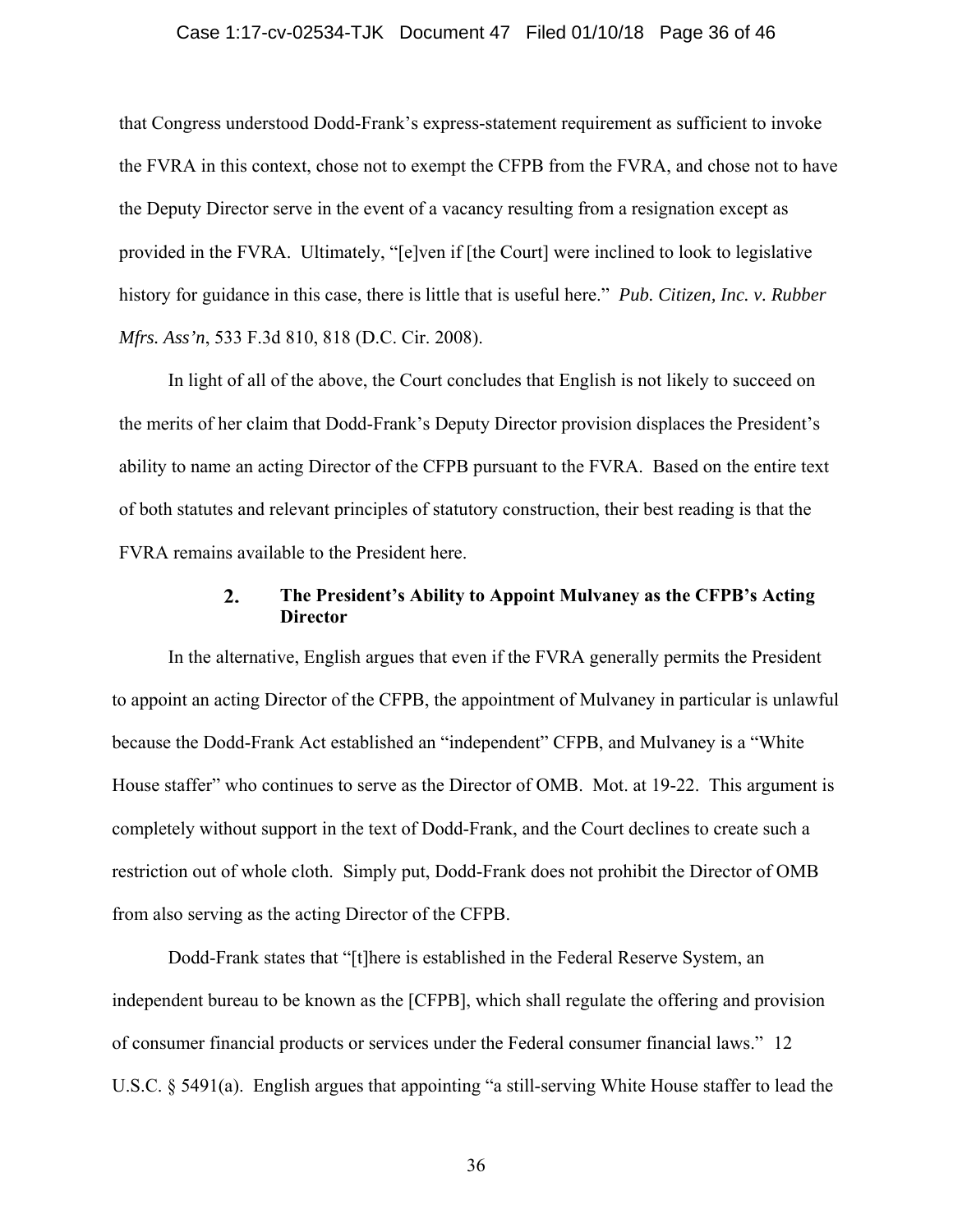#### Case 1:17-cv-02534-TJK Document 47 Filed 01/10/18 Page 37 of 46

CFPB is a blatant violation of Congress's mandate that the agency be 'independent.'" Mot. at 21. But the term "independent bureau," without more, says nothing about who can serve as the CFPB's acting Director.

Even assuming the benefits of Congress having given financial regulatory agencies significant independence, *see* Mot. at 20, the Court must "apply the statute as it is written—even if . . . some other approach might accord with good policy." *Loving*, 742 F.3d at 1022 (quoting *Burrage*, 134 S. Ct. at 892). As explained above, the CFPB is, of course, independent in the many specific ways that Dodd-Frank dictates. But the Court may not invent new atextual ways for it to be independent. *See Milner v. Dep't of Navy*, 562 U.S. 562, 573 (2011) (rejecting interpretation that suffers from the "patent flaw" of being "disconnected from" the text of the statute); *District of Columbia v. Dep't of Labor*, 819 F.3d 444, 454 (D.C. Cir. 2016) ("We are unwilling to green-light such a massive, atextual, and ahistorical expansion of the Davis-Bacon Act."); *Loving*, 742 F.3d at 1022 ("The IRS may not unilaterally expand its authority through such an expansive, atextual, and ahistorical reading of Section 330."); *U.S. Dep't of the Treasury IRS Office of Chief Counsel Wash. D.C. v. FLRA*, 739 F.3d 13, 20 (D.C. Cir. 2014) ("[W]hatever the validity of the Authority's policy rationale, it has failed to justify its atextual construction of section  $7106(b)(3)$ .").

This conclusion is reinforced by the fact that Dodd-Frank *does* speak to the limitations on who can serve as acting Director. Section 5491(d), entitled "Service restriction," provides that "[n]o Director or Deputy Director may hold any office, position, or employment in any Federal reserve bank, Federal home loan bank, covered person, or service provider during the period of service of such person as Director or Deputy Director." 12 U.S.C. § 5491(d). Thus, when drafting Dodd-Frank, Congress considered restrictions on who could serve as the Director and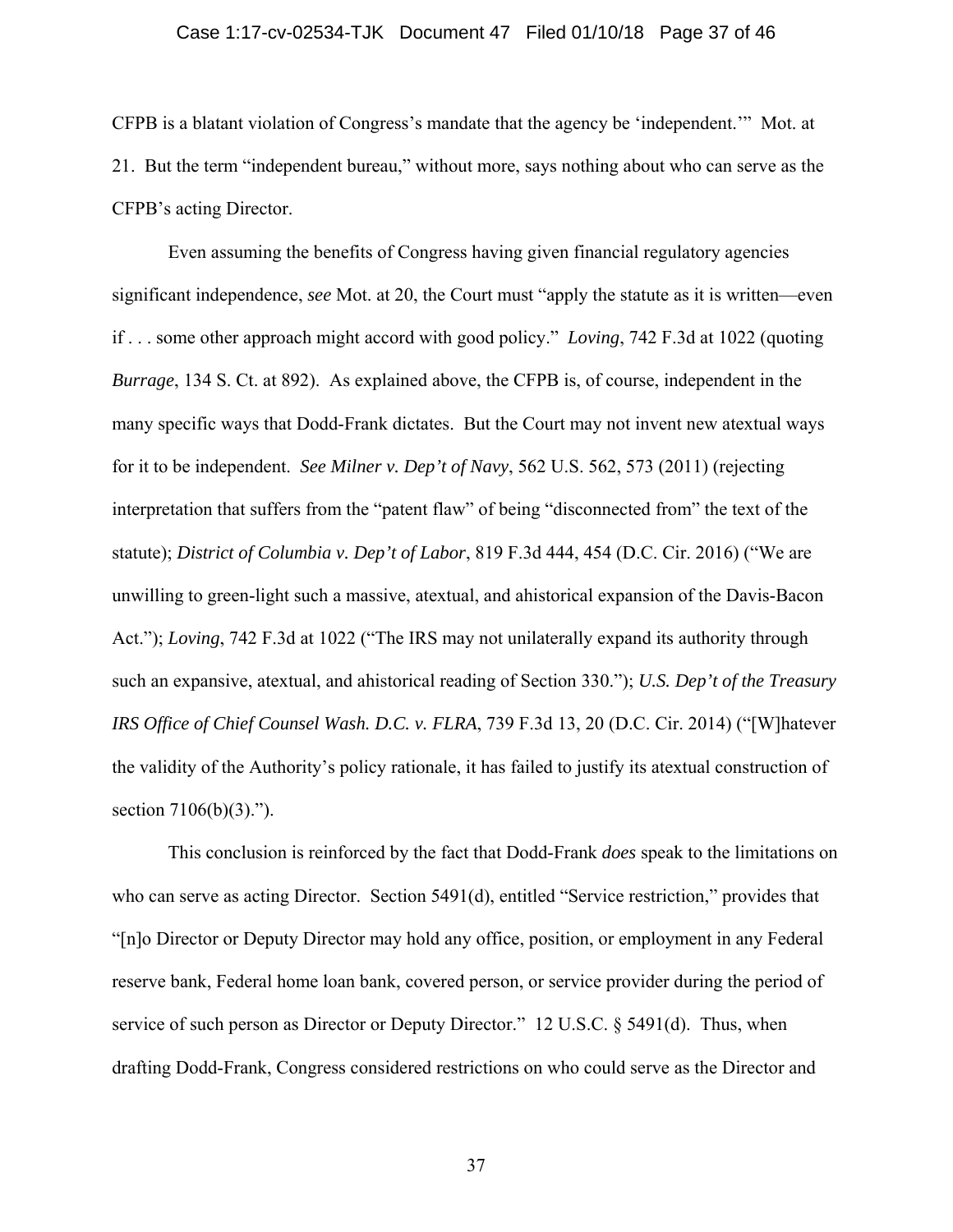#### Case 1:17-cv-02534-TJK Document 47 Filed 01/10/18 Page 38 of 46

Deputy Director. The fact that it did not include "still-serving White House staffers," as English characterizes Mulvaney, Mot. at 19, makes all the more clear that the Court is not at liberty to read a new exception into the statute. *See United States v. Johnson*, 529 U.S. 53, 58 (2000) ("When Congress provides exceptions in a statute, it does not follow that courts have authority to create others."); *Detweiler*, 38 F.3d at 594 ("Where a statute contains explicit exceptions, the courts are reluctant to find other implicit exceptions.").

English also argues that appointment of Mulvaney would be particularly inappropriate because the CFPB and the FDIC are intended to be independent from OMB. Mot. at 21-22. But again, the statutory provisions she points to compel no such conclusion. Dodd-Frank merely states that (1) the CFPB director "shall provide" the OMB Director copies of the Bureau's financial operating plans, forecasts, and quarterly reports, 12 U.S.C.  $\S$  5497(a)(4)(A); and (2) this requirement shall not be construed as an "obligation" to consult with or obtain approval from the OMB Director for "any report, plan, forecast . . . or any jurisdiction or oversight over the affairs or operations of the Bureau," *id* § 5497(a)(4)(E). Similarly, the laws governing the FDIC disclaim any consultation obligation. *Id.* § 1827(c)(3). The fact that the CFPB Director is required to provide financial information to the OMB Director and need not, but apparently still can, consult with him or her hardly creates a "wall of separation" between the CFPB and OMB. Mot. at 22. More importantly, these statutes say nothing about who can serve as acting Director of the CFPB. Again, the Court declines to read such a limitation into the text.

In summary, there is nothing in Dodd-Frank's text that disqualifies Mulvaney from serving as the CFPB's acting Director under 5 U.S.C. § 3345(a)(2) on the basis of his service as OMB Director. To the contrary, Mulvaney was a valid selection for the President under the FVRA *because* he was previously confirmed by the Senate to serve in that role. 163 Cong. Rec.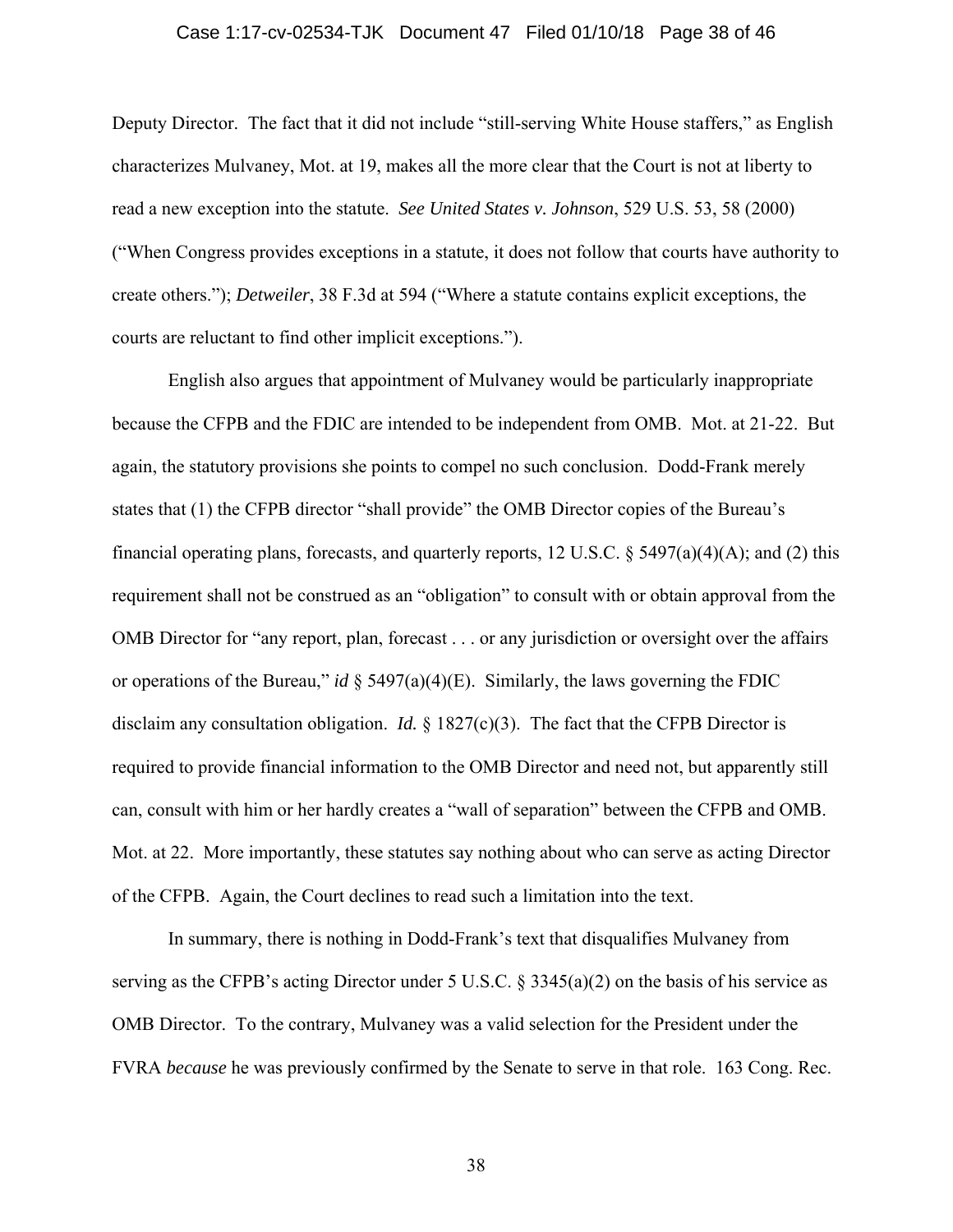S1313 (daily ed. Feb. 16, 2017). Therefore, the Court cannot conclude that English is likely to prevail on this alternative argument, either. For all the reasons described above, the Court concludes that English is not likely to succeed on the merits.<sup>6</sup> This is, standing alone, sufficient to deny her motion. *See Standing Rock*, 205 F. Supp. 3d at 26 (citing *Ark. Dairy,* 573 F.3d at 832). Nonetheless, the Court proceeds to analyze the remaining factors below.

## **B. Irreparable Harm**

 $\overline{a}$ 

The irreparable injury requirement sets a "very high bar" for a movant seeking a preliminary injunction. *Coal. for Common Sense in Gov't Procurement v. United States*, 576 F. Supp. 2d 162, 168 (D.D.C. 2008); *see also Save Jobs USA v. U.S. Dep't of Homeland Sec*., 105 F. Supp. 3d 108, 112 (D.D.C. 2015). To be entitled to such relief, a plaintiff must show injury that is "certain, great, actual, and imminent." *Mylan Labs. Ltd. v. FDA*, 910 F. Supp. 2d 299, 313 (D.D.C. 2012) (citing *Wis. Gas Co. v. FERC*, 758 F.2d 669, 674 (D.C. Cir. 1985)). Indeed, the moving party must show that the purported injury "is of such imminence that there is a 'clear and present' need for equitable relief to prevent irreparable harm." *Chaplaincy*, 454 F.3d at 297 (emphasis omitted) (quoting *Wis. Gas Co.*, 758 F.2d at 674). And the harm must be "beyond remediation." *Id.* The availability of "adequate compensatory or other corrective relief . . . in the ordinary course of litigation weighs heavily against a claim of irreparable harm." *Guttenberg v. Emery*, 26 F. Supp. 3d 88, 102 (D.D.C. 2014) (quoting *Wis. Gas Co.*, 758 F.2d at 674).

<sup>&</sup>lt;sup>6</sup> Defendants also argue that English fails to assert a valid cause of action. Def. Opp. at 31-32. In doing so, they rely on D.C. Circuit cases discussing the "de facto officer" doctrine. Traditionally, that doctrine has held that courts could hear only "direct" attacks on a public officer's appointment, and that such attacks could be brought only by seeking a "writ of quo warranto," a common law remedy that remains codified under D.C. Code §§ 16-3501 to 16-3548. *See SW Gen.*, 796 F.3d at 81. The Court need not decide whether English has failed to state a claim on these grounds, because she is not likely to succeed on the merits.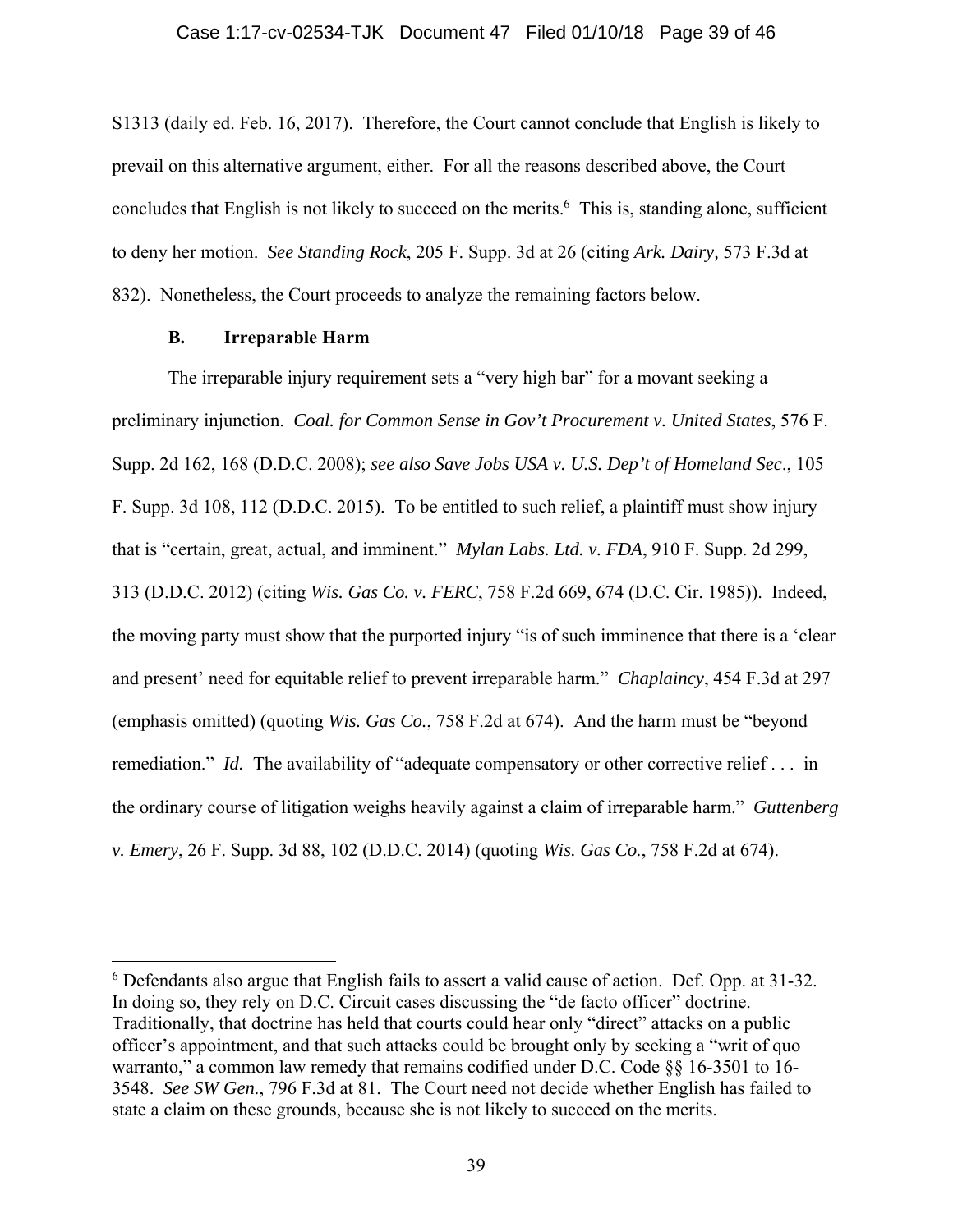#### Case 1:17-cv-02534-TJK Document 47 Filed 01/10/18 Page 40 of 46

For purposes of the irreparable harm analysis, English argues that *Chaplaincy* requires this Court to "assume[], without deciding, that the movant has demonstrated a likelihood that the non-movant's conduct violates the law," and examine only "whether that violation, if true, inflicts irremediable injury." *Chaplaincy,* 454 F.3d at 303; Mot. at 25. But it is not at all clear that this language controls the Court's decision here. Defendants argue that it should be understood as limited to that case, or at least to the Establishment Clause context. *See* PI Hr'g Tr. at 69:2-10. Indeed, even after *Chaplaincy*, courts have held that the presence of irreparable harm can depend on whether the movant is likely to succeed on the merits. *See, e.g.*, *Archdiocese of Wash. v. Wash. Metro. Area Transit Auth.*, No. 17-2554 (ABJ), 2017 WL 6314142, at \*19 (D.D.C. Dec. 8, 2017) ("[Plaintiff's] . . . irreparable harm argument rises and falls with its merits arguments. Since the Court has concluded that plaintiff's constitutional and statutory rights have not been violated, plaintiff has failed to demonstrate that it would suffer irreparable harm in the absence of relief."); *Pulphus v. Ayers*, 249 F. Supp. 3d 238, 254 (D.D.C. 2017); *Judicial Watch, Inc. v. Dep't of Commerce*, 501 F. Supp. 2d 83, 90-91 (D.D.C. 2007). Given that English has not demonstrated a likelihood of success on the merits, this approach would doom her irreparable harm argument from the start. Nonetheless, even if the Court must assume that she is correct on the merits under *Chaplaincy*, she cannot show irreparable harm.

English does not ground her claim of irreparable harm in the line of cases that describe the contours of such harm in typical employment cases, nor could she. The Supreme Court has held that only in a "genuinely extraordinary situation" will loss of a job constitute an irreparable injury. *Sampson*, 415 U.S. at 92 n.68; *see also Farris v. Rice*, 453 F. Supp. 2d 76, 79 (D.D.C. 2006) ("[C]ases are legion holding that loss of employment does not constitute irreparable injury.") (collecting cases). That is particularly true in cases involving government employment.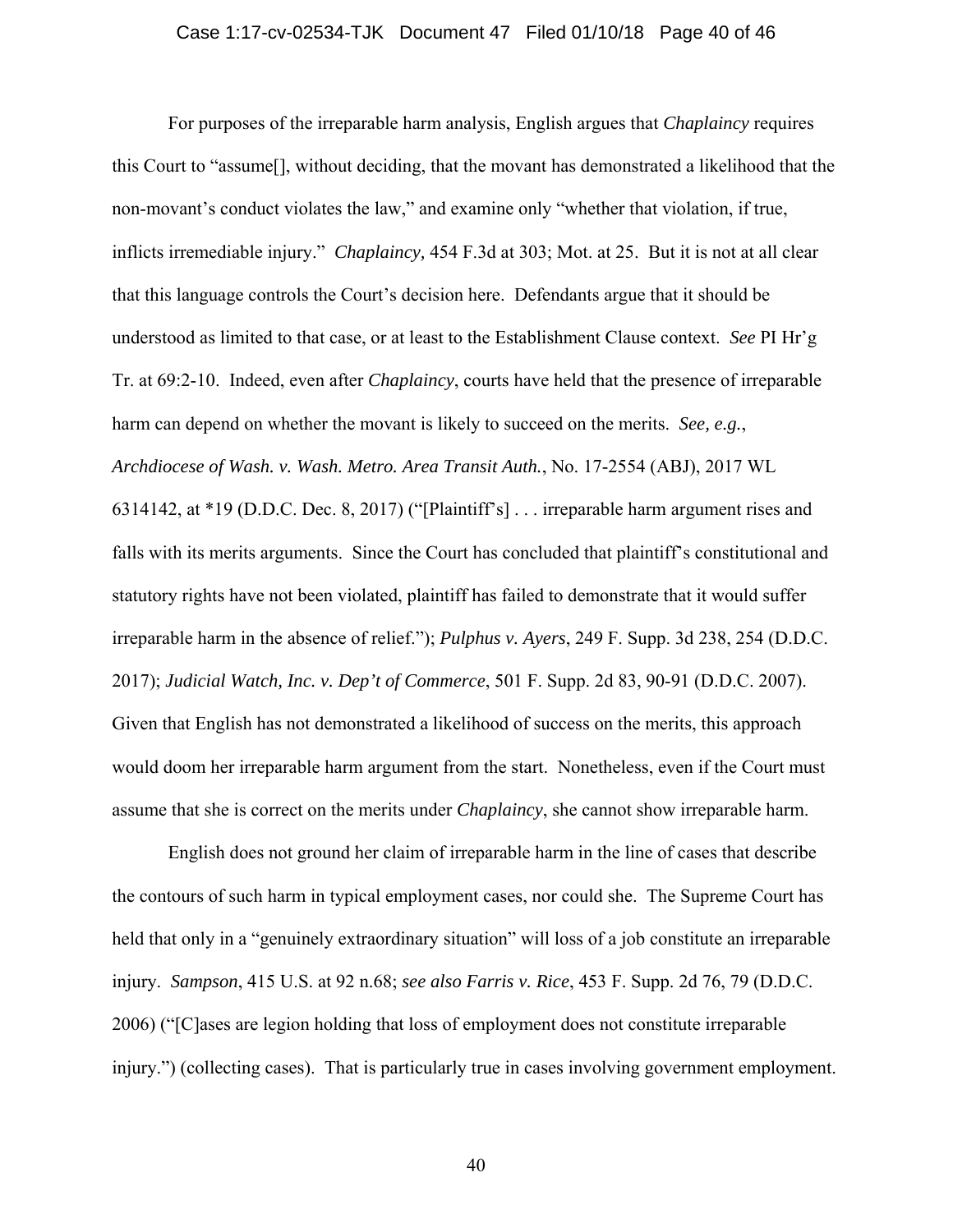#### Case 1:17-cv-02534-TJK Document 47 Filed 01/10/18 Page 41 of 46

*Sampson*, 415 U.S. at 84 ("[Plaintiff] at the very least must make a showing of irreparable injury sufficient in kind and degree to override these factors cutting against the general availability of preliminary injunctions in Government personnel cases."). A loss of income or reputational damage "falls far short" of being such a situation. *Id.* at 91.

Nevertheless, "cases may arise in which the circumstances surrounding an employee's discharge, together with the resultant effect on the employee, may so far depart from the normal situation that irreparable injury might be found." *Id.* at 92 n.68. But this is not such a case. English has not alleged that she is likely to be discharged from her job as the CFPB's Deputy Director, and during Mulvaney's press roundtable in December, he stated that he was not considering terminating her. *See* ECF No. 41-5 at 5. Indeed, it is telling that English submitted a declaration in support of her motion, but she includes no factual allegations about any harm that she has suffered as a result of the events at issue here. *See* English Decl.

Instead, English bases her alleged injury solely on "the loss of a 'statutory right to function' in a position directly related to a federal agency's 'ability to fulfill its mandate.'" Mot. at 26 (quoting *Berry v. Reagan*, No. 83-3182, 1983 WL 538, at \*5 (D.D.C. Nov. 14, 1983)). In *Berry*, President Carter had appointed the plaintiffs, with the advice and consent of the Senate, to the Commission on Civil Rights. 1983 WL 538, at \*1. By statute, that body did not have a fixed term for members; it expired 60 days after the date established for submission of its final report, September 30, 1983—a deadline the commission apparently did not meet, leaving it scrambling to finish the report before it dissolved on November 29. *Id.* at \*1 & n.1, \*5. President Reagan fired the plaintiffs before the commission submitted its report, and they brought suit. *Id.* at \*1. After concluding the plaintiffs were likely to succeed on the merits, the *Berry* court found that they had established irreparable injury to "their statutory right to function as Commissioners,"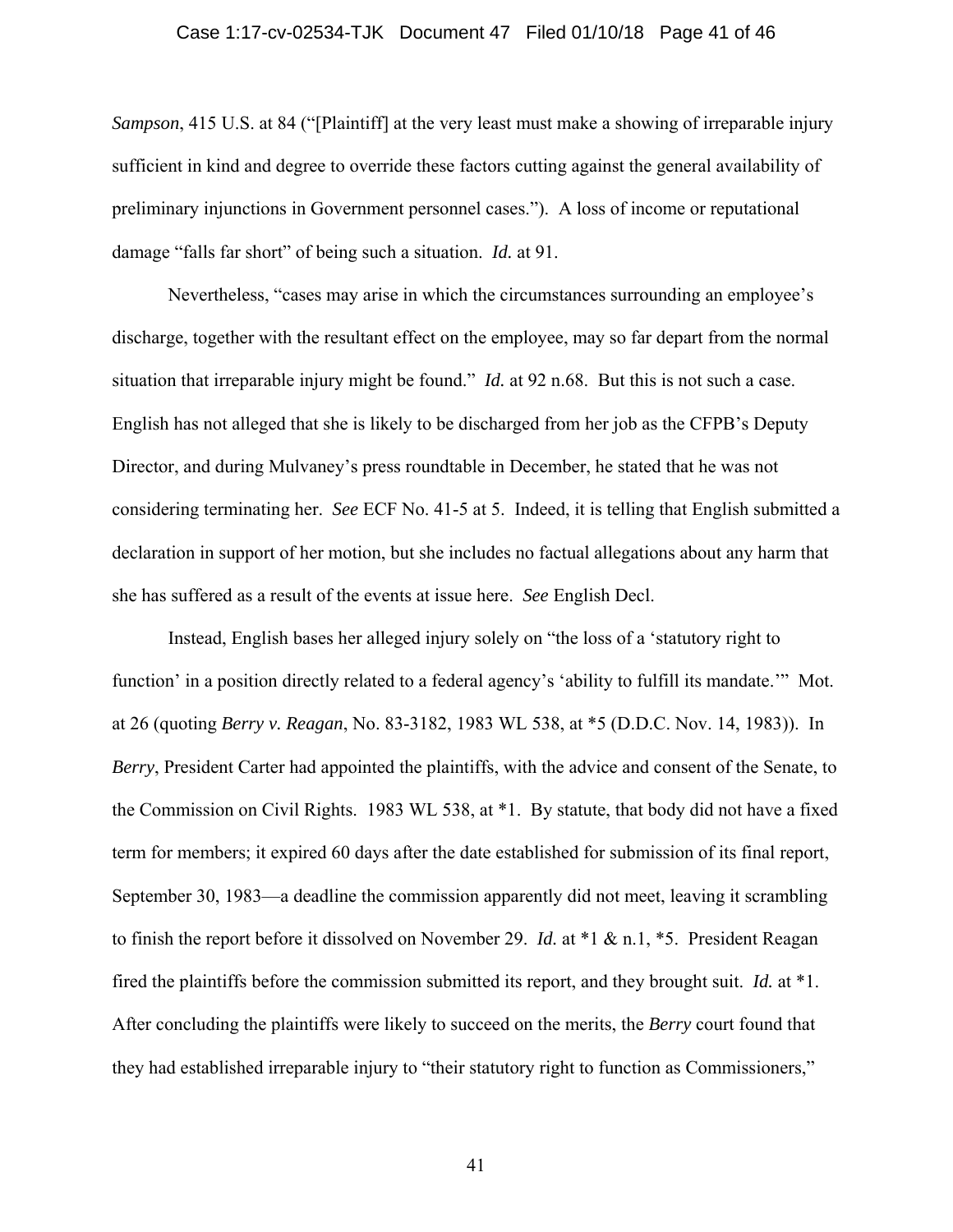#### Case 1:17-cv-02534-TJK Document 47 Filed 01/10/18 Page 42 of 46

reasoning that "[t]he irreparable nature of this injury is evident by the obviously disruptive effect the *denial* of preliminary relief will likely have on the Commission's final activities" and that "the Commission's ability to fulfill its mandate is disrupted by plaintiffs['] removal for the Commission is left without a quorum." *Id.* at \*5 (emphasis in original). But even *Berry*, a case that is not binding on this Court, does not provide English a basis to argue that she will likely suffer irreparable harm here.

First, the court in *Berry* appears to have considered alleged injury to the commission as one and the same as alleged injury to the plaintiff commissioners. But in that case, denial of the plaintiffs' requested injunction would have shut down the commission without it having fulfilled its mandate by issuing its final report. Even assuming she is likely to succeed on the merits, English and the CFPB are not similarly situated here. The CFPB is not and will not be shuttered; it continues to operate with Mulvaney functioning as acting Director. Moreover, Mulvaney is doing so with the backing of the CFPB's General Counsel and senior management. No doubt, there could be harm suffered by the CFPB or by other parties if it is later determined that Mulvaney has not been lawfully the acting Director since November 25. But English must demonstrate the likelihood of irreparable harm *to her* if an injunction does not issue. And here again, even assuming for argument's sake that she is likely to succeed on the merits—it does not appear that she would suffer any irreparable harm if the Court does not grant an injunction. Certainly, she has utterly failed to describe any such harm. Mot. at 24-25.

Second, in *Berry,* absent an injunction, any harm suffered by the commissioners was plainly irreparable because the commission would have expired and they could not have been reinstated to it. Here, to the extent that she argues that she suffers harm solely from not functioning as the acting Director, her argument cannot succeed because any such harm can be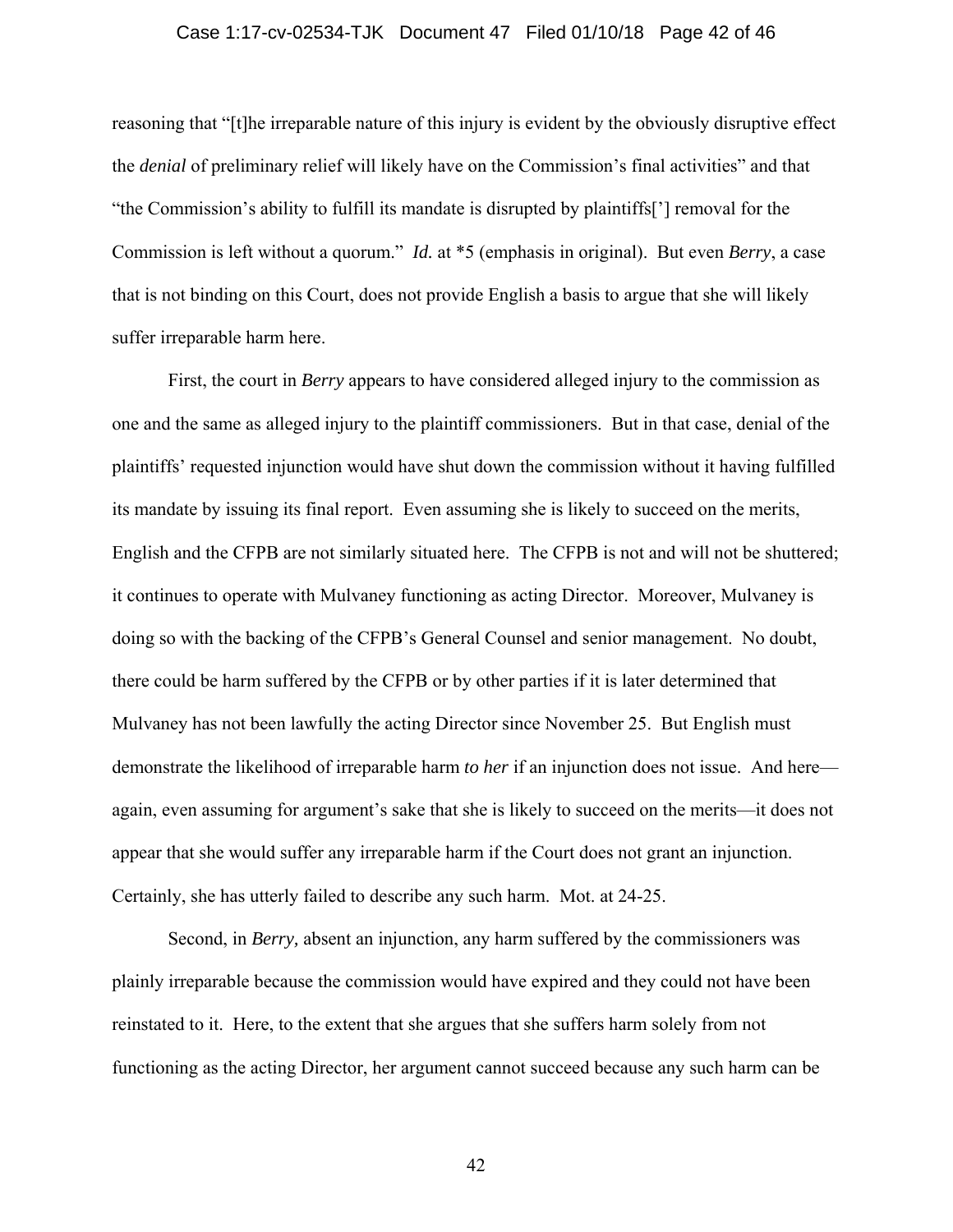#### Case 1:17-cv-02534-TJK Document 47 Filed 01/10/18 Page 43 of 46

remediated in the ordinary course of this case. English argues that this harm "will soon be entirely beyond remedy" because the position of acting Director "will expire when the President nominates and the Senate confirms a new Director for the CFPB." Mot. at 26. She goes on to assert that a traditional damages remedy or declaratory judgment ceases to be an adequate remedy "[o]nce a new Director is appointed." *Id.* But it is entirely speculative how long it could take for the President to nominate and the Senate to confirm a permanent CFPB Director. As such, her claim that she is entitled to be acting Director, standing alone, is not "of such imminence that there is a 'clear and present' need for equitable relief to prevent irreparable harm." *Chaplaincy*, 454 F.3d at 297 (emphasis omitted); *see Davis v. Billington*, 76 F. Supp. 3d 59, 65 (D.D.C. 2014) ("The plaintiff fails to meet this high standard as he has no concrete proof that the vacancy . . . will not be available when this matter is ultimately resolved.").

Third, in *Berry*, the plaintiffs were attempting to preserve a status quo in which they had a "statutory right to function as Commissioners" after they were appointed by President Carter, with the advice and consent of the Senate, pursuant to the authorizing statute of the Commission. 1983 WL 538, at \*1. In contrast, there was never a time here in which English functioned as the CFPB's acting Director. This fact affects both the injunctive relief she is seeking, and the harm that she can argue would flow from the absence of such relief.

English claims to be seeking only a prohibitive injunction that preserves the status quo. *See* PI Hr'g Tr. at 7:21-8:16. Her request for injunctive relief seeks only to restrain the President from appointing an acting Director other than her, require the President to withdraw Mulvaney's appointment, and prohibit Mulvaney from serving as acting Director. *See* ECF No. 23 at 2; Mot. at 3. Even assuming English is likely to succeed on the merits, then, she would only be entitled to relief that would preserve the "last uncontested status which preceded the pending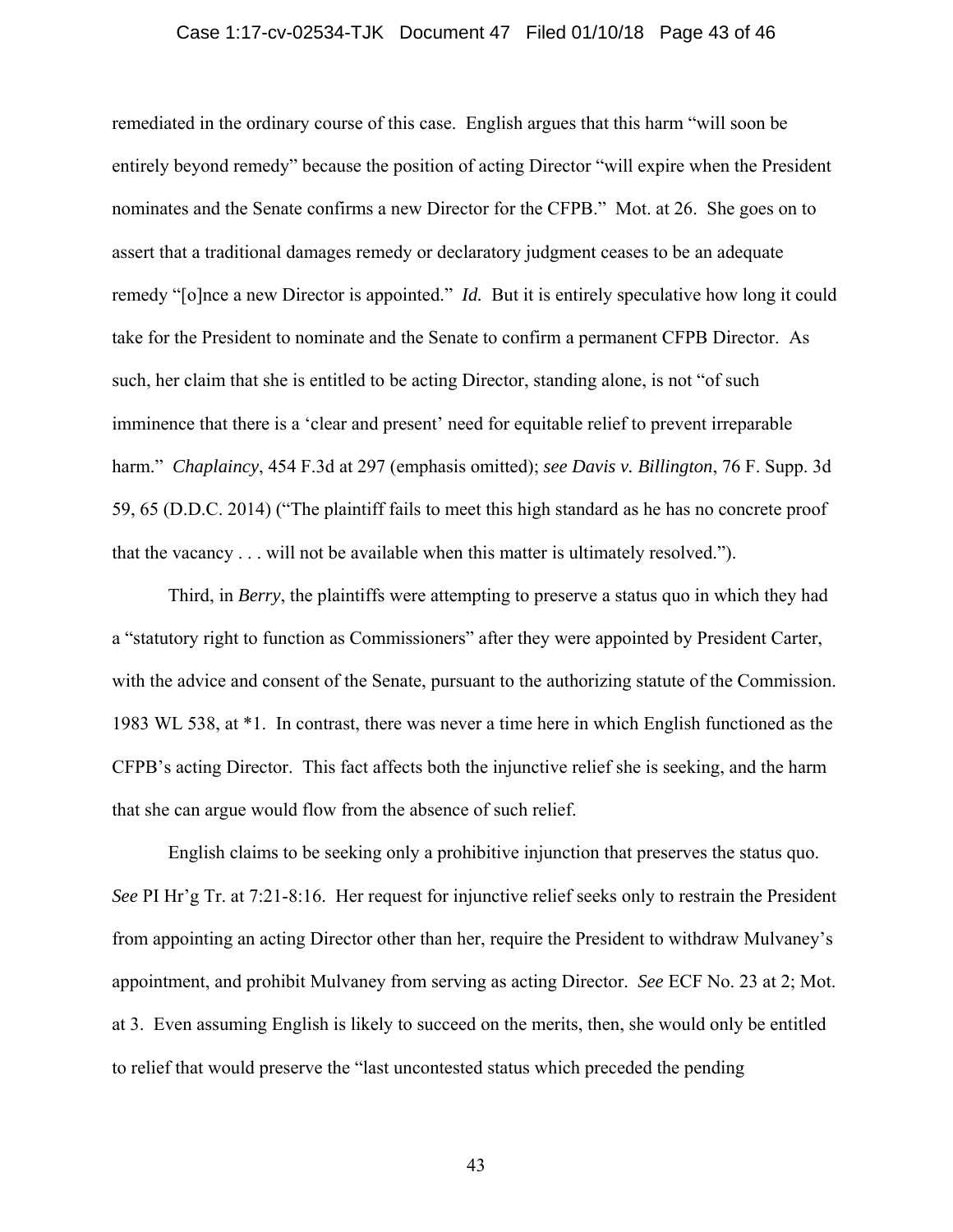#### Case 1:17-cv-02534-TJK Document 47 Filed 01/10/18 Page 44 of 46

controversy." *See District 50, United Mine Workers of Am. v. Int'l Union, United Mine Workers of Am.*, 412 F.2d 165, 168 (D.C. Cir. 1969). During the last uncontested status in this case, she was the CFPB's Deputy Director. She was never the CFPB's uncontested acting Director. So to the extent that her argument depends on irreparable harm suffered by her, absent an injunction, from loss of a "statutory right to function" as acting Director, it fails because she would not be entitled to that position even if the Court granted her an injunction. Indeed, injunctions generally "should not work to give a party essentially the full relief [sought] on the merits," which is what an injunction permitting English to accede to acting Director would do. *Singh*, 185 F. Supp. 3d at 17 (quoting *Dorfmann v. Boozer*, 414 F.2d 1168, 1173 n.13 (D.C. Cir. 1969)).

English's inability to demonstrate that she is likely to suffer irreparable harm, regardless of her likelihood of success on the merits, is also a sufficient basis to deny her motion. *See, e.g.*, *Human Touch DC, Inc. v. Merriweather*, No. 15-741 (APM), 2015 WL 12564162, at \*2 (D.D.C. May 18, 2015) (citing *CityFed Fin. Corp. v. OTS*, 58 F.3d 738, 747) (D.C. Cir. 1995)); *Sataki v. Broad. Bd. of Gov'rs*, 733 F. Supp. 2d 22, 48 (D.D.C. 2010). In any event, even if English has shown some irreparable injury, it does not outweigh the other preliminary injunction factors, each of which tips in Defendants' favor. *See, e.g.*, *Winter*, 555 U.S. at 23; *Hamdan v. Gates*, 565 F. Supp. 2d 130, 137 (D.D.C. 2008); *Bradshaw v. Veneman*, 338 F. Supp. 2d 139, 144 (D.D.C. 2004).

## **C. The Balance of the Equities and the Public Interest**

Finally, in determining whether to grant a preliminary injunction, "courts must balance the competing claims of injury and must consider the effect on each party of the granting or withholding of the requested relief." *Winter*, 555 U.S. at 24 (internal quotation marks omitted) (quoting *Amoco Prod. Co. v. Gambell*, 480 U.S. 531, 542 (1987)). "In exercising their sound discretion, courts . . . should [also] pay particular regard for the public consequences in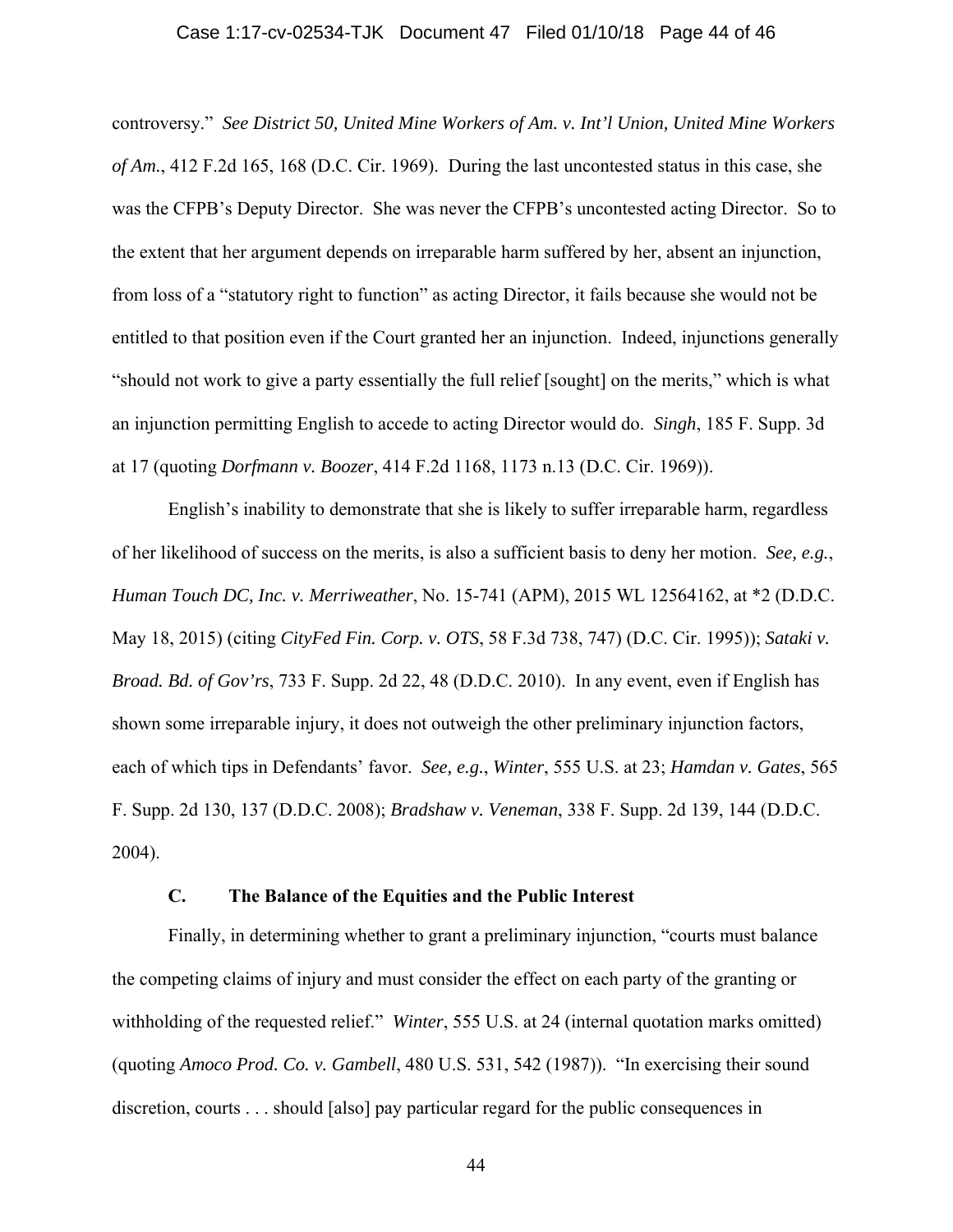#### Case 1:17-cv-02534-TJK Document 47 Filed 01/10/18 Page 45 of 46

employing the extraordinary remedy of injunction." *Id.* (quoting *Weinberger v. Romero-Barcelo*, 456 U.S. 305, 312 (1982)). These considerations merge into the same factor when the government is the non-movant. *Nken*, 556 U.S. at 435; *see also Pursuing Am.'s Greatness v. FEC*, 831 F.3d 500, 511 (D.C. Cir. 2016) (the government's "harm and the public interest are one and the same, because the government's interest *is* the public interest") (emphasis in original).

As explained above, English's theory of harm—loss of her "statutory right to function" fails to establish that she will suffer irreparable injury absent injunctive relief. Because she does not face irreparable injury, English cannot, of course, show that the "competing claims of injury" tip in her favor. But even if the Court fully accepted her "statutory right to function" theory of harm, the balance of the equities still would not favor her. That is because Mulvaney could claim precisely the same harm: his own competing statutory right to serve as acting Director of the CFPB. So even in that case, because the Court has determined that English is not likely to succeed on the merits, the balance of the equities would necessarily weigh against granting her an injunction.

In addition, both English and Defendants cite the need for clarity, both for the CFPB's sake and for that of the parties affected by its regulatory and enforcement activities. *See* Mot. at 26-28; Def. Opp. at 40. There is little question that there is a public interest in clarity here, but it is hard to see how granting English an injunction would bring about more of it. "[T]he Government has traditionally been granted the widest latitude in the 'dispatch of its own internal affairs.'" *Sampson*, 415 U.S. at 83 (quoting *Cafeteria & Rest. Workers Union, Local 473 v. McElroy*, 367 U.S. 886, 896 (1961)). The President has designated Mulvaney the CFPB's acting Director, the CFPB has recognized him as the acting Director, and it is operating with him as the